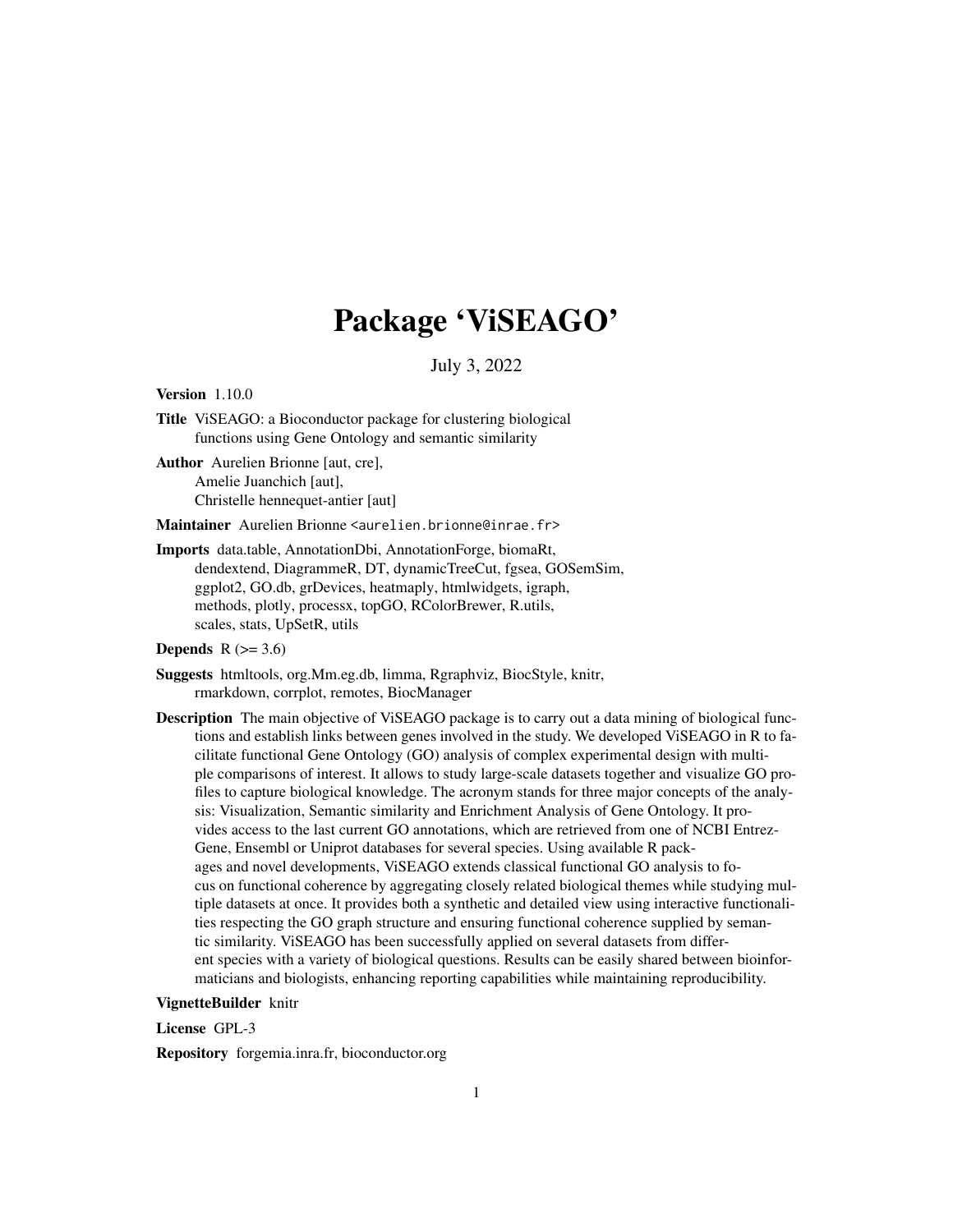URL <https://www.bioconductor.org/packages/release/bioc/html/ViSEAGO.html>, <https://forgemia.inra.fr/UMR-BOA/ViSEAGO>

BugReports <https://forgemia.inra.fr/UMR-BOA/ViSEAGO/issues>

biocViews Software, Annotation, GO, GeneSetEnrichment, MultipleComparison, Clustering, Visualization

RoxygenNote 7.1.1

Collate 'genomic\_ressource.R' 'Bioconductor2GO.R' 'Ensembl2GO.R' 'EntrezGene2GO.R' 'EntrezGene\_orthologs.R' 'enrich\_GO\_terms.R' 'GO\_SS.R' 'GO\_clusters.R' 'GOclusters\_heatmap.R' 'GOcount.R' 'GOterms\_heatmap.R' 'MDSplot.R' 'Uniprot2GO.R' 'Upset.R' 'ViSEAGO.R' 'annotate.R' 'available\_organisms.R' 'gene2GO.R' 'build\_GO\_SS.R' 'clusters\_cor.R' 'compare\_clusters.R' 'compute\_SS\_distances.R' 'create\_topGOdata.R' 'custom2GO.R' 'datasets.R' 'fgsea.R' 'merge\_enrich\_terms.R' 'overlapper.R' 'pkgdiagram.R' 'runfgsea.R' 'show\_heatmap.R' 'show\_table.R' 'taxonomy.R'

git\_url https://git.bioconductor.org/packages/ViSEAGO

git\_branch RELEASE\_3\_15

git\_last\_commit a722952

git\_last\_commit\_date 2022-04-26

Date/Publication 2022-07-03

# R topics documented:

| 3                                                                                                                            |
|------------------------------------------------------------------------------------------------------------------------------|
| 5                                                                                                                            |
|                                                                                                                              |
| 8                                                                                                                            |
| 9                                                                                                                            |
| 12                                                                                                                           |
| 15                                                                                                                           |
| 17                                                                                                                           |
| -19                                                                                                                          |
| 20                                                                                                                           |
| 21                                                                                                                           |
| 22                                                                                                                           |
| 23                                                                                                                           |
| 23                                                                                                                           |
| 24                                                                                                                           |
| 24                                                                                                                           |
| 27                                                                                                                           |
| 28                                                                                                                           |
| $GO_{\text{clusters-class}} \dots \dots \dots \dots \dots \dots \dots \dots \dots \dots \dots \dots \dots \dots \dots$<br>31 |
| 32                                                                                                                           |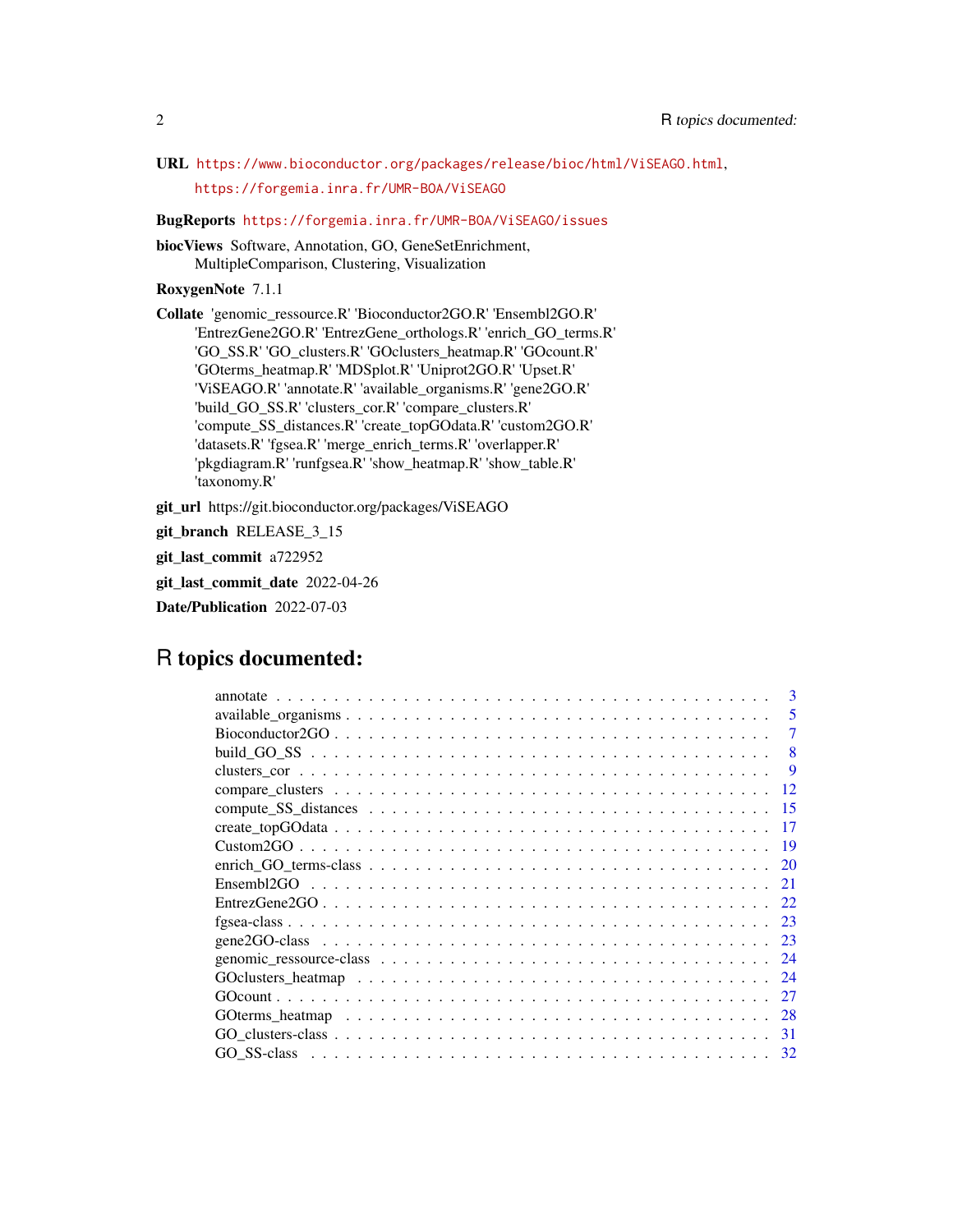#### <span id="page-2-0"></span>annotate 3

| Index |  |
|-------|--|

<span id="page-2-1"></span>

| annotate |           | Retrieve GO annotations for a specie from genomic ressource |  |  |  |
|----------|-----------|-------------------------------------------------------------|--|--|--|
|          | database. |                                                             |  |  |  |

# Description

This method retrieves and stores GO annotations for the organism of interest from one of genomic ressource database (Bioconductor, EntrezGene, Ensembl, Uniprot).

#### Usage

annotate(id, object, ortholog = FALSE)

## S4 method for signature 'character,genomic\_ressource' annotate(id, object, ortholog = FALSE)

#### Arguments

| id       | identifiant corresponding to the organism of interest. This id name is referenced<br>in the first column of the database used (see available_organisms). |
|----------|----------------------------------------------------------------------------------------------------------------------------------------------------------|
| object   | a required genomic_ressource-class object created by Bioconductor2GO,<br>EntrezGene2GO, Ensembl2GO, or Uniprot2GO methods.                               |
| ortholog | logical (default to FALSE). Only available for vertebrates organisms and for<br>object created by EntrezGene2G0 method (see Details).                    |

# Details

This method uses a [genomic\\_ressource-class](#page-23-1) object to retrieve [GO](http://www.geneontology.org/page/ontology-documentation) annotations for the organism of interest. The stored annotations are structured in 3 slots corresponding to the 3 GO categories: MF (Molecular Function), BP (Biological Process), and CC (Cellular Component). Each slot contains GO terms with associated [evidence code.](http://www.geneontology.org/page/guide-go-evidence-codes)

The [genomic\\_ressource-class](#page-23-1) object is created by one of the four available methods: [Bioconductor2GO](#page-6-1), [EntrezGene2GO](#page-21-1), [Ensembl2GO](#page-20-1), or [Uniprot2GO](#page-45-1).

In the case of vertebrates, setting ortholog argument to TRUE is required if you need to add GO terms with experimental [evidence codes](http://geneontology.org/page/guide-go-evidence-codes) from orthologs genes when using [EntrezGene2GO](#page-21-1)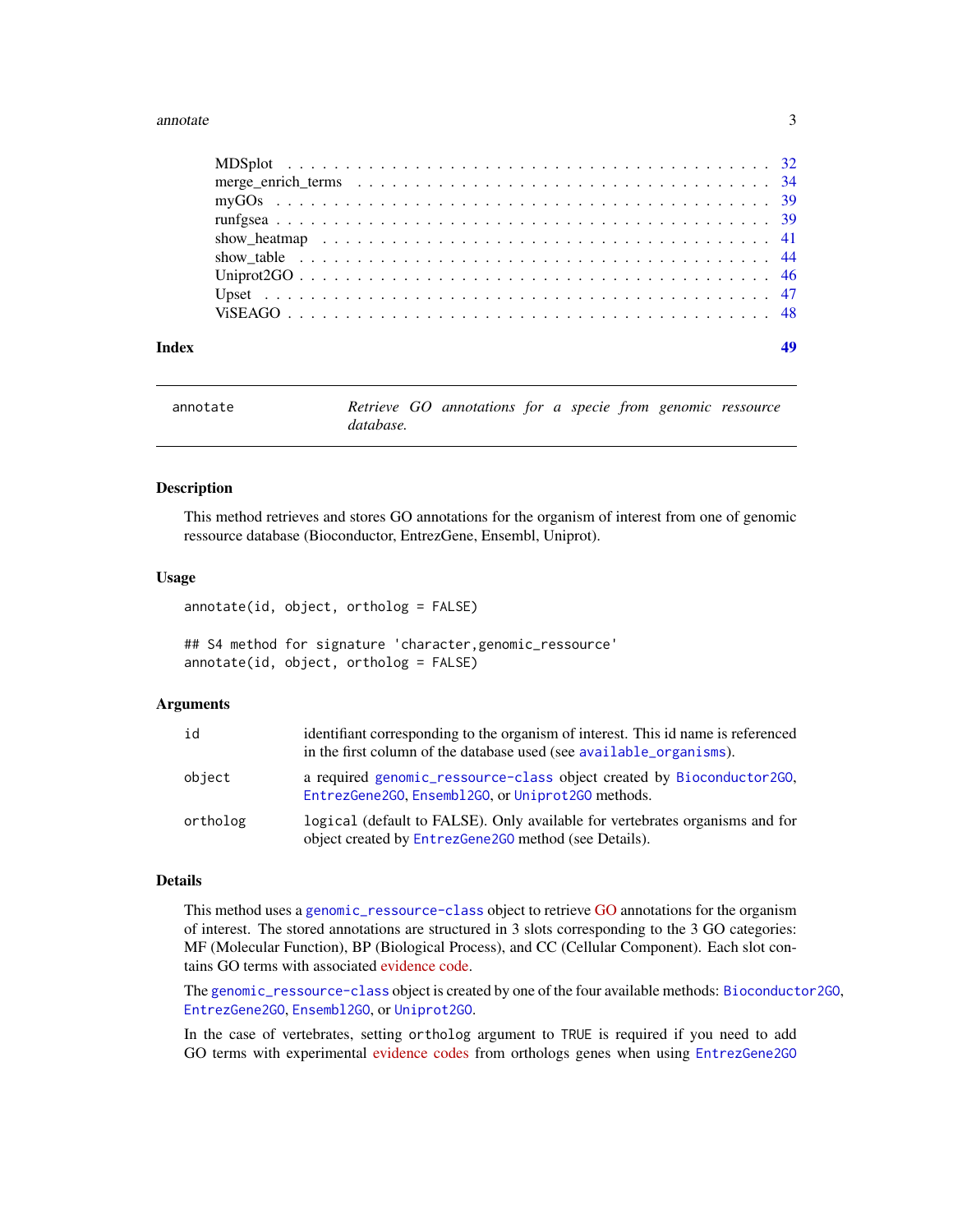<span id="page-3-0"></span>method. To display organisms supported by NCBI EntrezGene orthologs pipeline, set the arguments id=NULL and ortholog=TRUE. This approch is highly similar to the strategy developed by Uniprot-GOA consortium for the Electronic Annotation Method using [Ensembl Compara.](http://www.ebi.ac.uk/GOA/compara_go_annotations)

#### Value

annotate produces an object of [gene2GO-class](#page-22-1) required by [build\\_GO\\_SS](#page-7-1) method.

#### References

Durinck S, Spellman P, Birney E and Huber W (2009). Mapping identifiers for the integration of genomic datasets with the R/Bioconductor package biomaRt. Nature Protocols, 4, pp. 1184-1191.

Durinck S, Moreau Y, Kasprzyk A, Davis S, De Moor B, Brazma A and Huber W (2005). BioMart and Bioconductor: a powerful link between biological databases and microarray data analysis. Bioinformatics, 21, pp. 3439-3440.

Fong, JH, Murphy, TD, Pruitt, KD (2013). Comparison of RefSeq protein-coding regions in human and vertebrate genomes. BMC Genomics, 14:654.

Henrik Bengtsson (2016). R.utils: Various Programming Utilities. R package version 2.5.0. https://CRAN.Rproject.org/package=R.utils.

Herve Pages, Marc Carlson, Seth Falcon and Nianhua Li (2017). AnnotationDbi: Annotation Database Interface. R package version 1.38.0.

Matt Dowle and Arun Srinivasan (2017). data.table: Extension of data.frame. R package version 1.10.4. https://CRAN.R-project.org/package=data.table.

# See Also

Other genomic\_ressource: [Bioconductor2GO\(](#page-6-1)), [Custom2GO\(](#page-18-1)), [Ensembl2GO\(](#page-20-1)), [EntrezGene2GO\(](#page-21-1)), [Uniprot2GO\(](#page-45-1)), [available\\_organisms\(](#page-4-1)), [genomic\\_ressource-class](#page-23-1), [taxonomy\(](#page-0-0))

Other GO\_terms: [GOcount\(](#page-26-1)), [GOterms\\_heatmap\(](#page-27-1)), [create\\_topGOdata\(](#page-16-1)), [gene2GO-class](#page-22-1), [merge\\_enrich\\_terms\(](#page-33-1)), [runfgsea\(](#page-38-1))

```
## Not run:
## load Mus musculus (mouse) GO annotations
# from Bioconductor
Bioconductor<-ViSEAGO::Bioconductor2GO()
myGENE2GO<-ViSEAGO::annotate(
    id="org.Mm.eg.db",
    object=Bioconductor
)
# from EntrezGene
EntrezGene<-ViSEAGO::EntrezGene2GO()
myGENE2GO<-ViSEAGO::annotate(
    id="10090",
    object=EntrezGene
)
```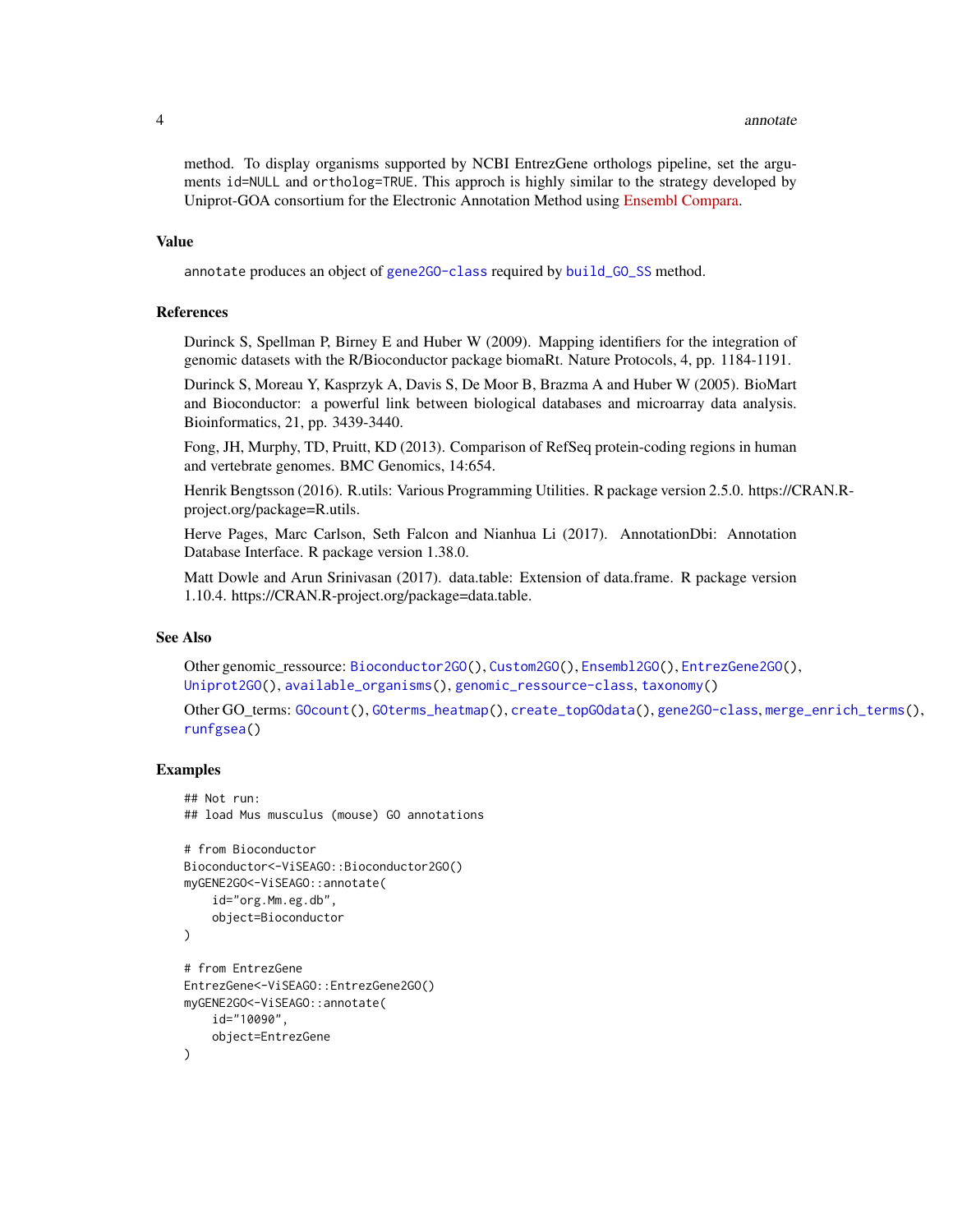```
# from EntrezGene
Ensembl<-ViSEAGO::Ensembl2GO()
myGENE2GO<-ViSEAGO::annotate(
    id="mmusculus_gene_ensembl",
    object=Ensembl
)
# from Uniprot
Uniprot<-ViSEAGO::Uniprot2GO()
myGENE2GO<-ViSEAGO::annotate(
    id="mouse",
    object=Uniprot
)
## from Custom GO annotation file
Custom<-ViSEAGO::Custom2GO(system.file("extdata/customfile.txt",package = "ViSEAGO"))
myGENE2GO<-ViSEAGO::annotate(
    id="myspecies1",
    object=Custom
)
## specific options for EntrezGene database
# Chicken GO annotations without adding orthologs
EntrezGene<-ViSEAGO::EntrezGene2GO()
myGENE2GO<-ViSEAGO::annotate(
    id="9031",
    object=EntrezGene
\mathcal{L}# Chicken GO annotation with the add of orthologs GO annotations
EntrezGene<-ViSEAGO::EntrezGene2GO()
myGENE2GO<-ViSEAGO::annotate(
    id="9031",
    object=EntrezGene,
    ortholog=TRUE
\mathcal{L}# display organisms supported by NCBI EntrezGene orthologs pipeline
EntrezGene<-ViSEAGO::EntrezGene2GO()
ViSEAGO::annotate(
    id="NULL",
    object=EntrezGene,
    ortholog=TRUE
\mathcal{L}## End(Not run)
```
<span id="page-4-1"></span>available\_organisms *Display available organisms from a specified database.*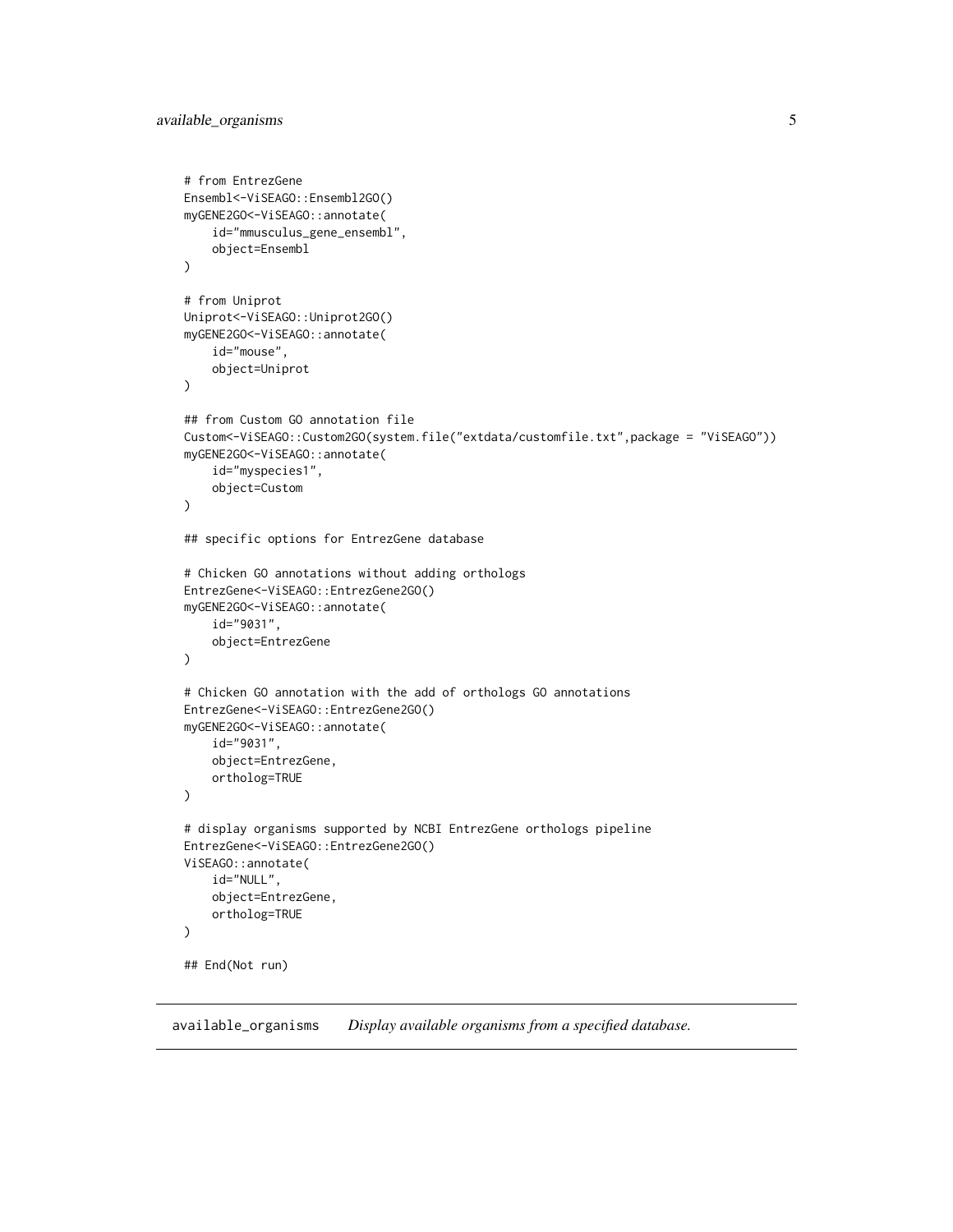#### <span id="page-5-0"></span>Description

Display an interactive table with available organisms from a genomic ressource database (Bioconductor, EntrezGene, Ensembl, Uniprot).

#### Usage

available\_organisms(object)

## S4 method for signature 'genomic\_ressource' available\_organisms(object)

#### Arguments

object a [genomic\\_ressource-class](#page-23-1) object created by [Bioconductor2GO](#page-6-1), [EntrezGene2GO](#page-21-1), [Ensembl2GO](#page-20-1),or [Uniprot2GO](#page-45-1) methods.

# Details

an interactive datatable.

#### Value

javascript datatable

# References

Yihui Xie (2016). DT: A Wrapper of the JavaScript Library 'DataTables'. R package version 0.2. https://CRAN.R-project.org/package=DT

# See Also

Other genomic\_ressource: [Bioconductor2GO\(](#page-6-1)), [Custom2GO\(](#page-18-1)), [Ensembl2GO\(](#page-20-1)), [EntrezGene2GO\(](#page-21-1)), [Uniprot2GO\(](#page-45-1)), [annotate\(](#page-2-1)), [genomic\\_ressource-class](#page-23-1), [taxonomy\(](#page-0-0))

Other visualization: [GOclusters\\_heatmap\(](#page-23-2)), [GOcount\(](#page-26-1)), [GOterms\\_heatmap\(](#page-27-1)), [Upset\(](#page-46-1)), [overLapper\(](#page-0-0)), [show\\_heatmap\(](#page-40-1)), [show\\_table\(](#page-43-1))

```
# display Bioconductor table
Bioconductor<-ViSEAGO::Bioconductor2GO()
ViSEAGO::available_organisms(Bioconductor)
## Not run:
```

```
# display EntrezGene table
EntrezGene<-ViSEAGO::EntrezGene2GO()
ViSEAGO::available_organisms(EntrezGene)
```

```
# display Ensembl table
Ensembl<-ViSEAGO::Ensembl2GO()
ViSEAGO::available_organisms(Ensembl)
```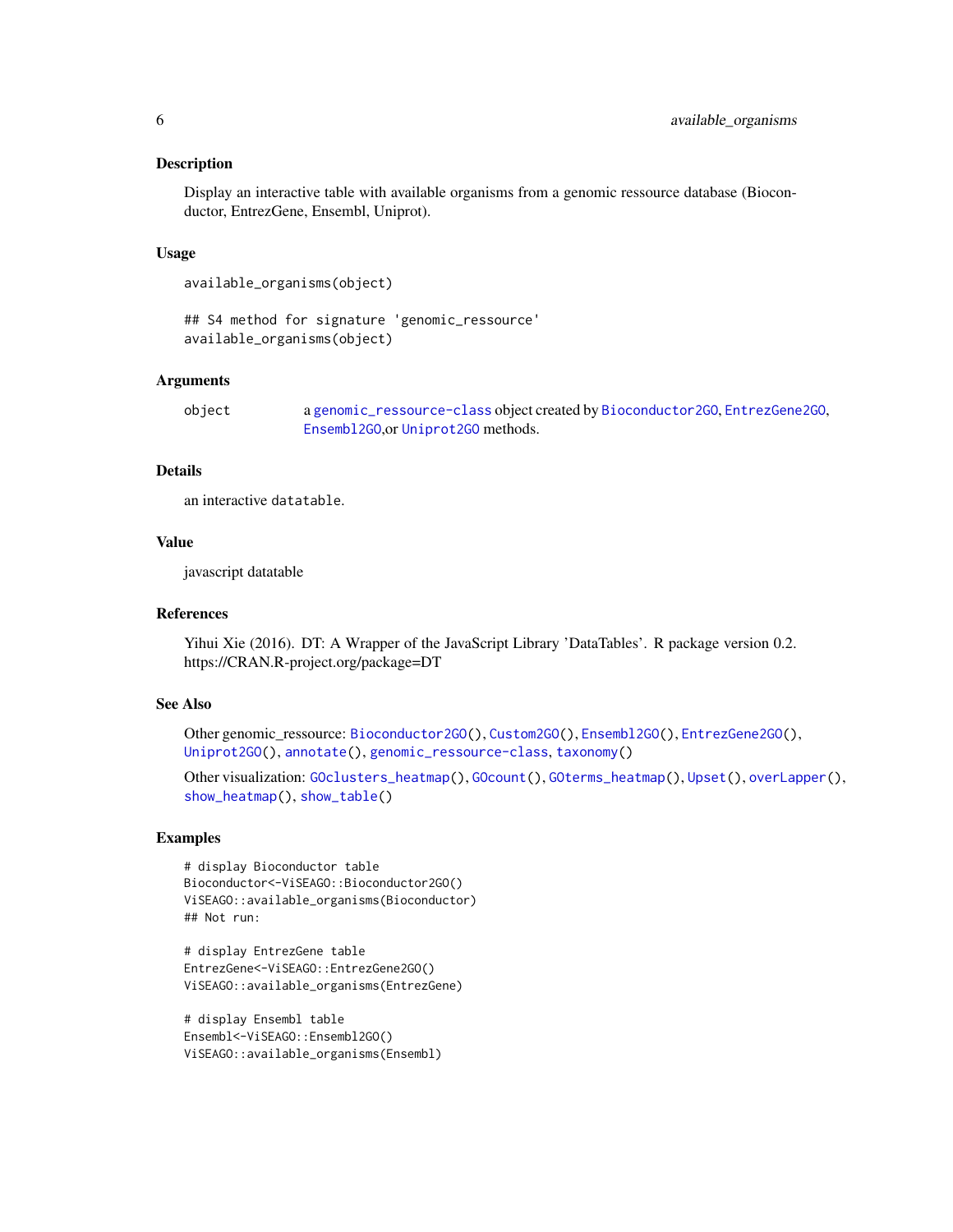# <span id="page-6-0"></span>Bioconductor2GO 7

# display Uniprot table Uniprot<-ViSEAGO::Uniprot2GO() ViSEAGO::available\_organisms(Uniprot)

## End(Not run)

<span id="page-6-1"></span>Bioconductor2GO *Check available organisms databases at Bioconductor.*

#### Description

Retrieve the Bioconductor [OrgDb](http://bioconductor.org/packages/release/BiocViews.html#___OrgDb) available organisms databases packages.

# Usage

Bioconductor2GO()

# Details

This function gives genome wide annotation for available organisms databases packages from [Bio](http://bioconductor.org/packages/release/BiocViews.html#___OrgDb)[conductor OrgDb.](http://bioconductor.org/packages/release/BiocViews.html#___OrgDb) It uses loadAnnDbPkgIndex from AnnotationForge package.

#### Value

a [genomic\\_ressource-class](#page-23-1) object required by [annotate](#page-2-1) method.

# References

Carlson M and Pages H (2017). AnnotationForge: Code for Building Annotation Database Packages. R package version 1.18.0.

# See Also

Other genomic\_ressource: [Custom2GO\(](#page-18-1)), [Ensembl2GO\(](#page-20-1)), [EntrezGene2GO\(](#page-21-1)), [Uniprot2GO\(](#page-45-1)), [annotate\(](#page-2-1)), [available\\_organisms\(](#page-4-1)), [genomic\\_ressource-class](#page-23-1), [taxonomy\(](#page-0-0))

# Examples

# Check Bioconductor OrgDb available organisms Bioconductor<-ViSEAGO::Bioconductor2GO()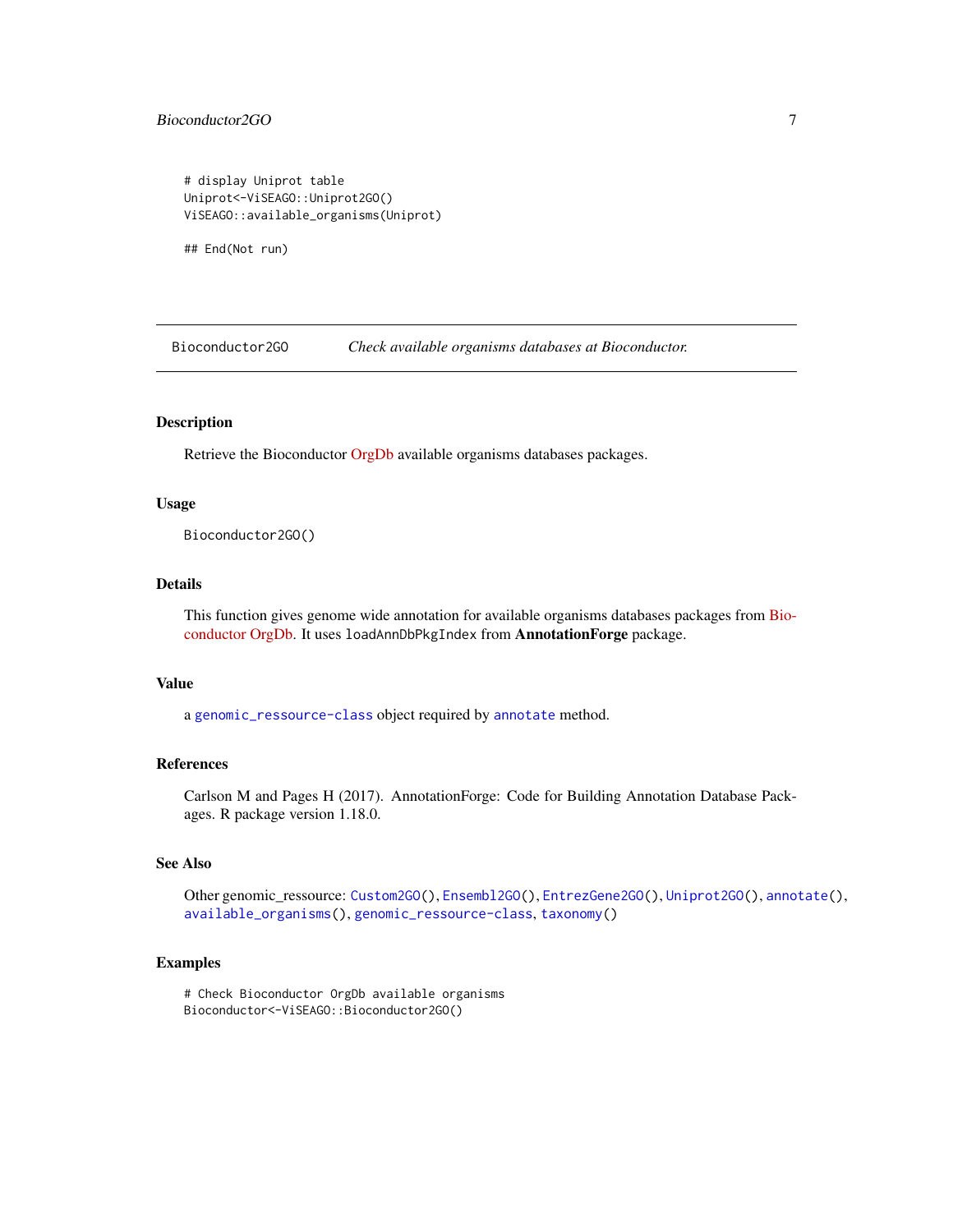<span id="page-7-1"></span><span id="page-7-0"></span>

#### Description

Compute the Information content (IC) on the given ontology, and create a [GO\\_SS-class](#page-31-1) object required by [compute\\_SS\\_distances](#page-14-1) method to compute GO semantic similarity between enriched GO terms or groups of terms.

#### Usage

```
build_GO_SS(gene2GO, enrich_GO_terms)
```
## S4 method for signature 'gene2GO,enrich\_GO\_terms' build\_GO\_SS(gene2GO, enrich\_GO\_terms)

# Arguments

gene2GO a [gene2GO-class](#page-22-1) object from [annotate](#page-2-1) method. enrich\_GO\_terms a [enrich\\_GO\\_terms-class](#page-19-1) from [merge\\_enrich\\_terms](#page-33-1) method.

#### Details

This method use [annotate](#page-2-1) and [merge\\_enrich\\_terms](#page-33-1) output objects (see Arguments), and compute the Information content (IC) using the internal code of [godata](#page-0-0) function from GOSemSim package.

#### Value

a [GO\\_SS-class](#page-31-1) object required by [compute\\_SS\\_distances](#page-14-1).

# References

Alexa A, Rahnenfuhrer J, Lengauer T. Improved scoring of functional groups from gene expression data by decorrelating GO graph structure. Bioinformatics 2006; 22:1600-1607.

Guangchuang Yu, Fei Li, Yide Qin, Xiaochen Bo, Yibo Wu and Shengqi Wang. GOSemSim: an R package for measuring semantic similarity among GO terms and gene products. Bioinformatics 2010 26(7):976-978.

Herve Pages, Marc Carlson, Seth Falcon and Nianhua Li (2017). AnnotationDbi: Annotation Database Interface. R package version 1.38.0.

# See Also

Other GO\_semantic\_similarity: [GO\\_SS-class](#page-31-1), [compute\\_SS\\_distances\(](#page-14-1))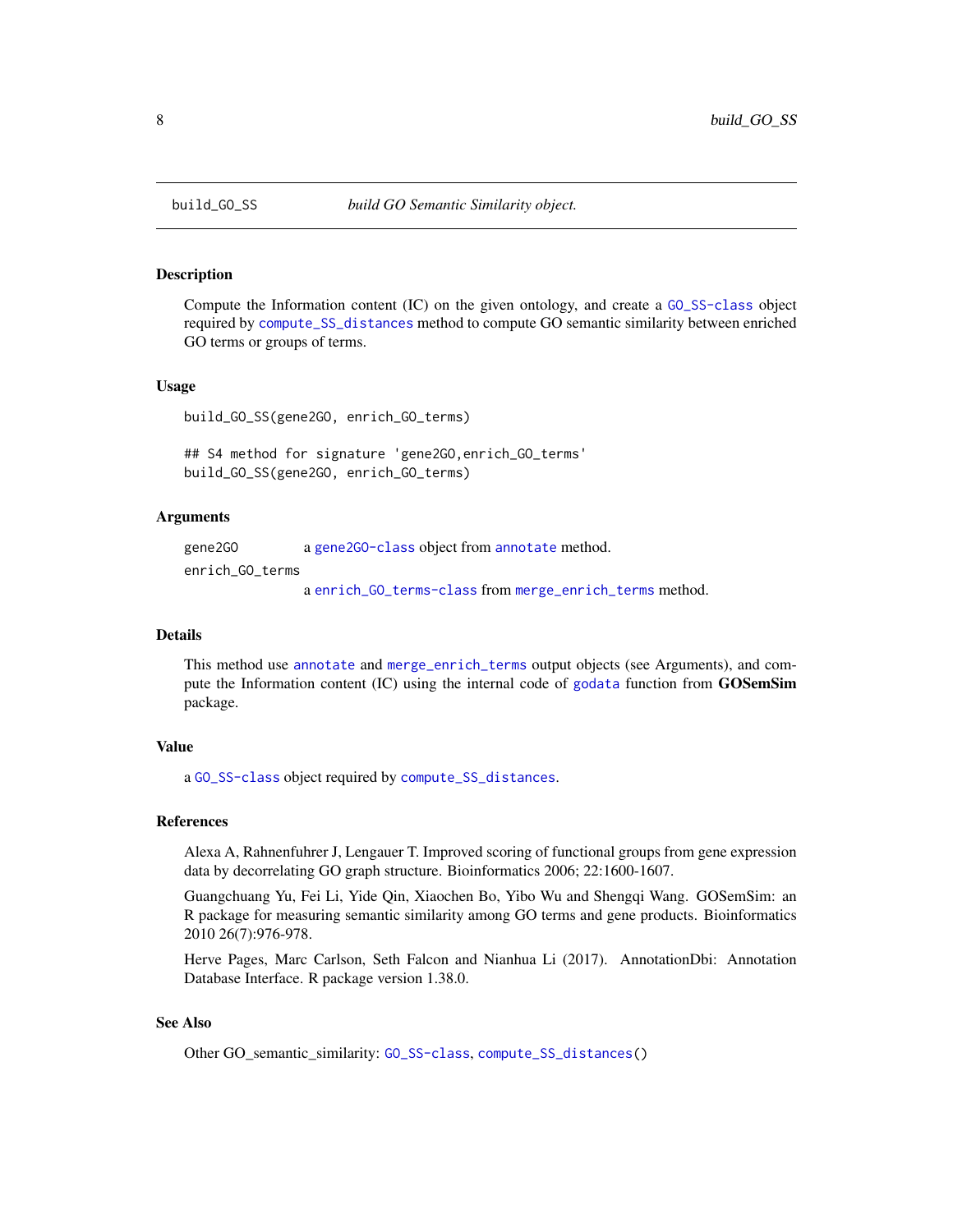# <span id="page-8-0"></span>clusters\_cor 9

#### Examples

```
## Not run:
# initialyse object for compute GO Semantic Similarity
myGOs<-ViSEAGO::build_GO_SS(
    myGENE2GO,
    BP_sResults
\mathcal{L}## End(Not run)
# load data example
utils::data(
    myGOs,
    package="ViSEAGO"
\mathcal{L}
```
<span id="page-8-1"></span>clusters\_cor *Compute distance matrix between dendrograms partitions.*

# Description

Build a distance or correlation matrix between partitions from dendrograms.

#### Usage

```
clusters_cor(clusters, method = "adjusted.rand")
```

```
## S4 method for signature 'list,character'
clusters_cor(clusters, method = "adjusted.rand")
```
# Arguments

| clusters | a list of GO clusters-class objects, from GO terms heatmap or GO clusters heatmap, |
|----------|------------------------------------------------------------------------------------|
|          | named as character.                                                                |
| method   | available methods ("vi", "nmi", "split.join", "rand", or "adjusted.rand") from     |
|          | <b>igraph</b> package compare function.                                            |

### Value

a distance or a correlation matrix.

# References

Csardi G, Nepusz T: The igraph software package for complex network research, InterJournal, Complex Systems 1695. 2006. http://igraph.org.

#### See Also

Other GO\_clusters: [GO\\_clusters-class](#page-30-1), [GOclusters\\_heatmap\(](#page-23-2)), [compare\\_clusters\(](#page-11-1)), [show\\_heatmap\(](#page-40-1)), [show\\_table\(](#page-43-1))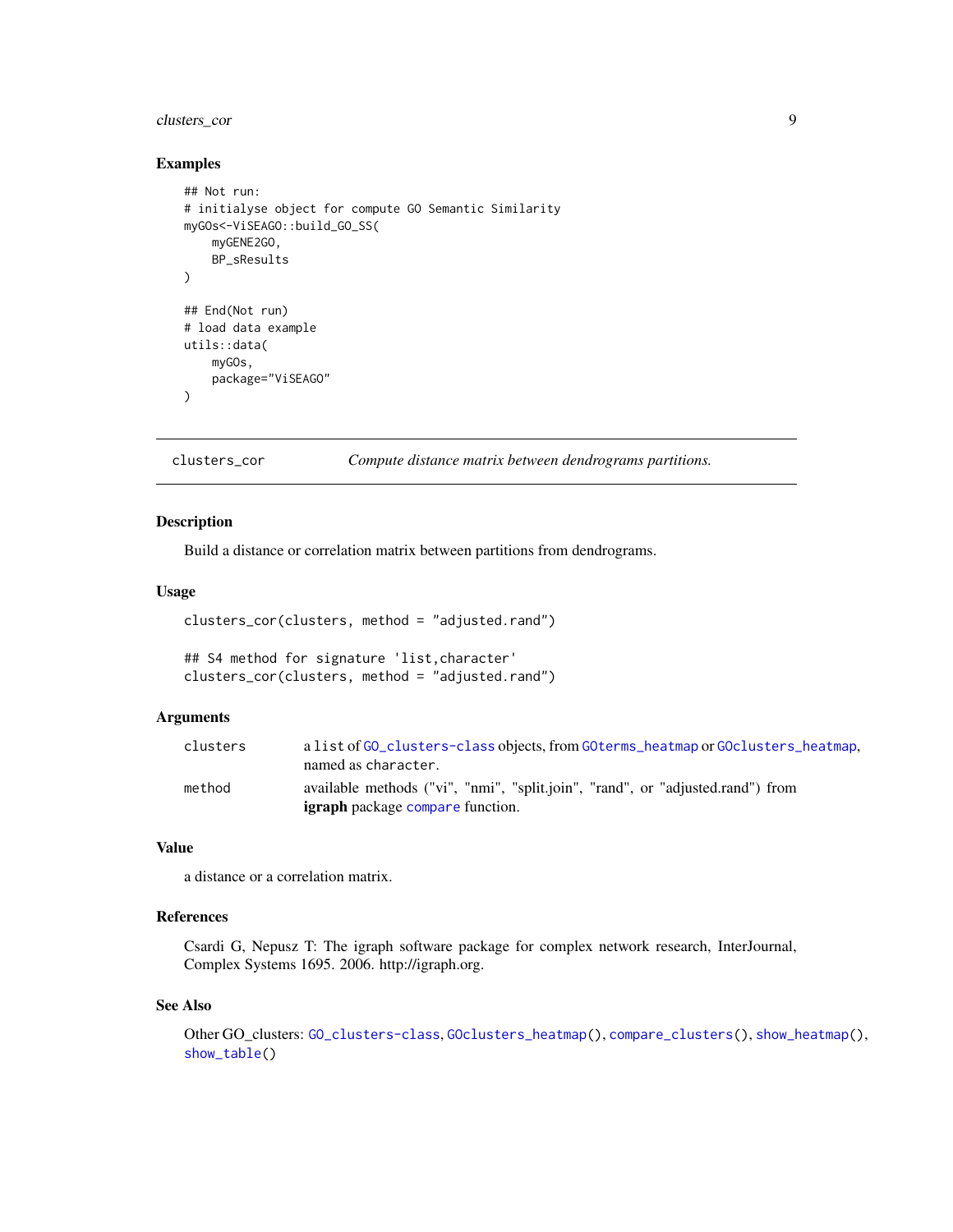```
# load example object
data(
    myGOs,
    package="ViSEAGO"
\mathcal{L}## Not run:
# compute Semantic Similarity (SS)
myGOs<-ViSEAGO::compute_SS_distances(
    myGOs,
    distance=c("Resnik","Lin","Rel","Jiang","Wang")
)
# Resnik distance GO terms heatmap
Resnik_clusters_wardD2<-ViSEAGO::GOterms_heatmap(
    myGOs,
    showIC=TRUE,
    showGOlabels=TRUE,
    GO.tree=list(
        tree=list(
            distance="Resnik",
            aggreg.method="ward.D2"
        ),
        cut=list(
            dynamic=list(
                deepSplit=2,
                minClusterSize =2
            )
        )
    ),
    samples.tree=NULL
\lambda# Lin distance GO terms heatmap
Lin_clusters_wardD2<-ViSEAGO::GOterms_heatmap(
    myGOs,
    showIC=TRUE,
    showGOlabels=TRUE,
    GO.tree=list(
        tree=list(
            distance="Lin",
            aggreg.method="ward.D2"
        ),
        cut=list(
            dynamic=list(
                deepSplit=2,
                minClusterSize =2
            )
        )
    ),
    samples.tree=NULL
```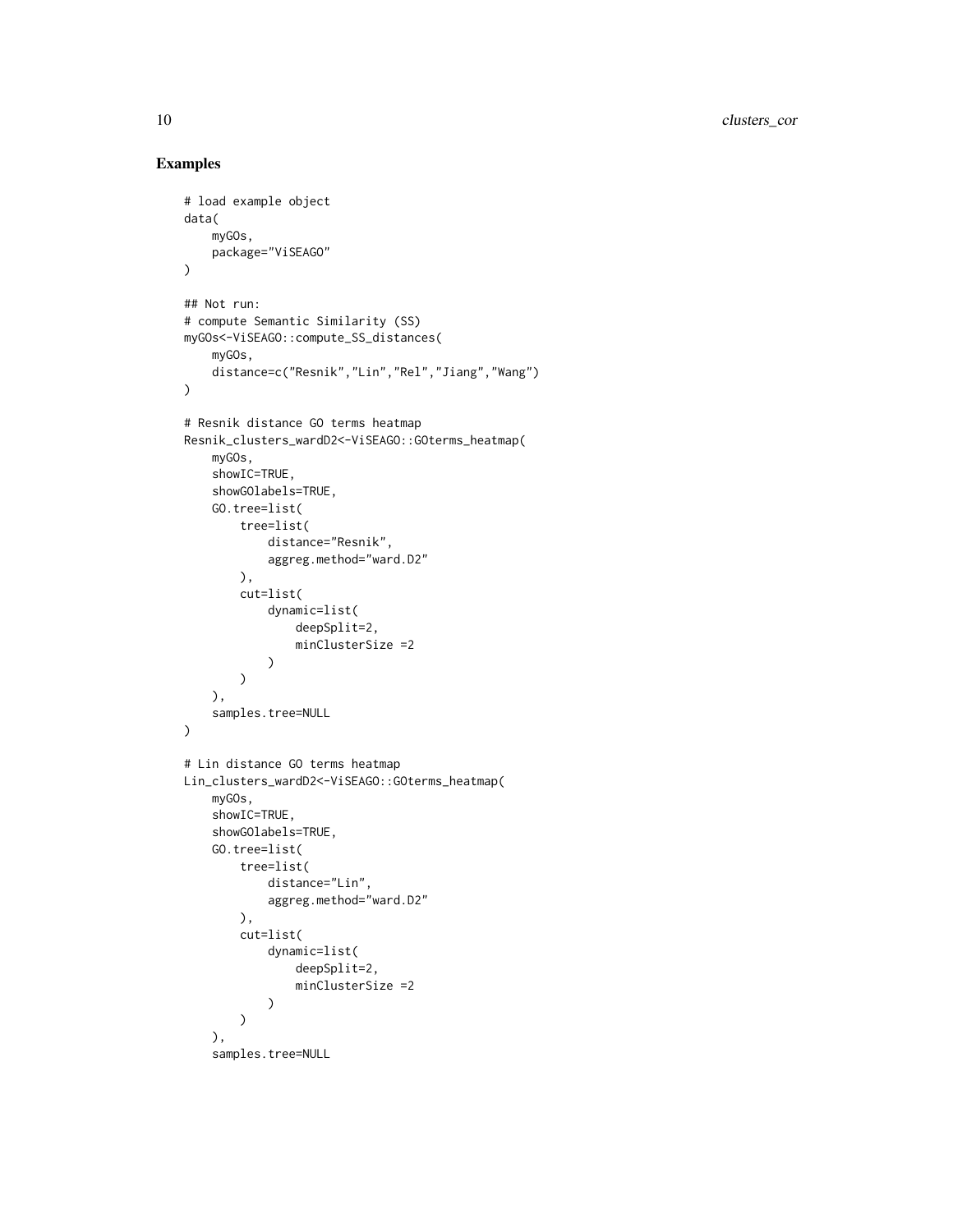clusters\_cor 11

```
\mathcal{L}# Resnik distance GO terms heatmap
Rel_clusters_wardD2<-ViSEAGO::GOterms_heatmap(
    myGOs,
    showIC=TRUE,
    showGOlabels=TRUE,
    GO.tree=list(
        tree=list(
            distance="Rel",
            aggreg.method="ward.D2"
        ),
        cut=list(
            dynamic=list(
                 deepSplit=2,
                minClusterSize =2
            )
        )
    ),
    samples.tree=NULL
)
# Resnik distance GO terms heatmap
Jiang_clusters_wardD2<-ViSEAGO::GOterms_heatmap(
    myGOs,
    showIC=TRUE,
    showGOlabels=TRUE,
    GO.tree=list(
        tree=list(
            distance="Jiang",
            aggreg.method="ward.D2"
        ),
        cut=list(
            dynamic=list(
                 deepSplit=2,
                minClusterSize =2
            \mathcal{L})
    ),
    samples.tree=NULL
\mathcal{L}# Resnik distance GO terms heatmap
Wang_clusters_wardD2<-ViSEAGO::GOterms_heatmap(
    myGOs,
    showIC=TRUE,
    showGOlabels=TRUE,
    GO.tree=list(
        tree=list(
            distance="Wang",
            aggreg.method="ward.D2"
        ),
        cut=list(
```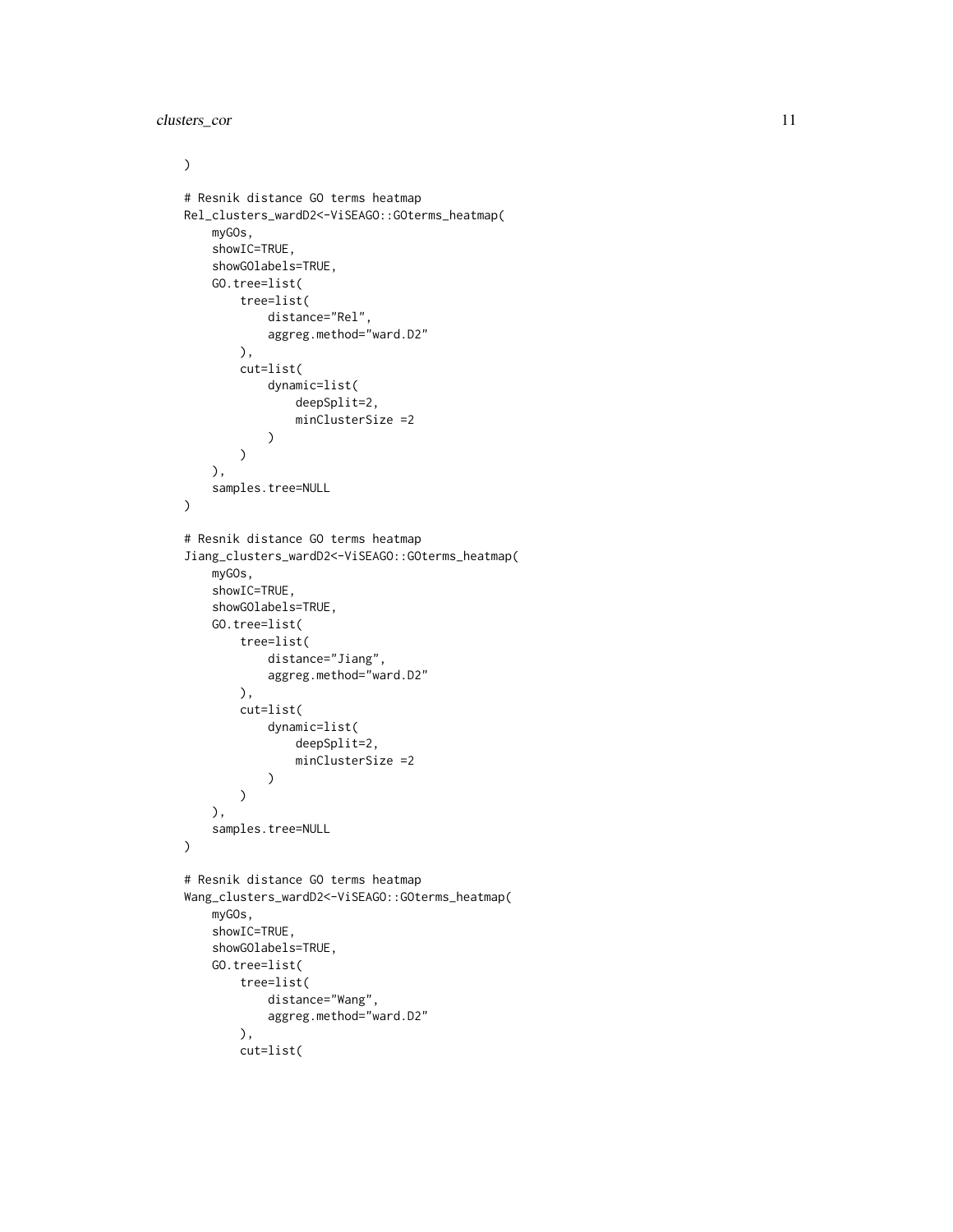```
dynamic=list(
                deepSplit=2,
                minClusterSize =2
            )
        )
    ),
    samples.tree=NULL
)
## End(Not run)
# clusters to compare
clusters<-list(
    Resnik="Resnik_clusters_wardD2",
   Lin="Lin_clusters_wardD2",
   Rel="Rel_clusters_wardD2",
    Jiang="Jiang_clusters_wardD2",
    Wang="Wang_clusters_wardD2"
)
## Not run:
# global dendrogram clustering correlation
clust_cor<-ViSEAGO::clusters_cor(
   clusters,
    method="adjusted.rand"
\mathcal{L}## End(Not run)
```
<span id="page-11-1"></span>compare\_clusters *Heatmap to compare partitions*

# Description

Build an interactive heatmap of the common GO terms frequency between several partitions.

# Usage

```
compare_clusters(clusters)
```

```
## S4 method for signature 'list'
compare_clusters(clusters)
```
#### Arguments

clusters a list of named [GO\\_clusters-class](#page-30-1) objects, from [GOterms\\_heatmap](#page-27-1) or [GOclusters\\_heatmap](#page-23-2) methods.

#### Details

Build an interactive heatmap of common GO terms frequency between partitions from several [GO\\_clusters-class](#page-30-1) objects.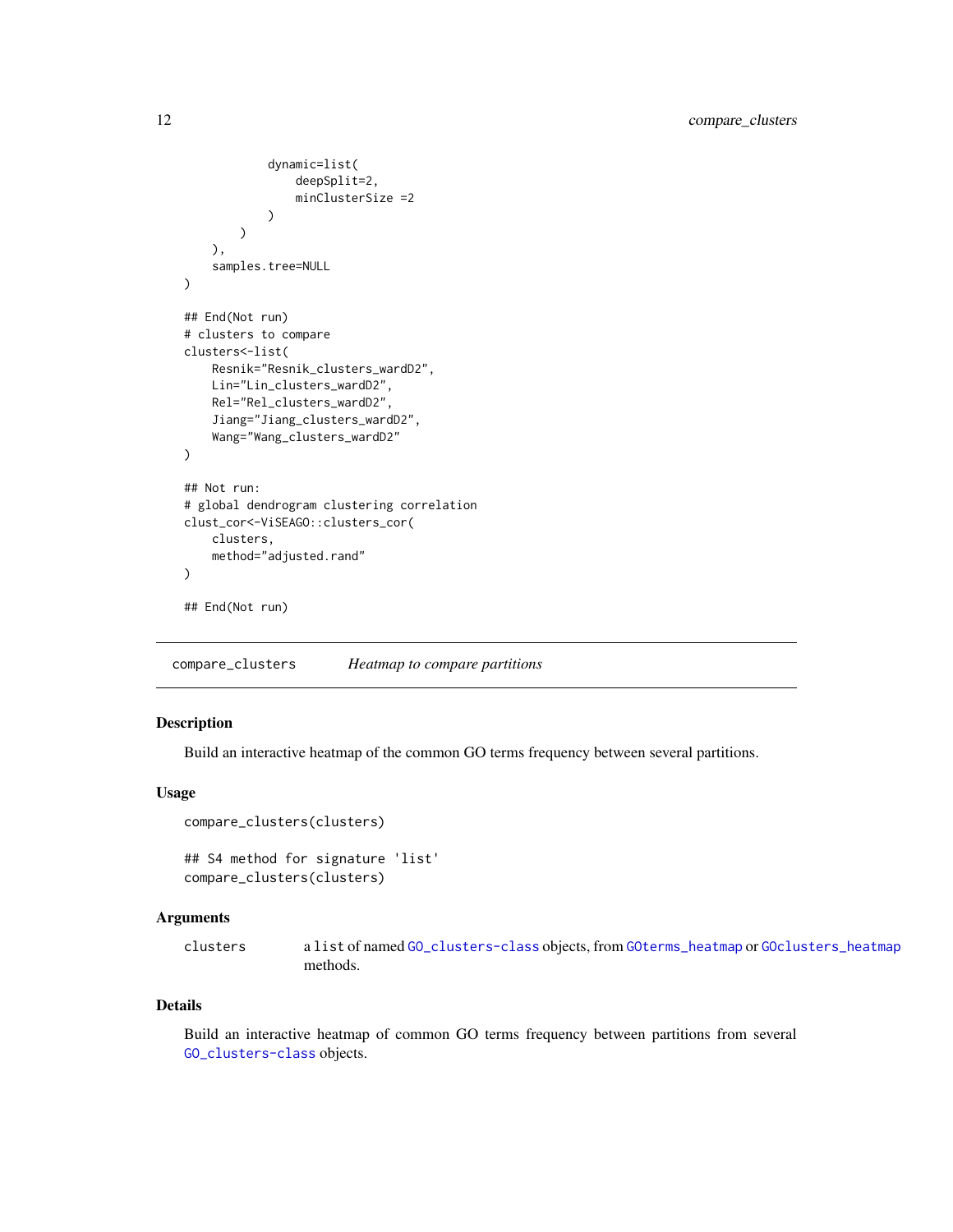```
compare_clusters 13
```
# Value

an interactive javascript heatmap.

#### References

Carson Sievert, Chris Parmer, Toby Hocking, Scott Chamberlain, Karthik Ram, Marianne Corvellec and Pedro Despouy (2017). plotly: Create Interactive Web Graphics via 'plotly.js'. R package version 4.6.0. https://CRAN.R-project.org/package=plotly

# See Also

Other GO\_clusters: [GO\\_clusters-class](#page-30-1), [GOclusters\\_heatmap\(](#page-23-2)), [clusters\\_cor\(](#page-8-1)), [show\\_heatmap\(](#page-40-1)), [show\\_table\(](#page-43-1))

```
# load example object
data(
    myGOs,
    package="ViSEAGO"
)
## Not run:
# compute Semantic Similarity (SS)
myGOs<-ViSEAGO::compute_SS_distances(
   myGOs,
    distance=c("Resnik","Lin","Rel","Jiang","Wang")
\lambda# Resnik distance GO terms heatmap
Resnik_clusters_wardD2<-ViSEAGO::GOterms_heatmap(
    myGOs,
    showIC=TRUE,
    showGOlabels=TRUE,
    GO.tree=list(
        tree=list(
            distance="Resnik",
            aggreg.method="ward.D2"
        ),
        cut=list(
            dynamic=list(
                deepSplit=2,
                minClusterSize =2
            )
        )
    ),
    samples.tree=NULL
)
# Lin distance GO terms heatmap
Lin_clusters_wardD2<-ViSEAGO::GOterms_heatmap(
   myGOs,
```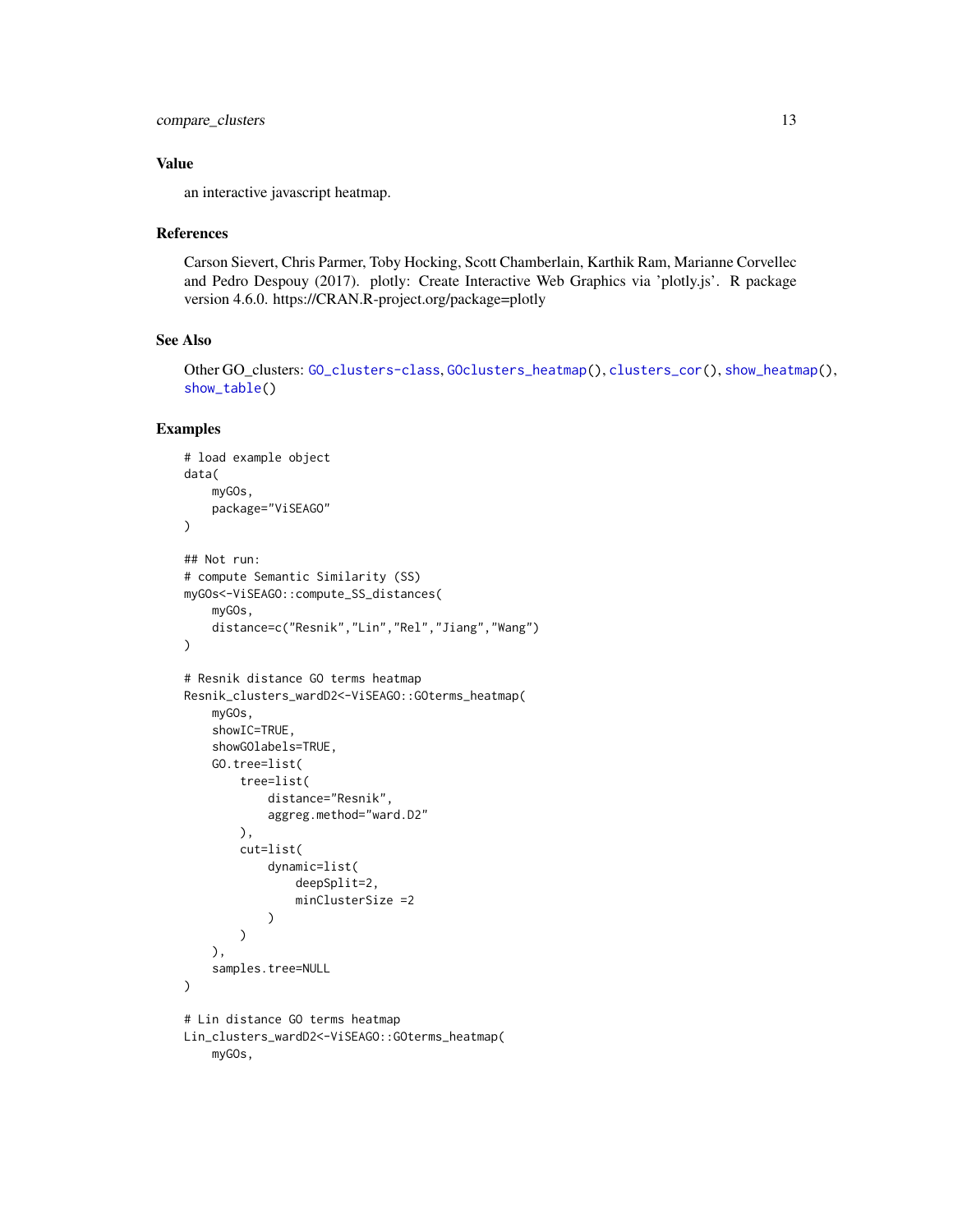```
showIC=TRUE,
    showGOlabels=TRUE,
    GO.tree=list(
        tree=list(
            distance="Lin",
            aggreg.method="ward.D2"
        ),
        cut=list(
            dynamic=list(
                deepSplit=2,
                minClusterSize =2
            \mathcal{L})
    ),
    samples.tree=NULL
\mathcal{L}# Resnik distance GO terms heatmap
Rel_clusters_wardD2<-ViSEAGO::GOterms_heatmap(
    myGOs,
    showIC=TRUE,
    showGOlabels=TRUE,
    GO.tree=list(
        tree=list(
            distance="Rel",
            aggreg.method="ward.D2"
        ),
        cut=list(
            dynamic=list(
                deepSplit=2,
                minClusterSize =2
            )
        )
    ),
    samples.tree=NULL
)
# Resnik distance GO terms heatmap
Jiang_clusters_wardD2<-ViSEAGO::GOterms_heatmap(
    myGOs,
    showIC=TRUE,
    showGOlabels=TRUE,
    GO.tree=list(
        tree=list(
            distance="Jiang",
            aggreg.method="ward.D2"
        ),
        cut=list(
            dynamic=list(
                deepSplit=2,
                minClusterSize =2
            )
        )
```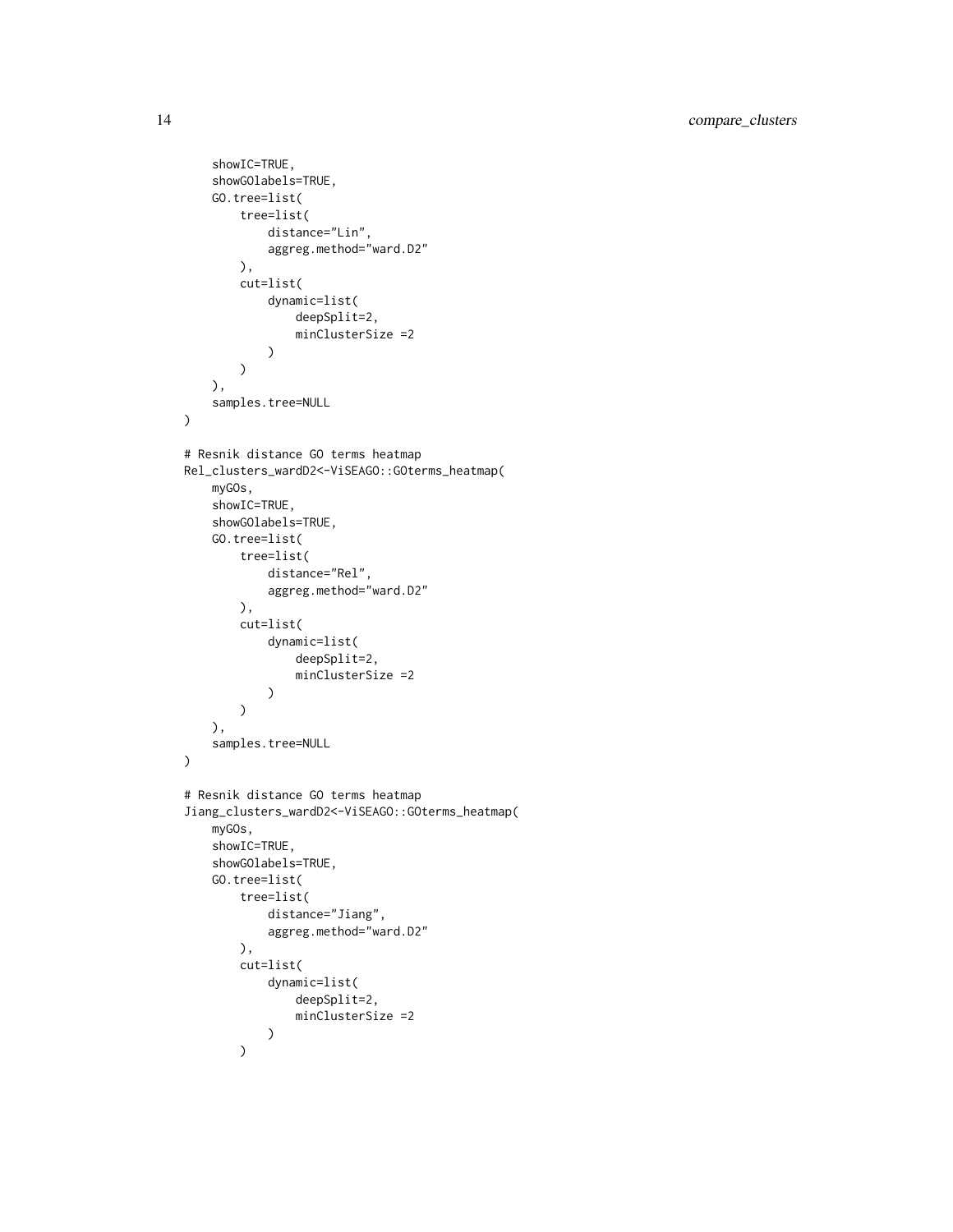```
),
    samples.tree=NULL
)
# Resnik distance GO terms heatmap
Wang_clusters_wardD2<-ViSEAGO::GOterms_heatmap(
    myGOs,
    showIC=TRUE,
    showGOlabels=TRUE,
    GO.tree=list(
        tree=list(
            distance="Wang",
            aggreg.method="ward.D2"
        ),
        cut=list(
            dynamic=list(
                deepSplit=2,
                minClusterSize =2
            )
        )
    ),
    samples.tree=NULL
\mathcal{L}## End(Not run)
# clusters to compare
clusters<-list(
    Resnik="Resnik_clusters_wardD2",
    Lin="Lin_clusters_wardD2",
    Rel="Rel_clusters_wardD2",
    Jiang="Jiang_clusters_wardD2",
    Wang="Wang_clusters_wardD2"
)
## Not run:
# clusters content comparisons
clusters_comp<-ViSEAGO::compare_clusters(clusters)
## End(Not run)
```
<span id="page-14-1"></span>compute\_SS\_distances *Compute distance between GO terms or GO clusters based on semantic similarity.*

#### Description

This method computes distance between GO terms or GO clusters based on semantic similarity.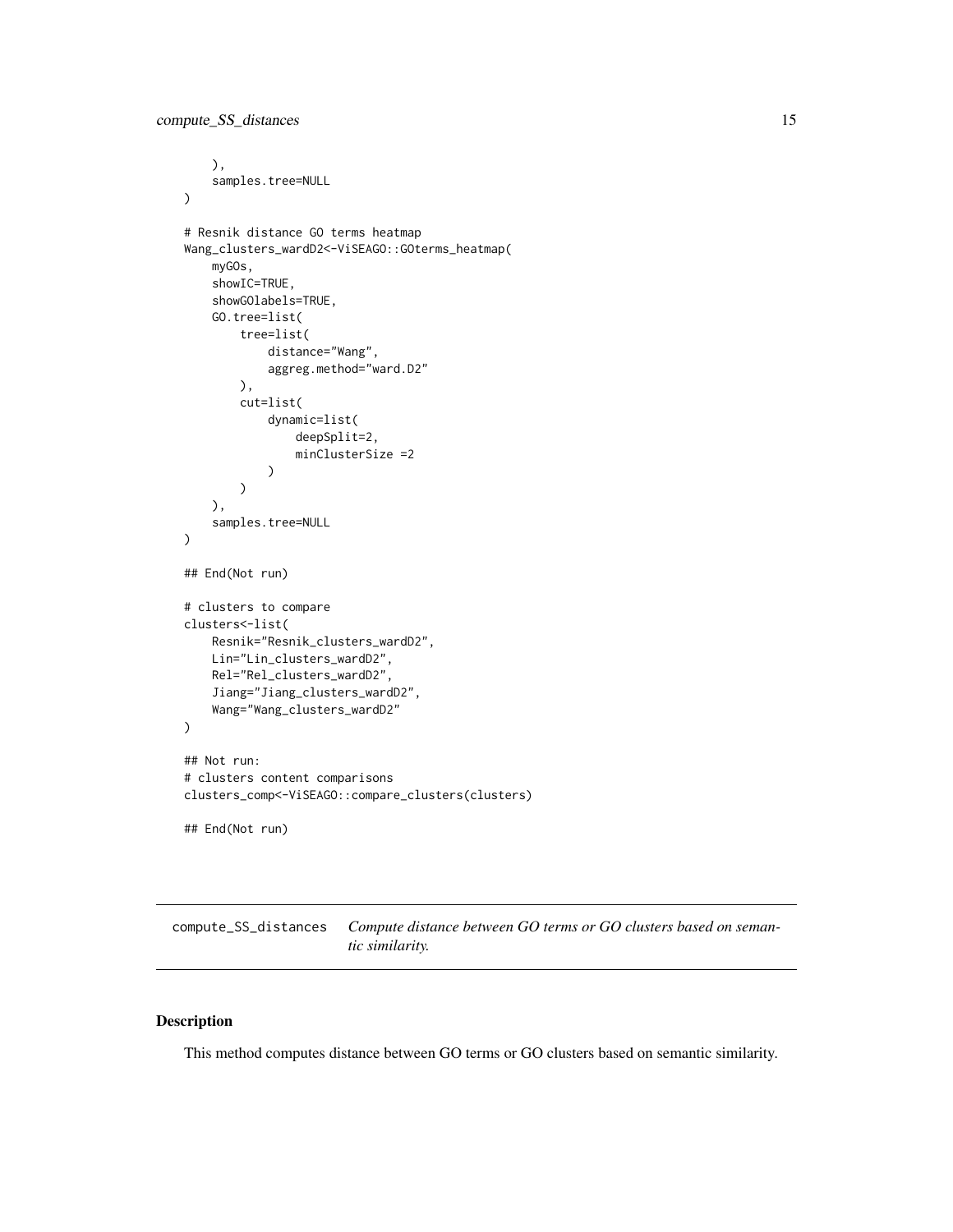### Usage

compute\_SS\_distances(object, distance)

```
## S4 method for signature 'ANY,character'
compute_SS_distances(object, distance)
```
#### Arguments

| object   | a GO_SS-class, or GO_clusters-class objects created by build_GO_SS or<br>GOterms_heatmap methods, respectively.                                                                                                                                                                                                           |
|----------|---------------------------------------------------------------------------------------------------------------------------------------------------------------------------------------------------------------------------------------------------------------------------------------------------------------------------|
| distance | The available methods for calculating GO terms Semantic Similarity (SS) are<br>"Resnik", "Rel", "Lin", and "Jiang" which are based on Information Content<br>(IC), and "Wang" which is based on graph topology.<br>The available methods for calculating clusters of GO terms SS are "max", "avg", "rcmax",<br>and "BMA". |

### Details

This method computes semantic similarity distances between all GO terms provided by [GO\\_SS-class](#page-31-1) object.

This method also computes semantic similarity distances between all GO clusters provided by [GO\\_clusters-class](#page-30-1) object.

Semantic Similarity computations are based on [mgoSim](#page-0-0) method from the GoSemSim package.

#### Value

a [GO\\_SS-class](#page-31-1), or a [GO\\_clusters-class](#page-30-1) object (same class as input object).

#### References

Marc Carlson (2017). GO.db: A set of annotation maps describing the entire Gene Ontology. R package version 3.4.1.

Guangchuang Yu, Fei Li, Yide Qin, Xiaochen Bo, Yibo Wu and Shengqi Wang. GOSemSim: an R package for measuring semantic similarity among GO terms and gene products. Bioinformatics 2010 26(7):976-978

Herve Pages, Marc Carlson, Seth Falcon and Nianhua Li (2017). AnnotationDbi: Annotation Database Interface. R package version 1.38.0.

#### See Also

Other GO\_semantic\_similarity: [GO\\_SS-class](#page-31-1), [build\\_GO\\_SS\(](#page-7-1))

```
# load data example
data(
   myGOs,
```
<span id="page-15-0"></span>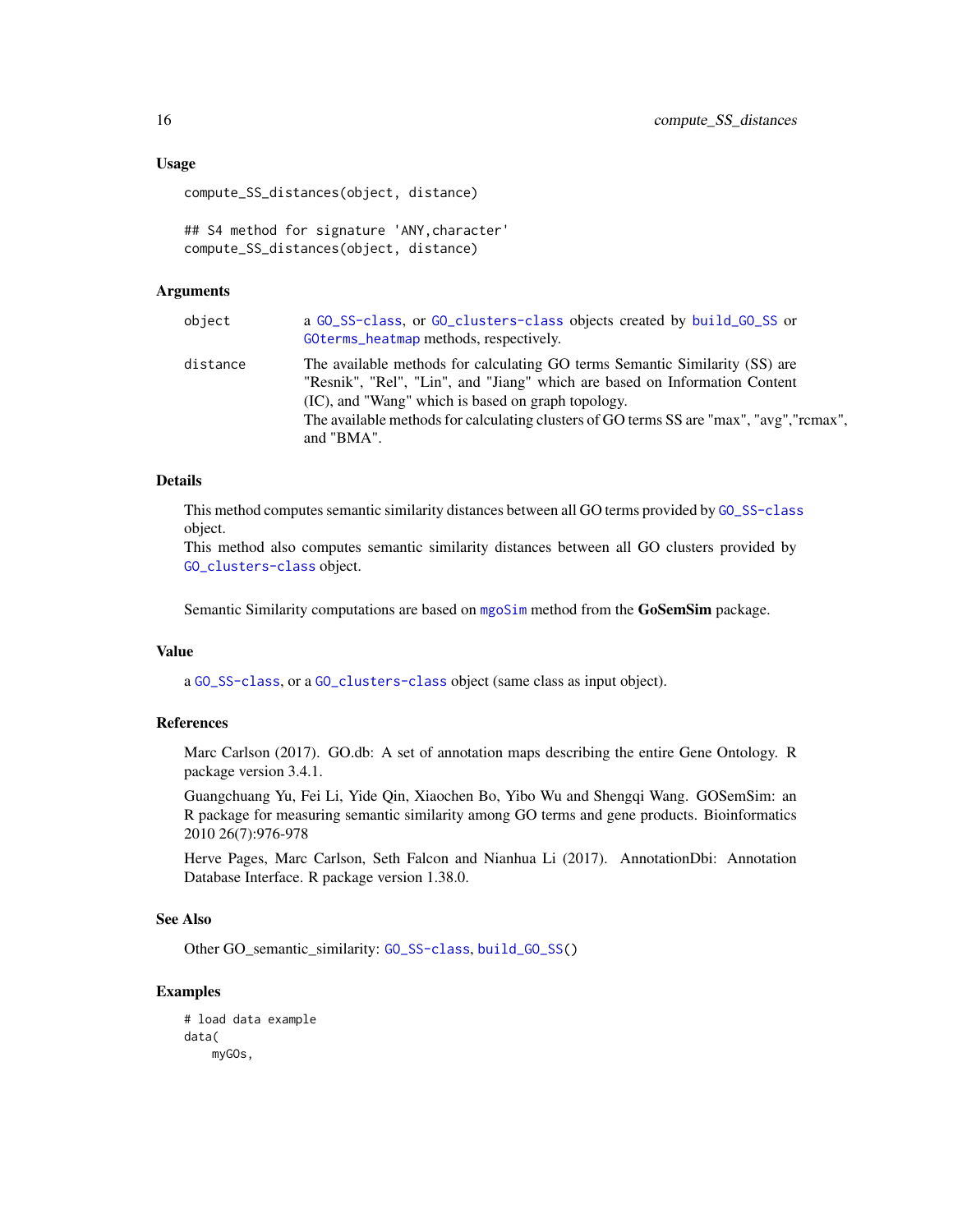```
package="ViSEAGO"
\mathcal{L}## Not run:
# compute GO terms Semantic Similarity distances
myGOs<-ViSEAGO::compute_SS_distances(
    myGOs,
    distance=c("Resnik","Lin","Rel","Jiang","Wang")
\mathcal{L}# GOtermsHeatmap with default parameters
Wang_clusters_wardD2<-ViSEAGO::GOterms_heatmap(
    myGOs,
    showIC=TRUE,
    showGOlabels=TRUE,
    GO.tree=list(
        tree=list(
            distance="Wang",
            aggreg.method="ward.D2",
            rotate=NULL
        ),
        cut=list(
            dynamic=list(
                 pamStage=TRUE,
                 pamRespectsDendro=TRUE,
                 deepSplit=2,
                 minClusterSize=2
            )
        )
    ),
    samples.tree=NULL
)
# compute clusters of GO terms Semantic Similarity distances
Wang_clusters_wardD2<-ViSEAGO::compute_SS_distances(
    Wang_clusters_wardD2,
    distance=c("max","avg","rcmax","BMA")
\mathcal{L}## End(Not run)
```
<span id="page-16-1"></span>create\_topGOdata *Create topGOdata object for enrichment test with topGO package.*

# Description

This method create a [topGOdata-class](#page-0-0) object required by topGO package in order to perform GO enrichment test.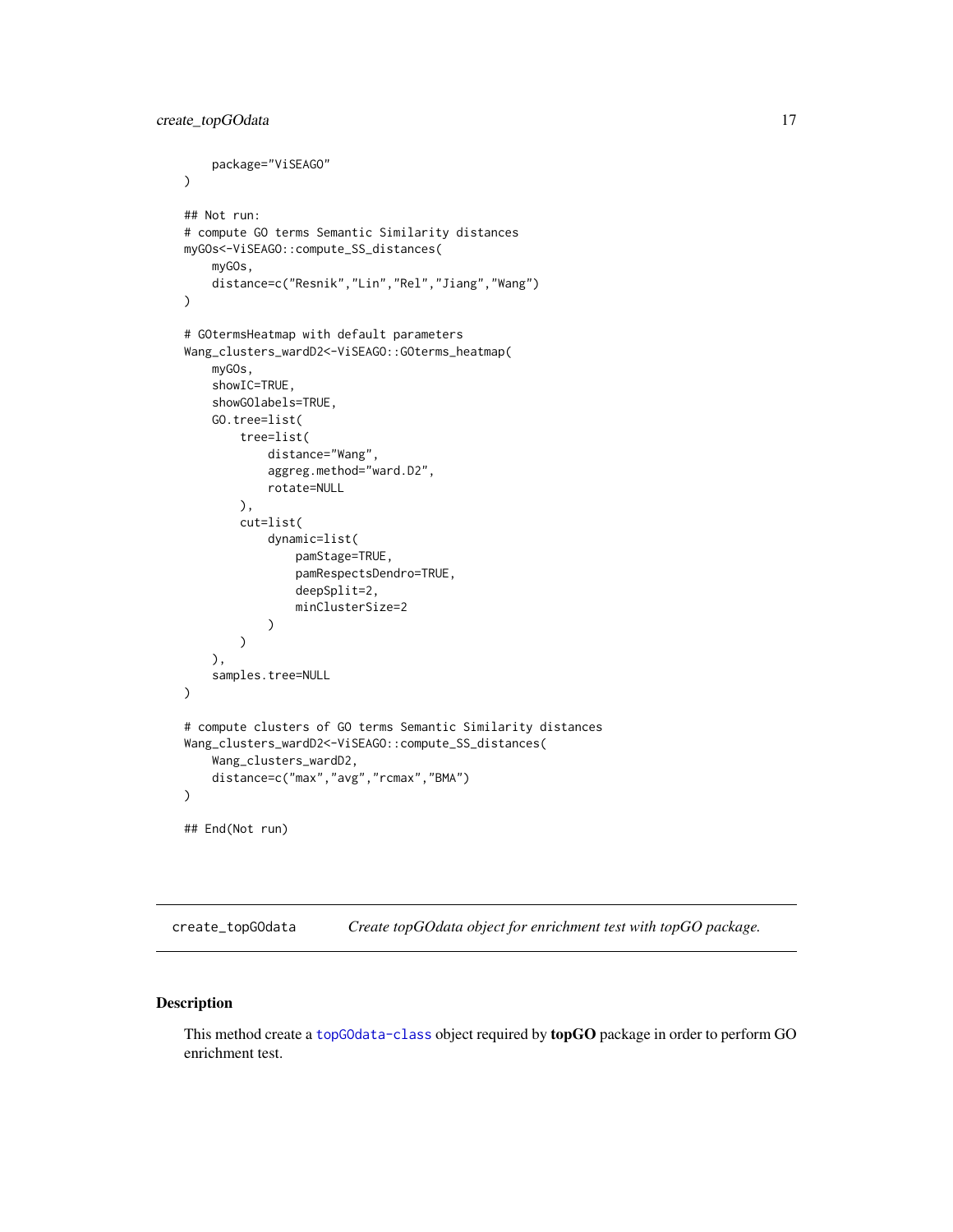```
create_topGOdata(geneSel, allGenes, geneList = NULL, gene2GO, ont, nodeSize)
```

```
## S4 method for signature 'ANY, ANY, ANY, gene2GO, character, numeric'
create_topGOdata(geneSel, allGenes, geneList = NULL, gene2GO, ont, nodeSize)
```
#### Arguments

| geneSel  | genes of interest.                                                                                                     |
|----------|------------------------------------------------------------------------------------------------------------------------|
| allGenes | customized background genes.                                                                                           |
| geneList | logical factor (1: genes of interest, 0: genes background, and gene identifiants<br>in names) (default value to NULL). |
| gene2GO  | a gene2G0-class object created by annotate method.                                                                     |
| ont      | the ontology used is "MF" (Molecuar Function), "BP" (Biological Process), or<br>"CC" (Cellular Component).             |
| nodeSize | the minimum number of genes for each GO term.                                                                          |

#### Details

This method is a convenient wrapper building a [topGOdata-class](#page-0-0) object using a given ontology category (ont argument) in order to perform GO enrichment test. The complete GO annotation is required (gene2GO argument) and also the list of genes of interest (geneSel argument) against the corresponding background (allGenes argument) separately, or grouped together in a factor (geneList argument).

#### Value

a [topGOdata-class](#page-0-0) object required by runTest from topGO package.

#### References

Alexa A, Rahnenfuhrer J, Lengauer T. Improved scoring of functional groups from gene expression data by decorrelating GO graph structure. Bioinformatics 2006; 22:1600-1607.

# See Also

```
Other GO_terms: GOcount(), GOterms_heatmap(), annotate(), gene2GO-class, merge_enrich_terms(),
runfgsea()
```

```
# load genes identifiants (GeneID,ENS...) background (Expressed genes)
background<-scan(
system.file(
  "extdata/data/input",
 "background_L.txt",
 package = "ViSEAGO"
),
```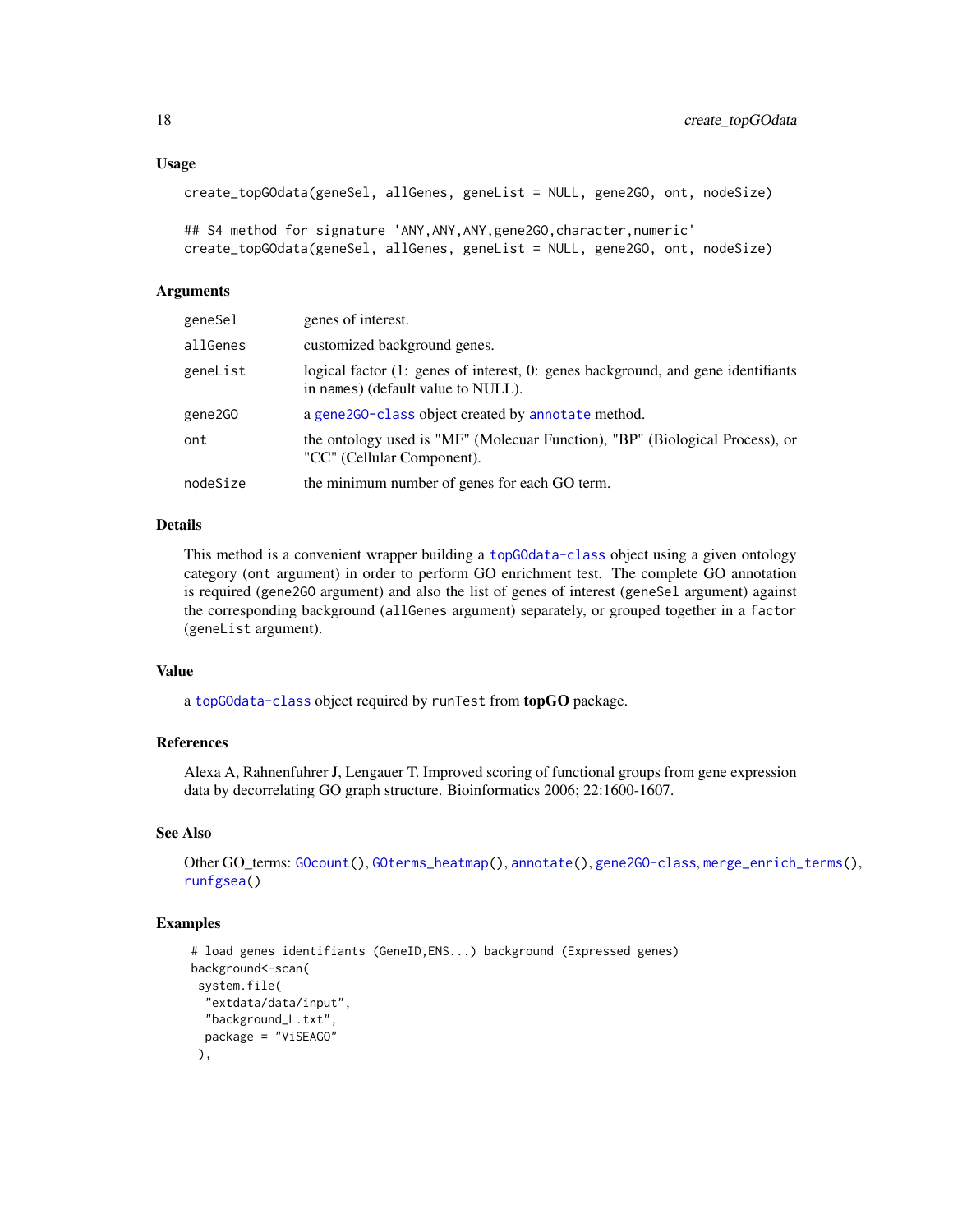#### <span id="page-18-0"></span>Custom2GO 19

```
quiet=TRUE,
 what=""
)
# load Differentialy Expressed (DE) gene identifiants from files
pregnantvslactateDE<-scan(
 system.file(
  "extdata/data/input",
  "pregnantvslactateDE.txt",
  package = "ViSEAGO"
),
 quiet=TRUE,
 what=")
## Not run:
# create topGOdata for BP for each list of DE genes
BP_L_pregnantvslactate<-ViSEAGO::create_topGOdata(
geneSel=pregnantvslactateDE,
allGenes=background,
gene2GO=myGENE2GO,
ont="BP",
nodeSize=5
)
## End(Not run)
```
<span id="page-18-1"></span>

Custom2GO *Store organisms GO annotations from custom database file.*

# Description

Store the available species and current GO annotations from a custom table file

# Usage

Custom2GO(file)

#### Arguments

file custom GO annotation file

# Details

This function load a custom GO annotation database table that must contain columns:

taxid custom taxonomic identifiants

gene\_id custom gene identifiants

gene\_symbol custom gene symbols

GOID Known GO identifiants (see select (GO.db, columns=columns(GO.db), keys=keys(GO.db)) evidence Known GO [evidence codes](http://geneontology.org/page/guide-go-evidence-codes)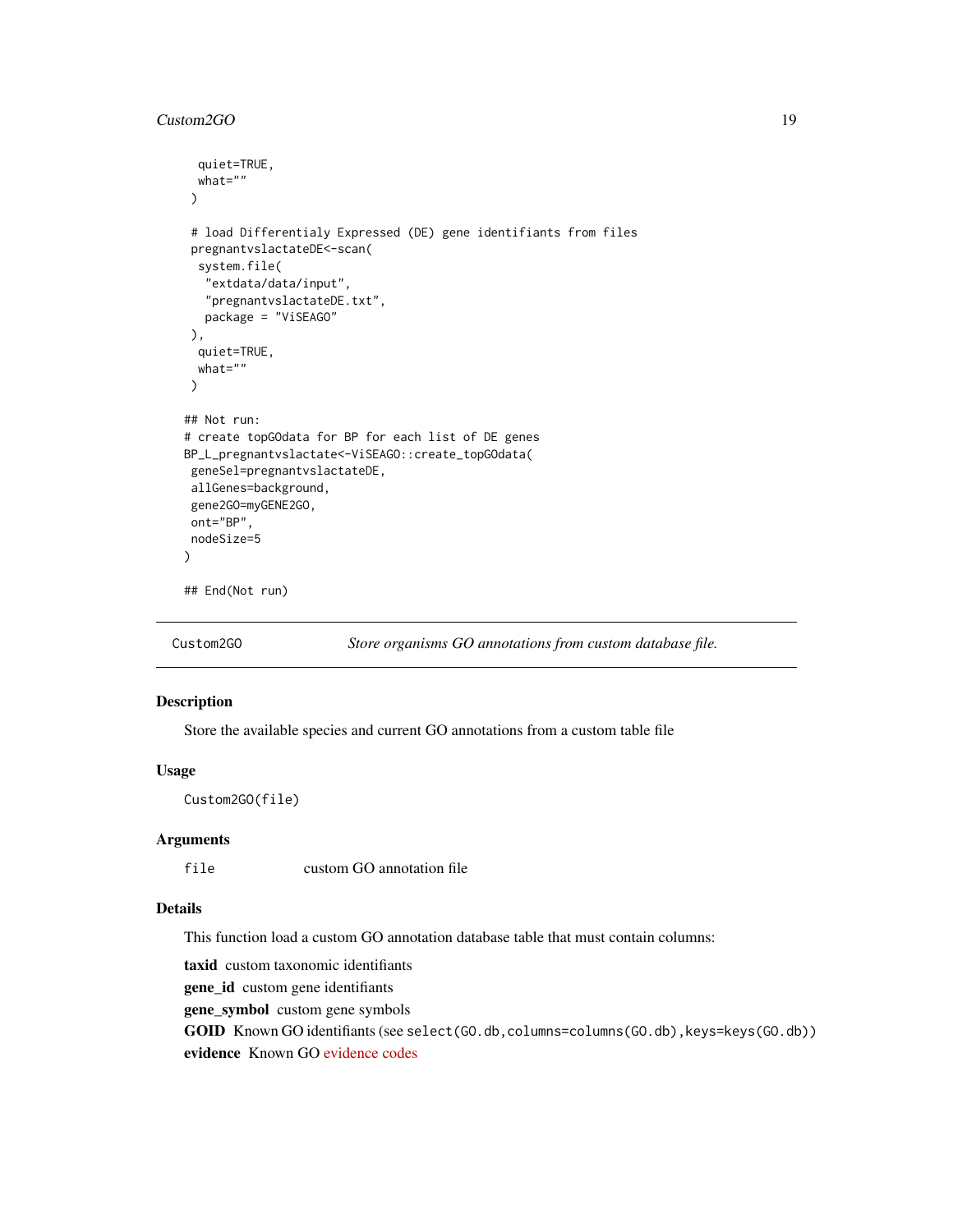#### <span id="page-19-0"></span>Value

a [genomic\\_ressource-class](#page-23-1) object required by [annotate](#page-2-1).

#### References

Matt Dowle and Arun Srinivasan (2017). data.table: Extension of 'data.frame'. R package version 1.10.4. https://CRAN.R-project.org/package=data.table.

#### See Also

Other genomic\_ressource: [Bioconductor2GO\(](#page-6-1)), [Ensembl2GO\(](#page-20-1)), [EntrezGene2GO\(](#page-21-1)), [Uniprot2GO\(](#page-45-1)), [annotate\(](#page-2-1)), [available\\_organisms\(](#page-4-1)), [genomic\\_ressource-class](#page-23-1), [taxonomy\(](#page-0-0))

#### Examples

```
# Download custom GO annotations
Custom<-ViSEAGO::Custom2GO(
    system.file(
        "extdata/customfile.txt",
        package = "ViSEAGO"
   )
)
```
<span id="page-19-1"></span>enrich\_GO\_terms-class *enrich\_GO\_terms class object definition.*

# Description

This class is invoked by [merge\\_enrich\\_terms](#page-33-1) method in order to store the merged data.table and associated metadata.

#### Slots

same\_genes\_background logical. object(s) to combinate (see examples in [merge\\_enrich\\_terms](#page-33-1)).

ont ontology used "MF", "BP", or "CC".

method enrichment test used "topGO", or "fgsea".

summary a list with topGO or fgsea object(s) summary informations.

data a merged data.table of enriched GO terms  $(p<0.01)$  in at least once with GO descriptions and statistical values.

# See Also

Other enrich\_GO\_terms: [Upset\(](#page-46-1)), [overLapper\(](#page-0-0)), [show\\_heatmap\(](#page-40-1)), [show\\_table\(](#page-43-1))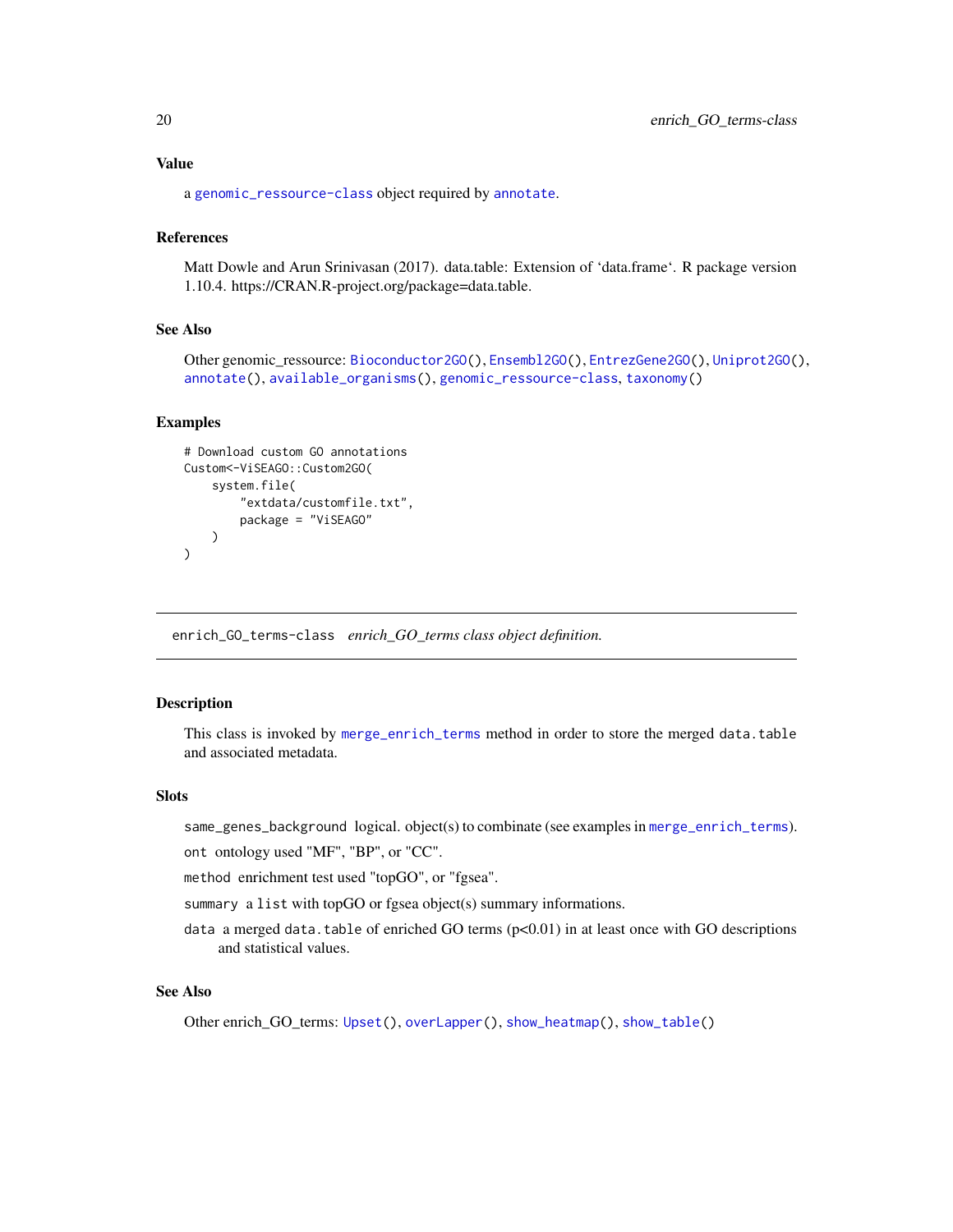<span id="page-20-1"></span><span id="page-20-0"></span>

# Description

List Ensembl referenced organisms datasets from the current (NULL) or archive (number in character) annotation version.

#### Usage

```
Ensembl2GO(biomart = "genes", GRCh = NULL, version = NULL)
```
#### Arguments

| biomart | the biomart name available with <b>biomaRt</b> package listEnsembl ("genes", the<br>default) or listEnsemblGenomes ("protists_mart", "fungi_mart", "plants_mart"). |
|---------|--------------------------------------------------------------------------------------------------------------------------------------------------------------------|
| GRCh    | GRCh version to connect to if not the current GRCh38, currently this can only<br>he 37                                                                             |
| version | the annotation version to use (eg. NULL for the default current version, or a<br>version number in character)                                                      |

#### Details

This function gives referenced organisms genomes at [Ensembl.](http://ensemblgenomes.org/) It uses the [useEnsembl](#page-0-0) and [listDatasets](#page-0-0) from biomaRt package.

#### Value

a [genomic\\_ressource-class](#page-23-1) object required by [annotate](#page-2-1).

#### References

Durinck S, Spellman P, Birney E and Huber W (2009). Mapping identifiers for the integration of genomic datasets with the R/Bioconductor package biomaRt. Nature Protocols, 4, pp. 1184-1191.

Durinck S, Moreau Y, Kasprzyk A, Davis S, De Moor B, Brazma A and Huber W (2005). BioMart and Bioconductor: a powerful link between biological databases and microarray data analysis. Bioinformatics, 21, pp. 3439-3440.

Matt Dowle and Arun Srinivasan (2017). data.table: Extension of data.frame. R package version 1.10.4. https://CRAN.R-project.org/package=data.table.

#### See Also

Other genomic\_ressource: [Bioconductor2GO\(](#page-6-1)), [Custom2GO\(](#page-18-1)), [EntrezGene2GO\(](#page-21-1)), [Uniprot2GO\(](#page-45-1)), [annotate\(](#page-2-1)), [available\\_organisms\(](#page-4-1)), [genomic\\_ressource-class](#page-23-1), [taxonomy\(](#page-0-0))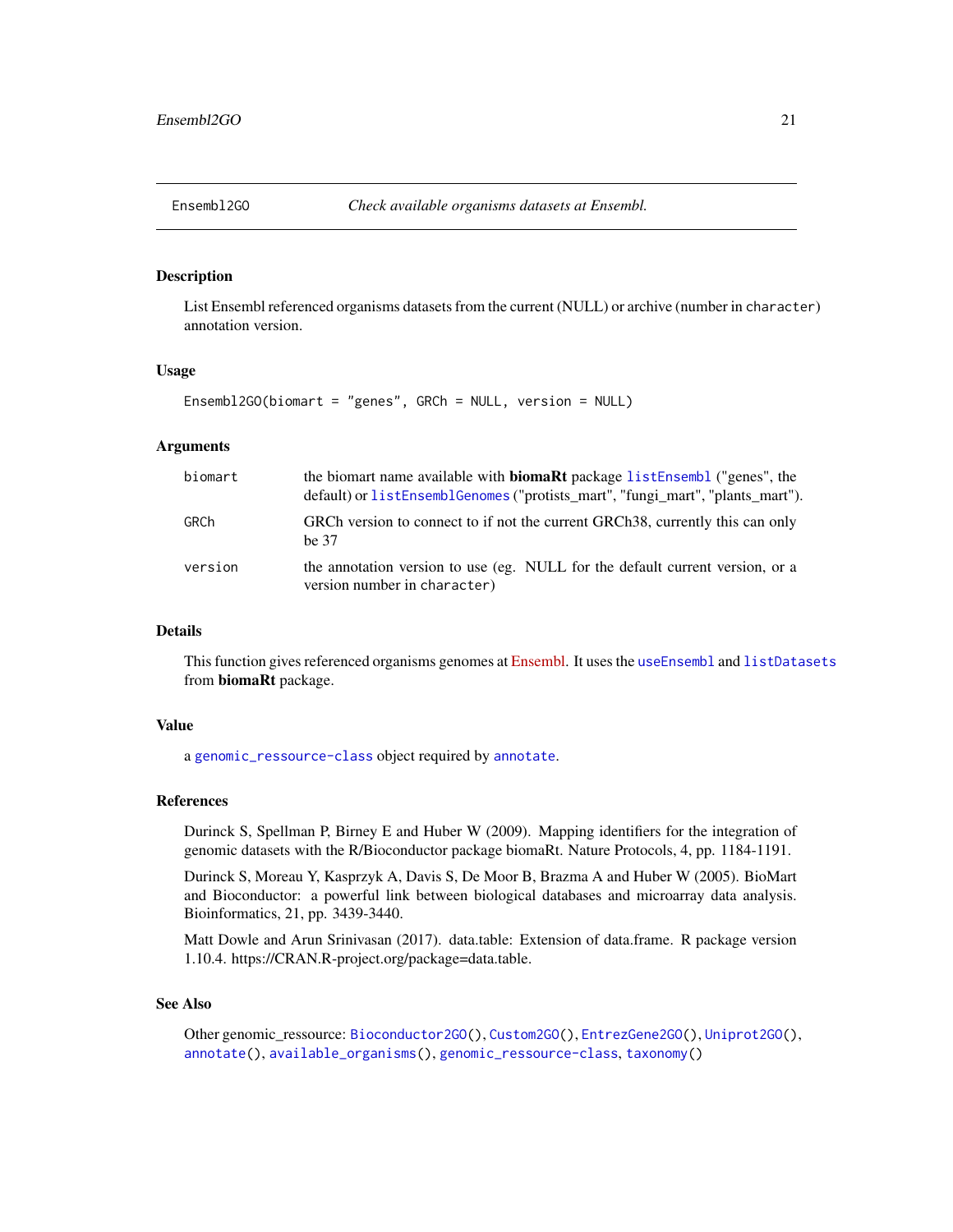### <span id="page-21-0"></span>Examples

```
## Not run:
# check the Ensembl available biomart (if not known)
biomaRt::listEnsembl()
# List Ensembl available organisms
Ensembl<-ViSEAGO::Ensembl2GO(
 biomart="genes",
 GRCh = NULL.
 version=NULL
\lambda## End(Not run)
```
<span id="page-21-1"></span>EntrezGene2GO *Store available organisms GO annotations at EntrezGene.*

#### Description

Store the available species and current GO annotations from the [gene2go.gz](https://ftp.ncbi.nih.gov/gene/DATA/gene2go.gz) nfile avalable at NCBI [EntrezGene ftp.](https://ftp.ncbi.nih.gov/gene/DATA)

#### Usage

EntrezGene2GO()

#### Details

This function downloads the [gene2go.gz](https://ftp.ncbi.nih.gov/gene/DATA/gene2go.gz) file from [EntrezGene ftp](https://ftp.ncbi.nih.gov/gene/DATA) which contains available organisms (taxid) with the corresponding GO annotations.

#### Value

a [genomic\\_ressource-class](#page-23-1) object required by [annotate](#page-2-1).

#### References

Matt Dowle and Arun Srinivasan (2017). data.table: Extension of 'data.frame'. R package version 1.10.4. https://CRAN.R-project.org/package=data.table.

Eric Sayers (2013). Entrez Programming Utilities Help.

#' Henrik Bengtsson (2016). R.utils: Various Programming Utilities. R package version 2.5.0. https://CRAN.R-project.org/package=R.utils.

Maglott, D, Ostell, J, Pruitt, KD, Tatusova, T (2011). Entrez Gene: gene-centered information at NCBI. Nucleic Acids Res., 39, Database issue:D52-7.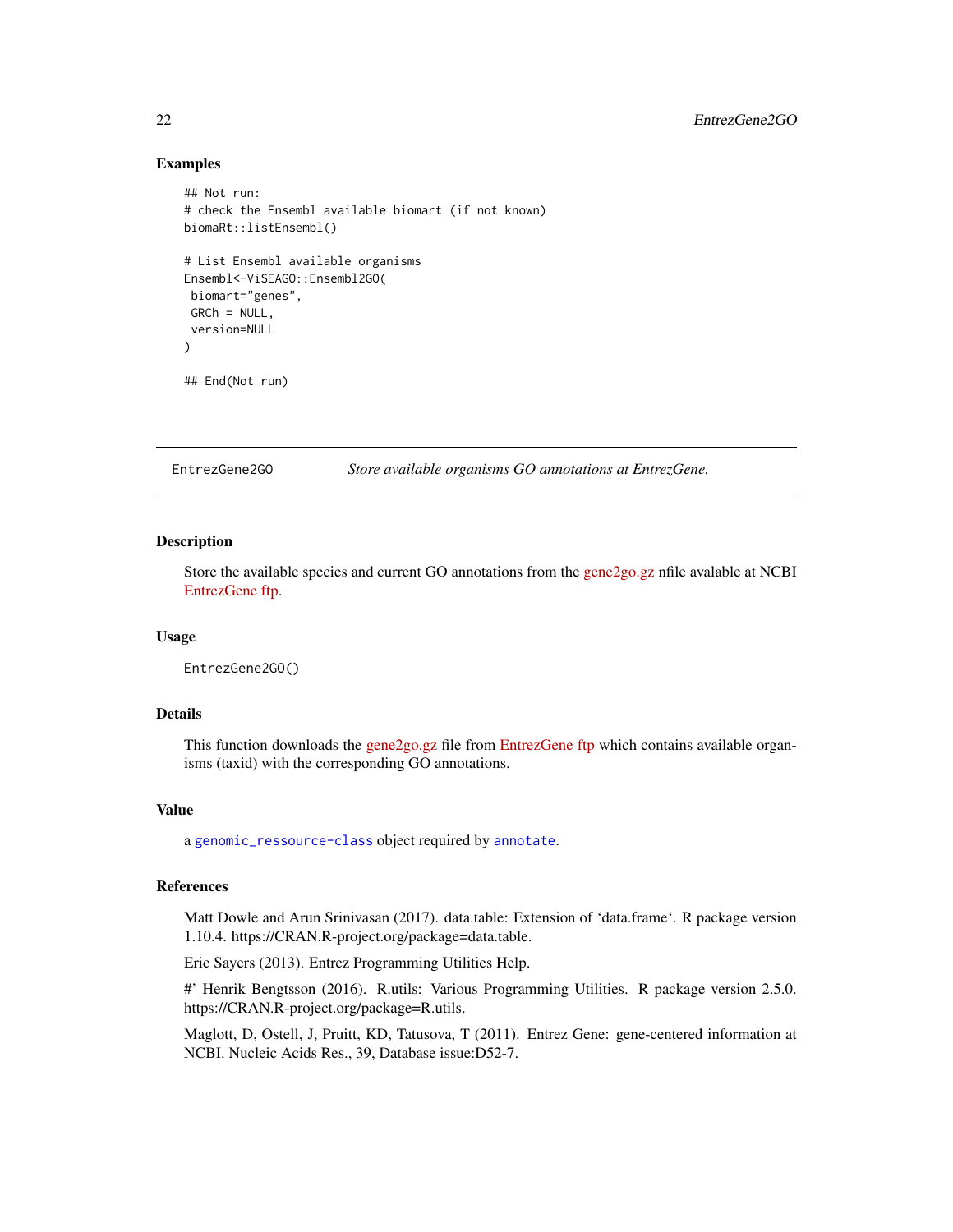#### <span id="page-22-0"></span>fgsea-class 23

# See Also

```
Other genomic_ressource: Bioconductor2GO(), Custom2GO(), Ensembl2GO(), Uniprot2GO(),
annotate(), available_organisms(), genomic_ressource-class, taxonomy()
```
#### Examples

```
## Not run:
# Download EntrezGene available organisms GO annotations
EntrezGene<-ViSEAGO::EntrezGene2GO()
```
## End(Not run)

<span id="page-22-2"></span>fgsea-class *fgsea class object definition.*

#### Description

This class is invoked by [runfgsea](#page-38-1) method in order to store results.

#### **Slots**

description a character string with database source, date of stamp, and target species GO annotation.

method fgsea method used.

params a list containing used input parameters for perform [fgseaSimple](#page-0-0) or [fgseaMultilevel](#page-0-0).

input a list containing input values.

data a list containing data.table fgsea procedure output.

<span id="page-22-1"></span>gene2GO-class *gene2GO class object definition.*

#### Description

This class is invoked by [annotate](#page-2-1) method in order to store GO annotations for each category (MF, BP, CC).

#### **Slots**

db database source in character.

stamp date of stamp in character.

organism target species GO annotation in character.

MF a list containing GO terms for Molecular Function (MF) category for each gene element.

BP a list containing GO terms for Biological Process (BP) category for each gene element.

CC a list containing GO terms for Cellular Component (CC) category for each gene element.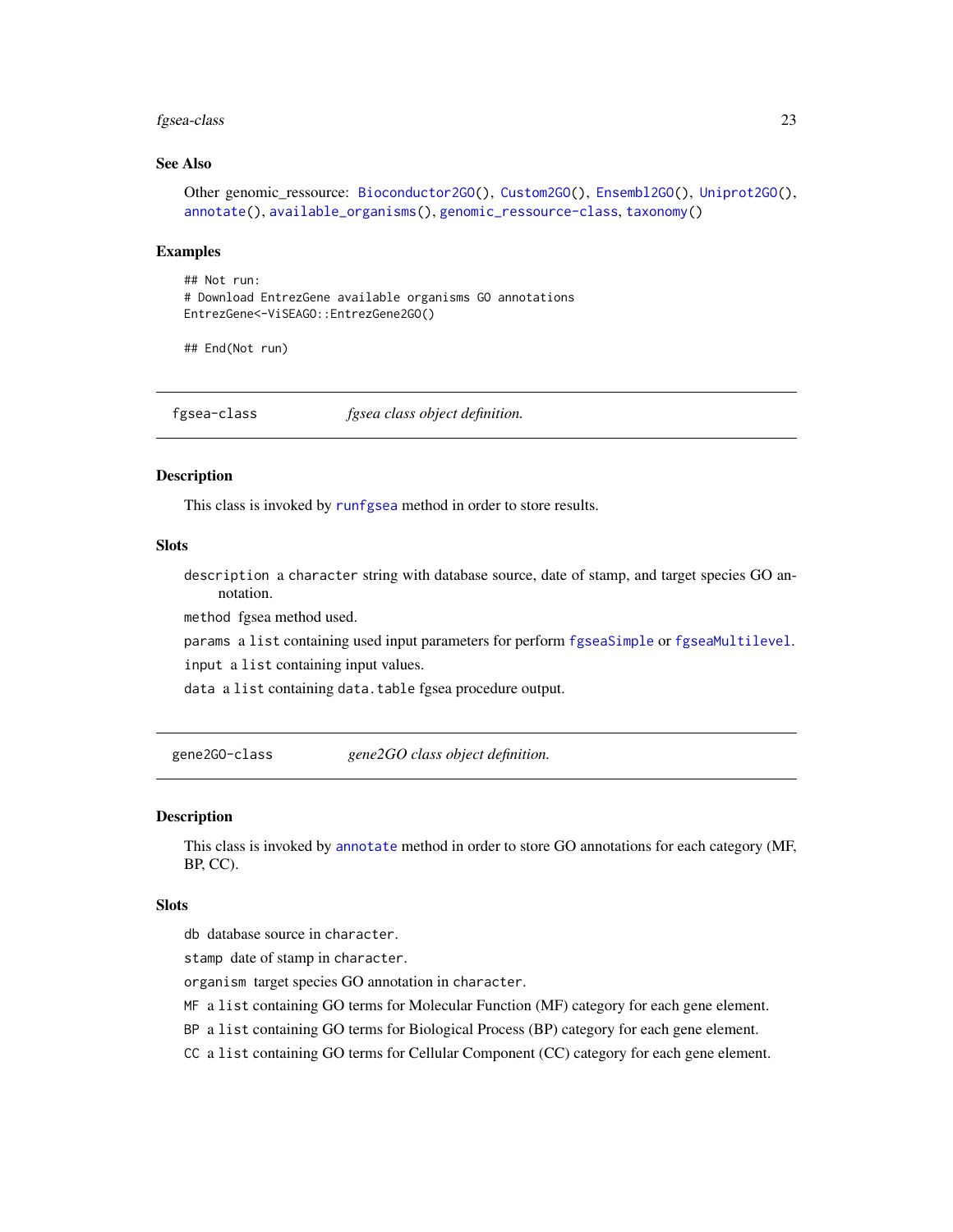#### See Also

Other GO\_terms: [GOcount\(](#page-26-1)), [GOterms\\_heatmap\(](#page-27-1)), [annotate\(](#page-2-1)), [create\\_topGOdata\(](#page-16-1)), [merge\\_enrich\\_terms\(](#page-33-1)), [runfgsea\(](#page-38-1))

<span id="page-23-1"></span>genomic\_ressource-class

*genomic\_ressource class object definition.*

#### Description

This class stores the annotations and associated metadata obtained by [Bioconductor2GO](#page-6-1), [EntrezGene2GO](#page-21-1), [Ensembl2GO](#page-20-1), or [Uniprot2GO](#page-45-1) .

#### **Slots**

db name of database used (Bioconductor, EntrezGene, Ensembl, or Uniprot).

stamp date of stamp (for Bioconductor, EntrezGene, and Uniprot), or annotation version for Ensembl database.

data GO annotations from [EntrezGene2GO](#page-21-1) method.

organisms informations about species/datasets availables.

mart Ensembl mart from [Ensembl2GO](#page-20-1) method.

# See Also

Other genomic\_ressource: [Bioconductor2GO\(](#page-6-1)), [Custom2GO\(](#page-18-1)), [Ensembl2GO\(](#page-20-1)), [EntrezGene2GO\(](#page-21-1)), [Uniprot2GO\(](#page-45-1)), [annotate\(](#page-2-1)), [available\\_organisms\(](#page-4-1)), [taxonomy\(](#page-0-0))

<span id="page-23-2"></span>GOclusters\_heatmap *Build a clustering heatmap on GO groups.*

#### Description

This method computes a clustering heatmap based on GO groups semantic similarity.

#### Usage

```
GOclusters_heatmap(
  object,
  tree = list(distance = "BMA", aggreg.method = "ward.D2", rotate = NULL)
\lambda## S4 method for signature 'GO_clusters,list'
GOclusters_heatmap(
  object,
  tree = list(distance = "BMA", aggreg.method = "ward.D2", rotate = NULL)
)
```
<span id="page-23-0"></span>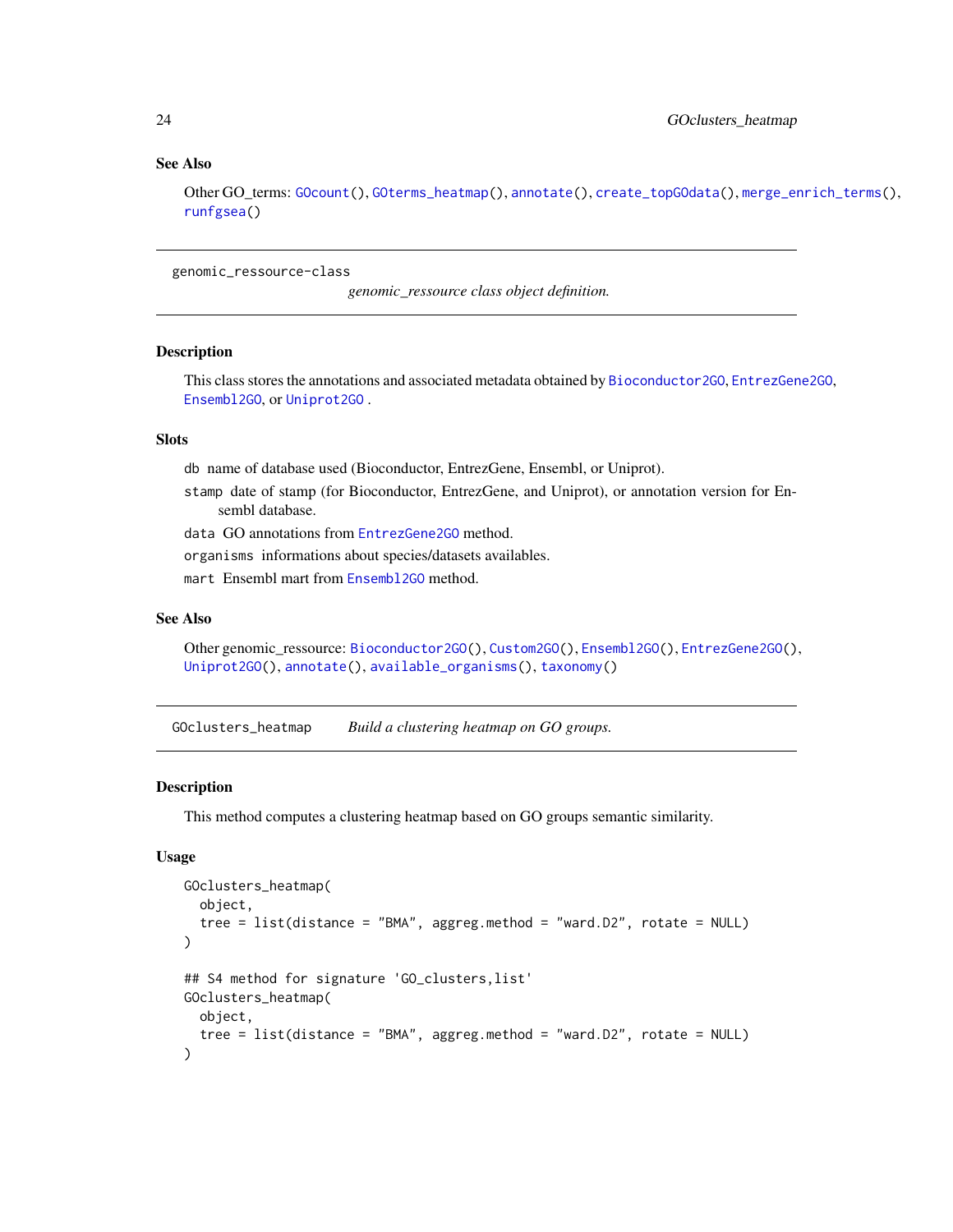#### <span id="page-24-0"></span>Arguments

| object | a GO_clusters-class object from compute_SS_distances.                                                                                                                                                                                                                                                                                                        |
|--------|--------------------------------------------------------------------------------------------------------------------------------------------------------------------------------------------------------------------------------------------------------------------------------------------------------------------------------------------------------------|
| tree   | a named list with:                                                                                                                                                                                                                                                                                                                                           |
|        | <b>distance ("BMA" by default)</b> distance computed from the semantic similarity<br>for GO groups which could be "max", "avg", "rcmax", or "BMA".<br>aggreg.method ("ward.D2" by default) aggregation method criteria from hclust<br>(ward.D", "ward.D2", "single", "complete", "average", "mcquitty", "me-<br>dian", or "centroid") to build a dendrogram. |
|        | <b>rotate</b> sort the branches of the tree based on a vector - eithor of labels order or<br>the labels in their new order                                                                                                                                                                                                                                   |

#### Details

This method computes a clustering heatmap based on GO groups semantic similarity (computed with [compute\\_SS\\_distances](#page-14-1)).

The heatmap color intensity corresponds to the number of GO terms in each GO group.

GO group description is defined as the first common GO ancestor with the cluster identifiant in brackets.

The dendrogram branches are colored according to GO terms clusters.

# Value

a [GO\\_clusters-class](#page-30-1) object.

# References

Matt Dowle and Arun Srinivasan (2017). data.table: Extension of 'data.frame'. R package version 1.10.4. https://CRAN.R-project.org/package=data.table.

Tal Galili (2015). dendextend: an R package for visualizing, adjusting, and comparing trees of hierarchical clustering. Bioinformatics. DOI:10.1093/bioinformatics/btv428.

Tal Galili (2017). heatmaply: Interactive Cluster Heat Maps Using 'plotly'. R package version 0.9.1. https://CRAN.R-project.org/package=heatmaply.

Erich Neuwirth (2014). RColorBrewer: ColorBrewer Palettes. R package version 1.1-2. https://CRAN.Rproject.org/package=RColorBrewer.

Carson Sievert, Chris Parmer, Toby Hocking, Scott Chamberlain, Karthik Ram, Marianne Corvellec and Pedro Despouy (2017). plotly: Create Interactive Web Graphics via 'plotly.js'. R package version 4.6.0. https://CRAN.R-project.org/package=plotly.

H. Wickham. ggplot2: Elegant Graphics for Data Analysis. Springer-Verlag New York, 2009.

#### See Also

Other GO\_clusters: [GO\\_clusters-class](#page-30-1), [clusters\\_cor\(](#page-8-1)), [compare\\_clusters\(](#page-11-1)), [show\\_heatmap\(](#page-40-1)), [show\\_table\(](#page-43-1))

Other semantic\_similiarity: [GOterms\\_heatmap\(](#page-27-1))

Other visualization: [GOcount\(](#page-26-1)), [GOterms\\_heatmap\(](#page-27-1)), [Upset\(](#page-46-1)), [available\\_organisms\(](#page-4-1)), [overLapper\(](#page-0-0)), [show\\_heatmap\(](#page-40-1)), [show\\_table\(](#page-43-1))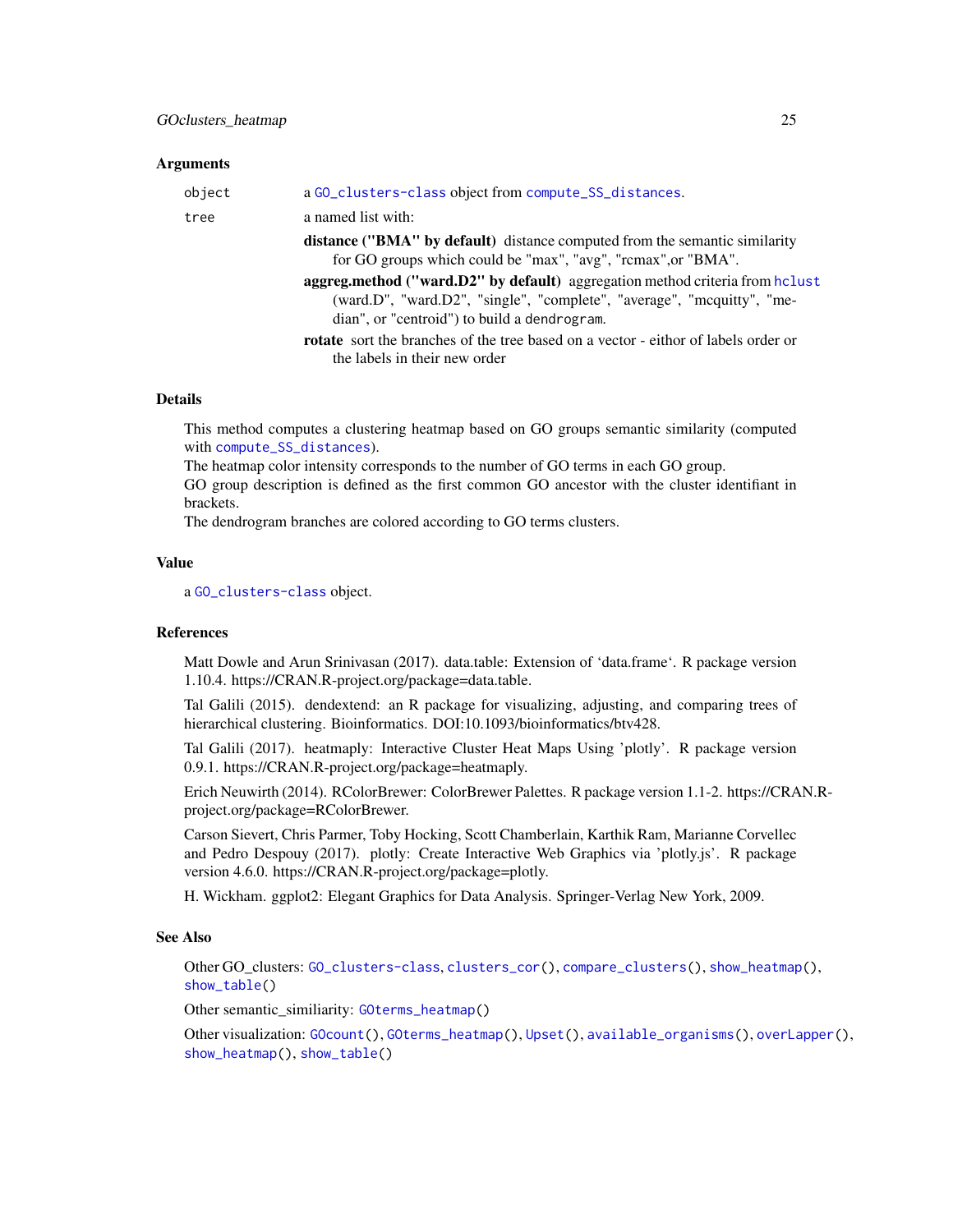```
# load data example
utils::data(
    myGOs,
    package="ViSEAGO"
\mathcal{L}## Not run:
# compute GO terms Semantic Similarity distances
myGOs<-ViSEAGO::compute_SS_distances(
    myGOs,
    distance="Wang"
)
# GOtermsHeatmap with default parameters
Wang_clusters_wardD2<-ViSEAGO::GOterms_heatmap(
    myGOs,
    showIC=TRUE,
    showGOlabels=TRUE,
    GO.tree=list(
        tree=list(
            distance="Wang",
            aggreg.method="ward.D2",
            rotate=NULL
        ),
        cut=list(
            dynamic=list(
                pamStage=TRUE,
                pamRespectsDendro=TRUE,
                deepSplit=2,
                minClusterSize =2
            )
        )
    ),
    samples.tree=NULL
)
# compute clusters of GO terms Semantic Similarity distances
Wang_clusters_wardD2<-ViSEAGO::compute_SS_distances(
    Wang_clusters_wardD2,
    distance="BMA"
\mathcal{L}# GOclusters heatmap
Wang_clusters_wardD2<-ViSEAGO::GOclusters_heatmap(
    Wang_clusters_wardD2,
    tree=list(
        distance="BMA",
        aggreg.method="ward.D2",
        rotate=NULL
    )
)
```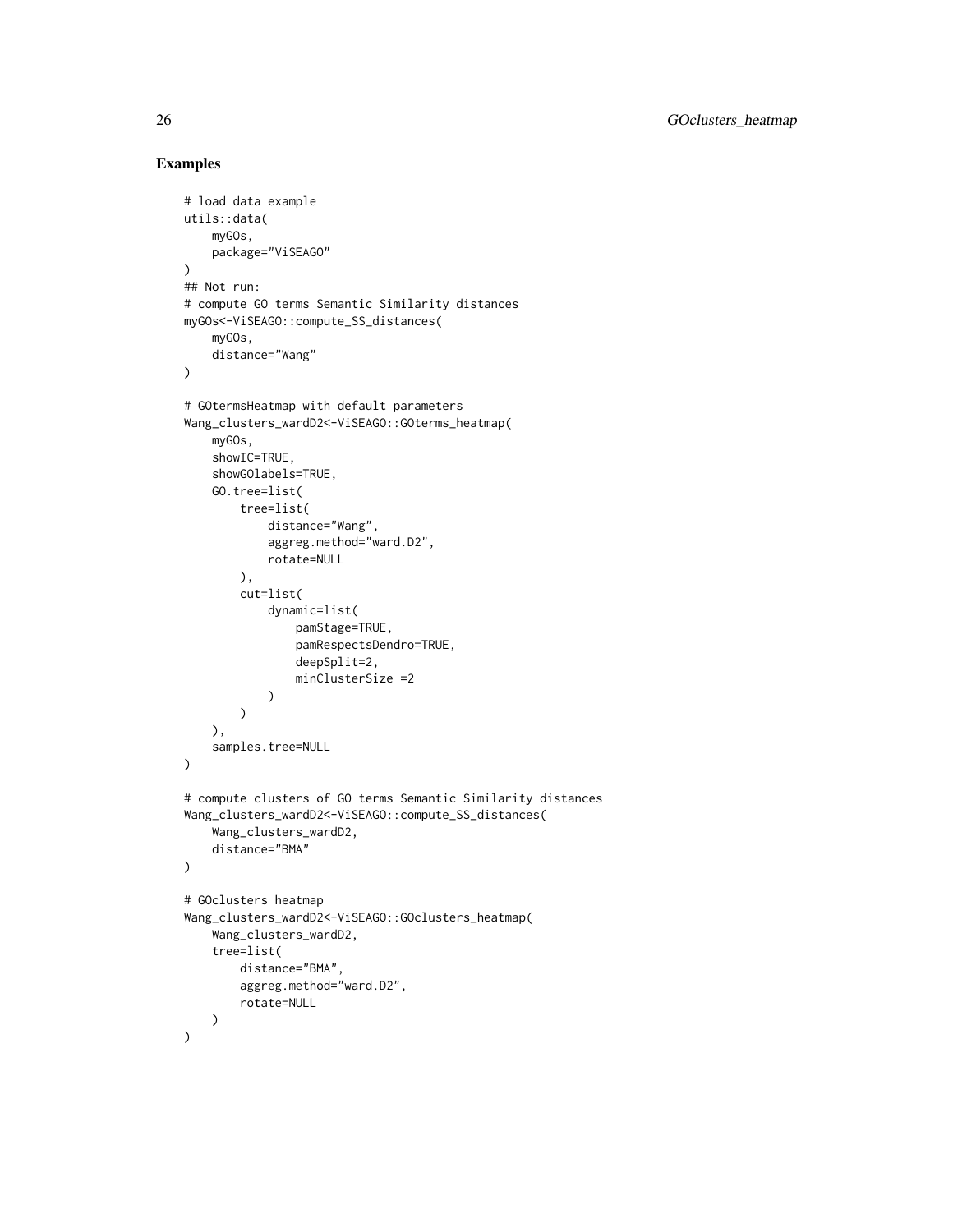#### <span id="page-26-0"></span>GOcount 27

## End(Not run)

<span id="page-26-1"></span>GOcount *Barplot for the count of GO terms.*

# Description

This method displays in barplot the count of GO terms splitted in two categories (significant or not) for each result of GO enrichment tests.

#### Usage

GOcount(object, file = NULL) ## S4 method for signature 'ANY' GOcount(object, file = NULL)

#### Arguments

| object | an enrich_GO_terms-class object from merge_enrich_terms method.               |
|--------|-------------------------------------------------------------------------------|
| file   | the name of the output file (default to NULL for interactive screen display). |

# Details

This method displays an interactive barplot, using plotly package, from a [merge\\_enrich\\_terms](#page-33-1) output object.

A static image (in png) could be printed by setting file argument.

#### Value

a barplot.

#### References

Carson Sievert, Chris Parmer, Toby Hocking, Scott Chamberlain, Karthik Ram, Marianne Corvellec and Pedro Despouy (2017). plotly: Create InteractiveWeb Graphics via 'plotly.js'. R package version 4.6.0. https://CRAN.R-project.org/package=plotly.

# See Also

Other GO\_terms: [GOterms\\_heatmap\(](#page-27-1)), [annotate\(](#page-2-1)), [create\\_topGOdata\(](#page-16-1)), [gene2GO-class](#page-22-1), [merge\\_enrich\\_terms\(](#page-33-1)), [runfgsea\(](#page-38-1))

Other visualization: [GOclusters\\_heatmap\(](#page-23-2)), [GOterms\\_heatmap\(](#page-27-1)), [Upset\(](#page-46-1)), [available\\_organisms\(](#page-4-1)), [overLapper\(](#page-0-0)), [show\\_heatmap\(](#page-40-1)), [show\\_table\(](#page-43-1))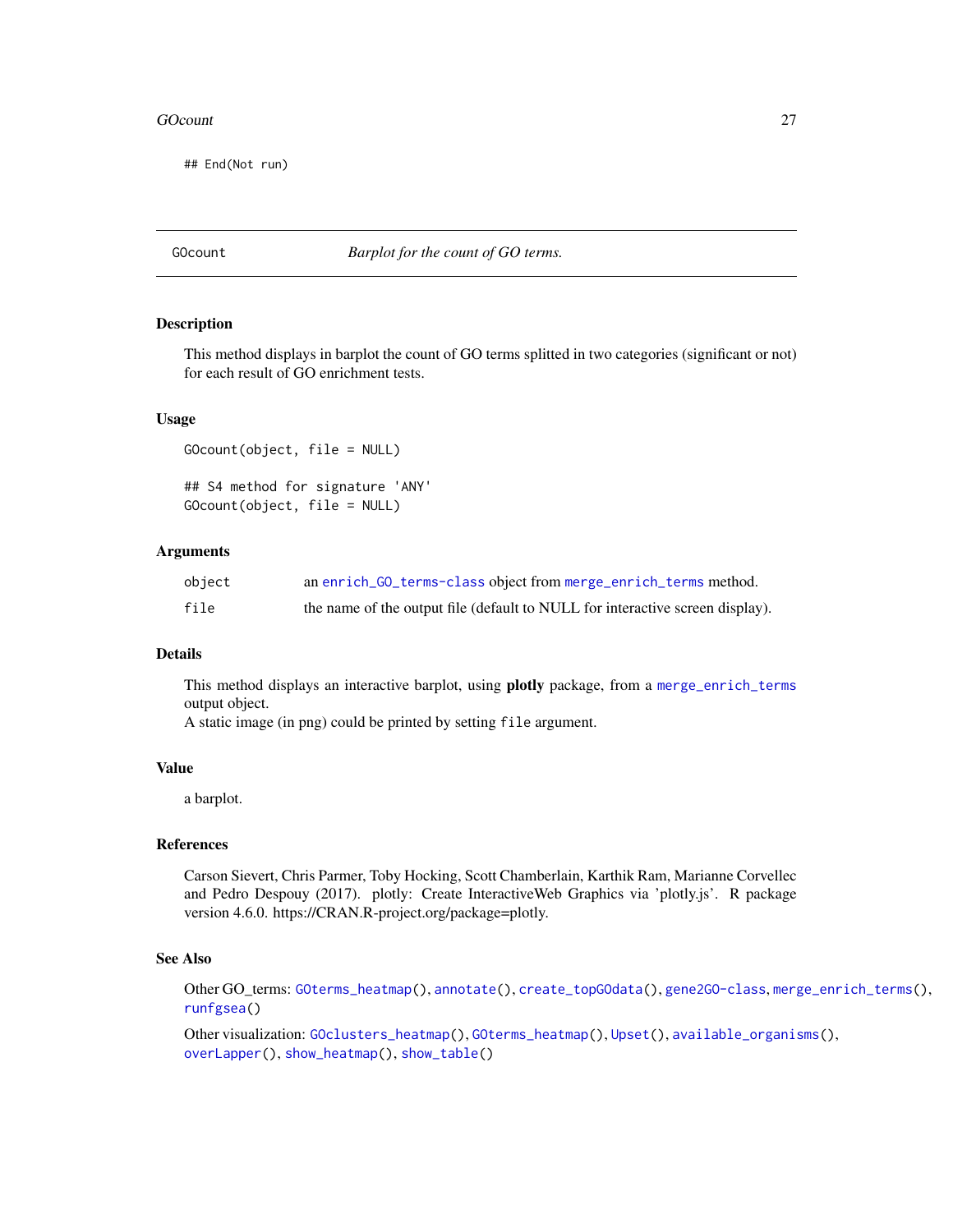# Examples

```
# load object
utils::data(
myGOs,
package="ViSEAGO"
\lambda# barplot for the count of GO terms
ViSEAGO::GOcount( myGOs)
```
<span id="page-27-1"></span>GOterms\_heatmap *Build a clustering heatmap on GO terms.*

# Description

This method computes a clustering heatmap based on GO terms semantic similarity.

# Usage

```
GOterms_heatmap(
 myGOs,
  showIC = TRUE,
  showGOlabels = TRUE,
  heatmap_colors = c("#ffffff", "#99000D"),
 GO.tree = list(tree = list(distance = "Wang", aggreg.method = "ward.D2", rotate =
  NULL), cut = list(dynamic = list(pamStage = TRUE, pamRespectsDendro = TRUE, deepSplit
    = 2, minClusterSize = 2))),
  samples.tree = NULL
\lambda## S4 method for signature 'GO_SS'
GOterms_heatmap(
 myGOs,
  showIC = TRUE,
  showGOlabels = TRUE,
  heatmap_colors = c("#ffffff", "#99000D"),
 GO.tree = list(tree = list(distance = "Wang", aggreg.method = "ward.D2", rotate =
  NULL), cut = list(dynamic = list(pamStage = TRUE, pamRespectsDendro = TRUE, deepSplit
   = 2, minClusterSize = 2)),
  samples.tree = NULL
)
```
#### Arguments

| mvGOs  | a GO_SS-class object from compute_SS_distances.                                           |
|--------|-------------------------------------------------------------------------------------------|
| showIC | logical (default to TRUE) to display the GO terms Information Content $(IC)$<br>side bar. |

<span id="page-27-0"></span>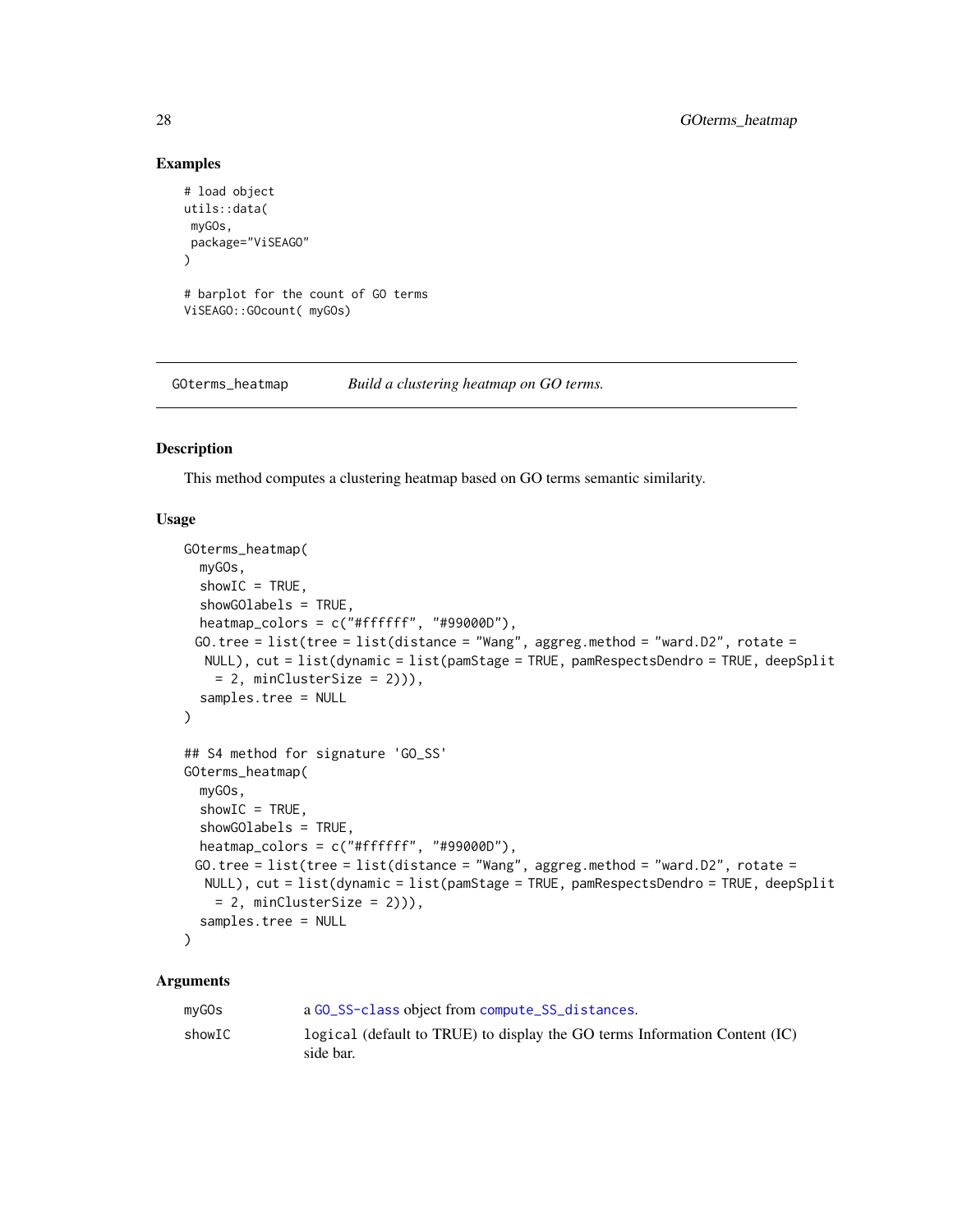<span id="page-28-0"></span>

| showGOlabels | logical (default to TRUE) to display the GO terms ticks on y axis.                                                                                                                                                                                                 |  |
|--------------|--------------------------------------------------------------------------------------------------------------------------------------------------------------------------------------------------------------------------------------------------------------------|--|
|              | heatmap_colors pvalues color range with white to Sangria collors by default (c("#ffffff","#99000D")).                                                                                                                                                              |  |
| GO.tree      | a named list of parameters to build and cut the GO terms dendrogram.                                                                                                                                                                                               |  |
|              | tree (a named list with:) distance ("Wang" by default) distance computed<br>from the semantic similarity which could be IC-based ("Resnik", "Rel",<br>"Lin", or "Jiang") or graph-based ("Wang").                                                                  |  |
|              | aggreg.method ("ward.D2" by default) aggregation method criteria from<br>hclust ("ward.D", "ward.D2", "single", "complete", "average", "mc-<br>quitty", "median", or "centroid") to build a dendrogram.                                                            |  |
|              | rotate sort the branches of the tree based on a vector - eithor of labels order<br>or the labels in their new order                                                                                                                                                |  |
|              | cut (a named list with:) static (default to NULL) a numeric value that is<br>the height (between 0 and 1), or the number of clusters (value $> 1$ )<br>to cut the dendrogram.                                                                                      |  |
|              | dynamic (a named list which only contains cutreeDynamic options values below) pamStage<br>second (PAM-like) stage will be performed.                                                                                                                               |  |
|              | pamRespectsDendro (default to TRUE) PAM stage will respect the<br>dendrogram in the sense that objects and small clusters will only be<br>assigned to clusters that belong to the same branch that the objects<br>or small clusters being assigned belong to.      |  |
|              | deepSplit (default to 2) provides a rough control over sensitivity for<br>cluster splitting (range $0$ to $4$ ). The higher the value (or if TRUE),<br>the more and smaller clusters will be produced.                                                             |  |
|              | minClusterSize (default to 2) minimum cluster size.                                                                                                                                                                                                                |  |
| samples.tree | a named list of parameters to build and cut the samples dendrogram (default<br>to NULL).                                                                                                                                                                           |  |
|              | tree (a named list with:) distance ("pearson" by default) distance computed<br>that could be correlation ("abs.pearson", "pearson", "kendall", or "spear-<br>man"), or dist method (euclidean", "maximum", "manhattan", "can-<br>berra", "binary", or "minkowski). |  |
|              | aggreg.method ("average" by default) same options than for GO. tree ar-<br>gument                                                                                                                                                                                  |  |
|              | cut same options than for GO. tree argument.                                                                                                                                                                                                                       |  |

# Details

This method computes a clustering heatmap based on GO terms semantic similarity (computed with [compute\\_SS\\_distances](#page-14-1)).

The dendrogram produced could be cutted in static or dynamic mode.

- 1. build dendrograms on GO terms and optionally on samples.
- 2. cut in static or dynamic mode and color the dendrogram branchs.
- 3. build an interactive clustering heatmap based on [heatmaply](#page-0-0).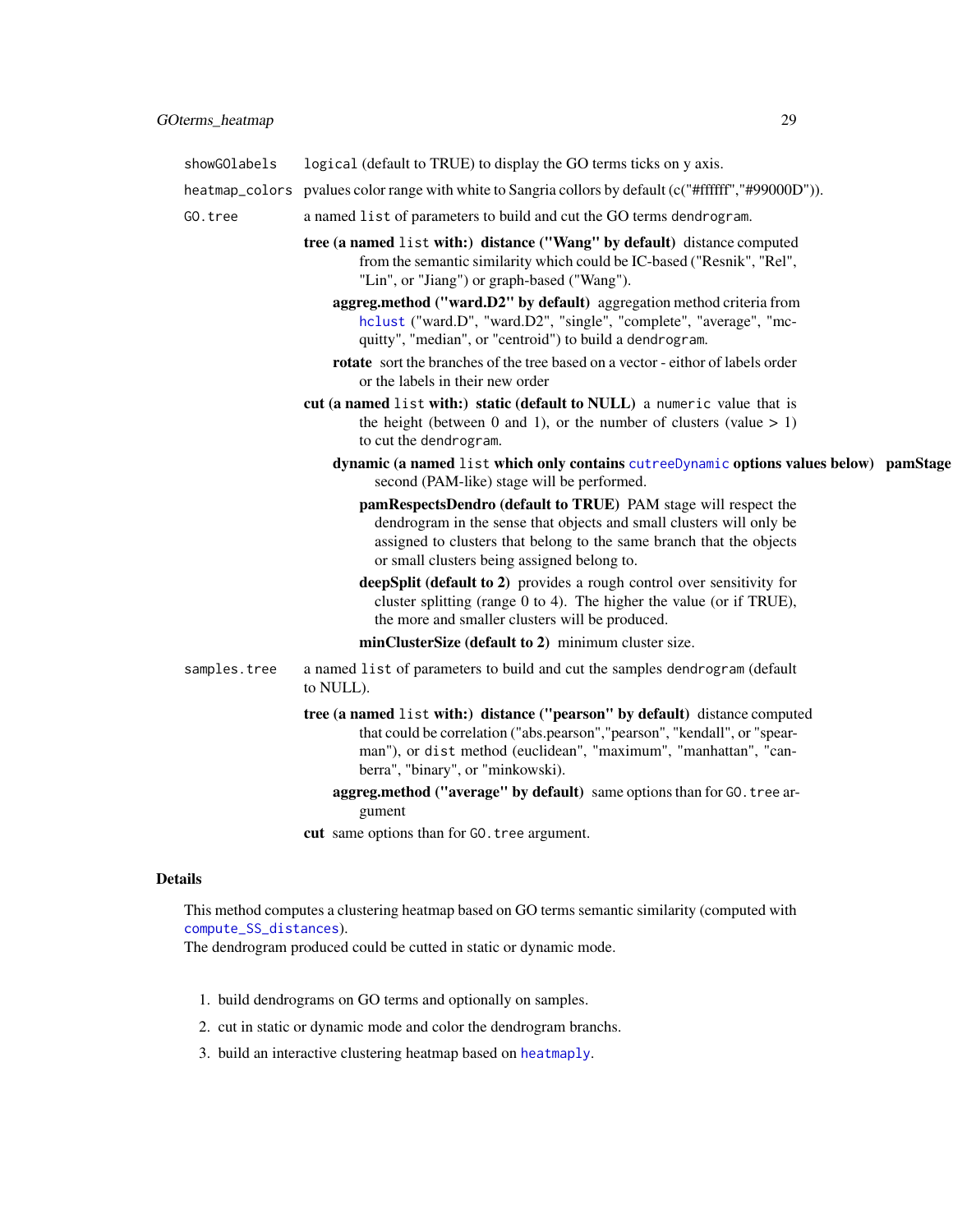#### <span id="page-29-0"></span>Value

a [GO\\_clusters-class](#page-30-1) object.

#### References

Matt Dowle and Arun Srinivasan (2017). data.table: Extension of 'data.frame'. R package version 1.10.4. https://CRAN.R-project.org/package=data.table.

Tal Galili (2015). dendextend: an R package for visualizing, adjusting, and comparing trees of hierarchical clustering. Bioinformatics. DOI:10.1093/bioinformatics/btv428.

Tal Galili (2017). heatmaply: Interactive Cluster Heat Maps Using 'plotly'. R package version 0.9.1. https://CRAN.R-project.org/package=heatmaply.

Peter Langfelder, Bin Zhang and with contributions from Steve Horvath (2016). dynamicTreeCut: Methods for Detection of Clusters in Hierarchical Clustering Dendrograms. R package version 1.63-1. https://CRAN.R-project.org/package=dynamicTreeCut.

Erich Neuwirth (2014). RColorBrewer: ColorBrewer Palettes. R package version 1.1-2. https://CRAN.Rproject.org/package=RColorBrewer.

Carson Sievert, Chris Parmer, Toby Hocking, Scott Chamberlain, Karthik Ram, Marianne Corvellec and Pedro Despouy (2017). plotly: Create Interactive Web Graphics via 'plotly.js'. R package version 4.6.0. https://CRAN.R-project.org/package=plotly.

Hadley Wickham (2016). scales: Scale Functions for Visualization. R package version 0.4.1. https://CRAN.R-project.org/package=scales.

H. Wickham. ggplot2: Elegant Graphics for Data Analysis. Springer-Verlag New York, 2009.

#### See Also

Other GO\_terms: [GOcount\(](#page-26-1)), [annotate\(](#page-2-1)), [create\\_topGOdata\(](#page-16-1)), [gene2GO-class](#page-22-1), [merge\\_enrich\\_terms\(](#page-33-1)), [runfgsea\(](#page-38-1))

Other semantic\_similiarity: [GOclusters\\_heatmap\(](#page-23-2))

Other visualization: [GOclusters\\_heatmap\(](#page-23-2)), [GOcount\(](#page-26-1)), [Upset\(](#page-46-1)), [available\\_organisms\(](#page-4-1)), [overLapper\(](#page-0-0)), [show\\_heatmap\(](#page-40-1)), [show\\_table\(](#page-43-1))

#### Examples

```
# load data example
utils::data(
    myGOs,
    package="ViSEAGO"
\lambda## Not run:
# compute GO terms Semantic Similarity distances
myGOs<-ViSEAGO::compute_SS_distances(
   myGOs,
   distance="Wang"
)
# GOtermsHeatmap with default parameters
```
Wang\_clusters\_wardD2<-ViSEAGO::GOterms\_heatmap(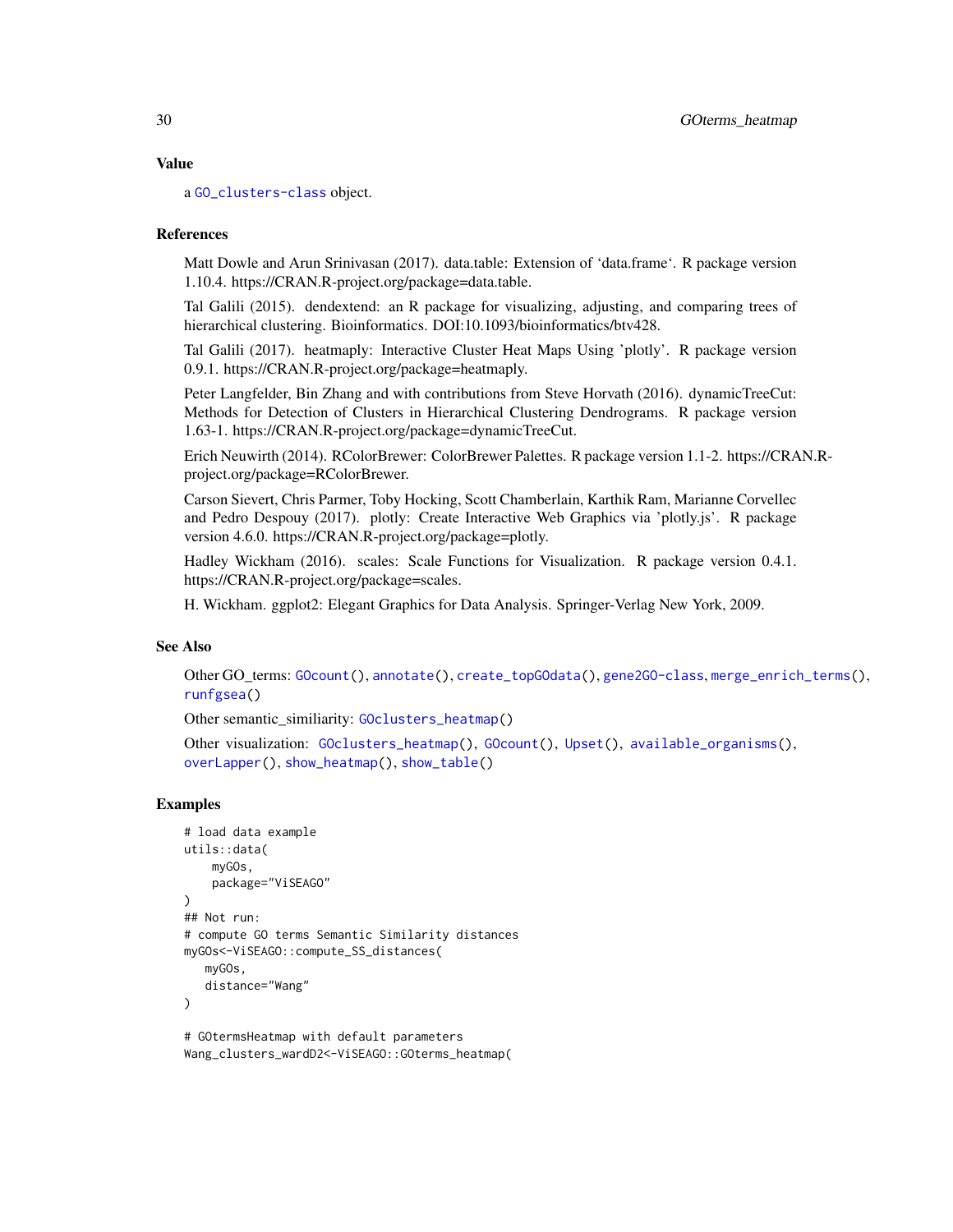# <span id="page-30-0"></span>GO\_clusters-class 31

```
myGOs,
    showIC=TRUE,
    showGOlabels=TRUE,
    GO.tree=list(
        tree=list(
            distance="Wang",
            aggreg.method="ward.D2",
            rotate=NULL
        ),
        cut=list(
            dynamic=list(
                pamStage=TRUE,
                pamRespectsDendro=TRUE,
                deepSplit=2,
                minClusterSize =2
            )
        \lambda),
    samples.tree=NULL
)
## End(Not run)
```
<span id="page-30-1"></span>GO\_clusters-class *GO\_clusters class object*

#### Description

This class is invoked by [GOterms\\_heatmap](#page-27-1) and [GOclusters\\_heatmap](#page-23-2) methods to store all results produced.

# Slots

ont ontology used "MF", "BP", or "CC".

enrich\_GOs [enrich\\_GO\\_terms-class](#page-19-1) object.

IC Information Content (IC).

terms\_dist distance between GO terms based on semantic similiarity.

clusters\_dist distance between GO groups based on semantic similiarity.

hcl\_params Hierarchical clustering parameters used.

dendrograms GO terms and samples dendrograms.

samples.gp samples groups.

heatmap GO terms and GO groups heatmaps.

# See Also

Other GO\_clusters: [GOclusters\\_heatmap\(](#page-23-2)), [clusters\\_cor\(](#page-8-1)), [compare\\_clusters\(](#page-11-1)), [show\\_heatmap\(](#page-40-1)), [show\\_table\(](#page-43-1))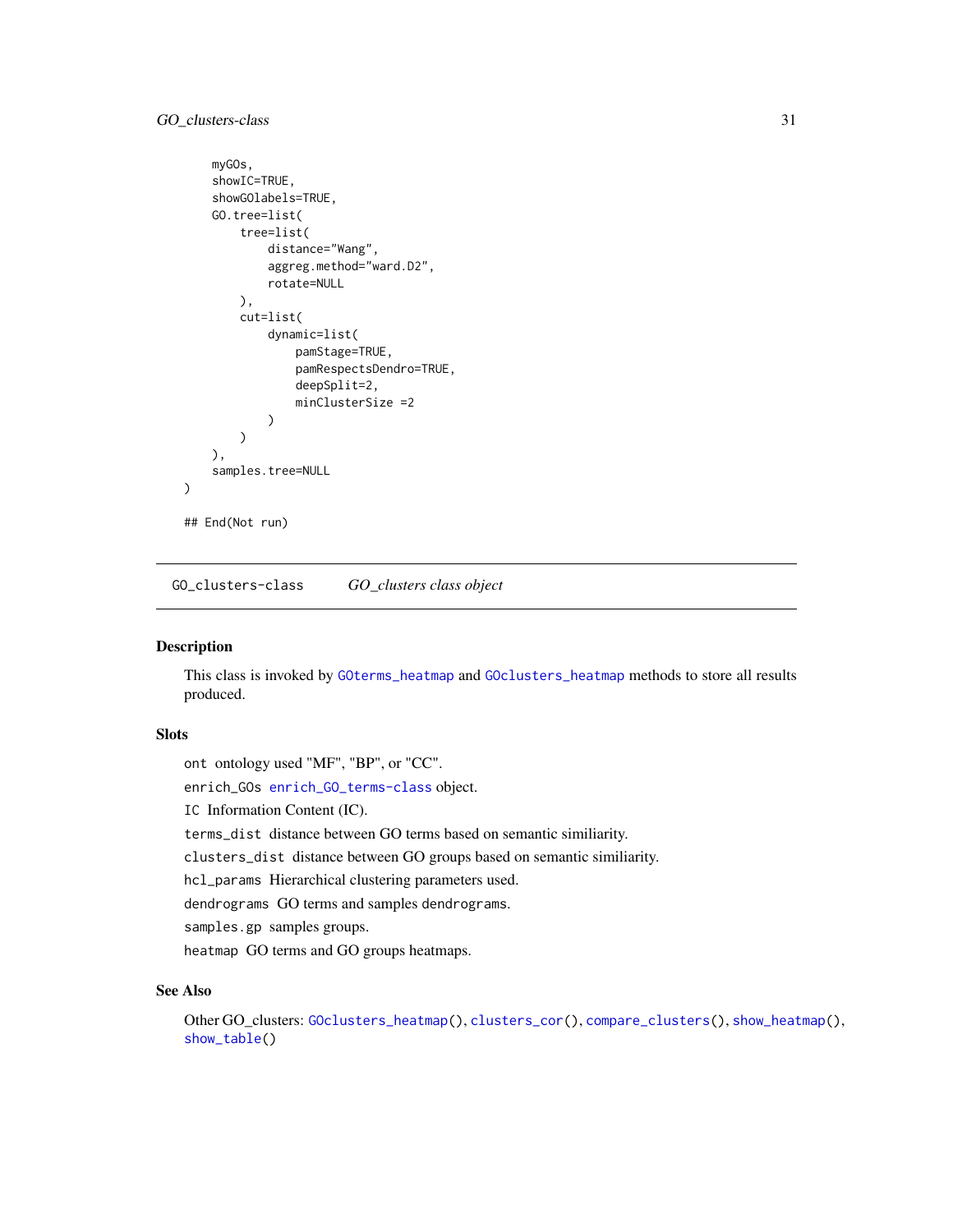<span id="page-31-1"></span><span id="page-31-0"></span>

#### Description

This class is invoked by [build\\_GO\\_SS](#page-7-1) method in order to store [enrich\\_GO\\_terms-class](#page-19-1) object, Information Content (IC), and GO terms or groups distances objects based on semantic similarity.

#### Slots

```
ont ontology used "MF", "BP", or "CC".
```
enrich\_GOs [merge\\_enrich\\_terms](#page-33-1) output object ([enrich\\_GO\\_terms-class](#page-19-1) object).

IC Information Content (IC)

terms\_dist list of GO terms or groups distances objects based on semantic similarity.

#### See Also

Other GO\_semantic\_similarity: [build\\_GO\\_SS\(](#page-7-1)), [compute\\_SS\\_distances\(](#page-14-1))

<span id="page-31-2"></span>MDSplot *Multi Dimensional Scale (MDS) plot*

#### Description

Generate a Multi Dimensional Scale (MDS) plot from distance objects.

#### Usage

```
MDSplot(object, type = "GOterms", file = NULL)
```

```
## S4 method for signature 'ANY'
MDSplot(object, type = "GOterms", file = NULL)
```
#### Arguments

| object | a GO_SS-class or GO_clusters-class objects from distances computed with<br>compute_SS_distances.       |
|--------|--------------------------------------------------------------------------------------------------------|
| type   | could be "GO terms" to display GO terms MDS plot, or "GO clusters" to display<br>GO clusters MDS plot. |
| file   | static image output file name (default to NULL).                                                       |

# Details

This method build and display the javascript MDSplot (if file=NULL) from [GO\\_SS-class](#page-31-1) or [GO\\_clusters-class](#page-30-1) objects.

A static png image could be printed by setting file argument.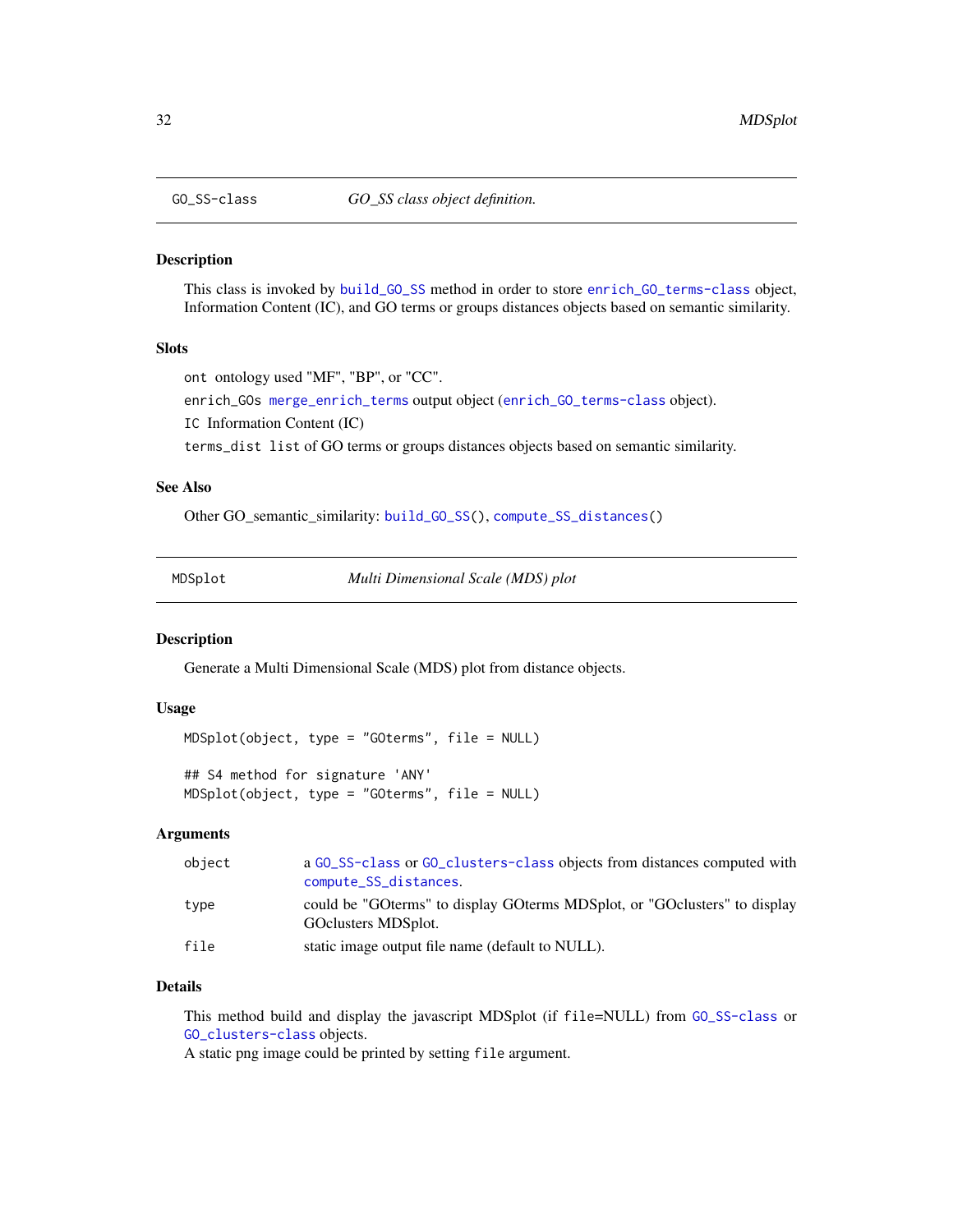#### MDSplot 33

# Value

a MDS plot.

```
# load data example
utils::data(
 myGOs,
 package="ViSEAGO"
\lambda## Not run:
# compute GO terms Semantic Similarity distances
myGOs<-ViSEAGO::compute_SS_distances(
    myGOs,
    distance="Wang"
\mathcal{L}# build MDS plot for a GO_SS-class distance object
ViSEAGO::MDSplot(myGOs,"GOterms")
# GOtermsHeatmap with default parameters
Wang_clusters_wardD2<-ViSEAGO::GOterms_heatmap(
    myGOs,
    showIC=TRUE,
    showGOlabels=TRUE,
    GO.tree=list(
        tree=list(
            distance="Wang",
            aggreg.method="ward.D2",
            rotate=NULL
        ),
        cut=list(
            dynamic=list(
                pamStage=TRUE,
                pamRespectsDendro=TRUE,
                deepSplit=2,
                minClusterSize =2
            )
        )
    ),
    samples.tree=NULL
\mathcal{L}# build MDS plot for a GO_clusters-class distance object, highlighting GO terms clusters.
ViSEAGO::MDSplot(
    Wang_clusters_wardD2,
    "GOterms"
)
# compute clusters of GO terms Semantic Similarity distances
Wang_clusters_wardD2<-ViSEAGO::compute_SS_distances(
    Wang_clusters_wardD2,
```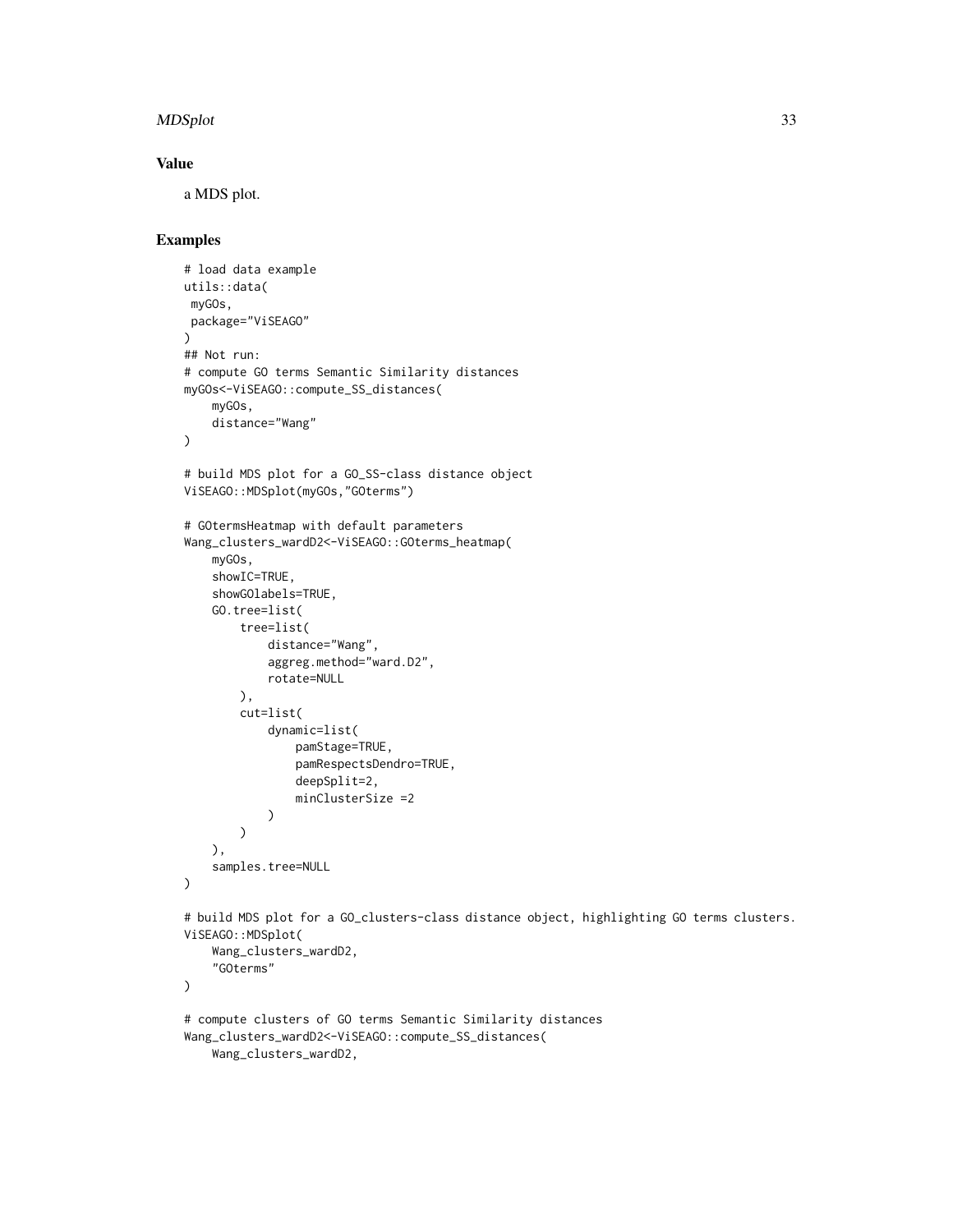```
distance="BMA"
\mathcal{L}# GOclusters heatmap
Wang_clusters_wardD2<-ViSEAGO::GOclusters_heatmap(
    Wang_clusters_wardD2,
    tree=list(
        distance="BMA",
        aggreg.method="ward.D2",
        rotate=NULL
    )
)
# build MDS plot for a GO_clusters-class distance object, highlighting GO groups clusters.
ViSEAGO::MDSplot(
    Wang_clusters_wardD2,
    "GOclusters"
\mathcal{L}## End(Not run)
```
<span id="page-33-1"></span>merge\_enrich\_terms *Merge enriched GO terms.*

# Description

combine results from GO enrichment tests (obtained with topGO package) or from fgsea (obtained with [runfgsea](#page-38-1) method), for a given ontology (MF, BP, or CC).

#### Usage

```
merge_enrich_terms(Input, cutoff = 0.01, envir = .GlobalEnv)
## S4 method for signature 'list'
merge_enrich_terms(Input, cutoff = 0.01, envir = .GlobalEnv)
```
#### Arguments

| Input  | a list containing named elements. Each element must contain the name of:                                           |
|--------|--------------------------------------------------------------------------------------------------------------------|
|        | • topGO: topGOdata-class object created by create_topGOdata method<br>and the associated topGOresult-class object. |
|        | • fgsea: fgsea-class object created by runfgsea method.                                                            |
| cutoff | default pvalue cutoff (default to $0.01$ ). Several cutoff can be use in the same<br>order as list elements.       |
| envir  | objects environment (default to .GlobalEnv).                                                                       |

<span id="page-33-0"></span>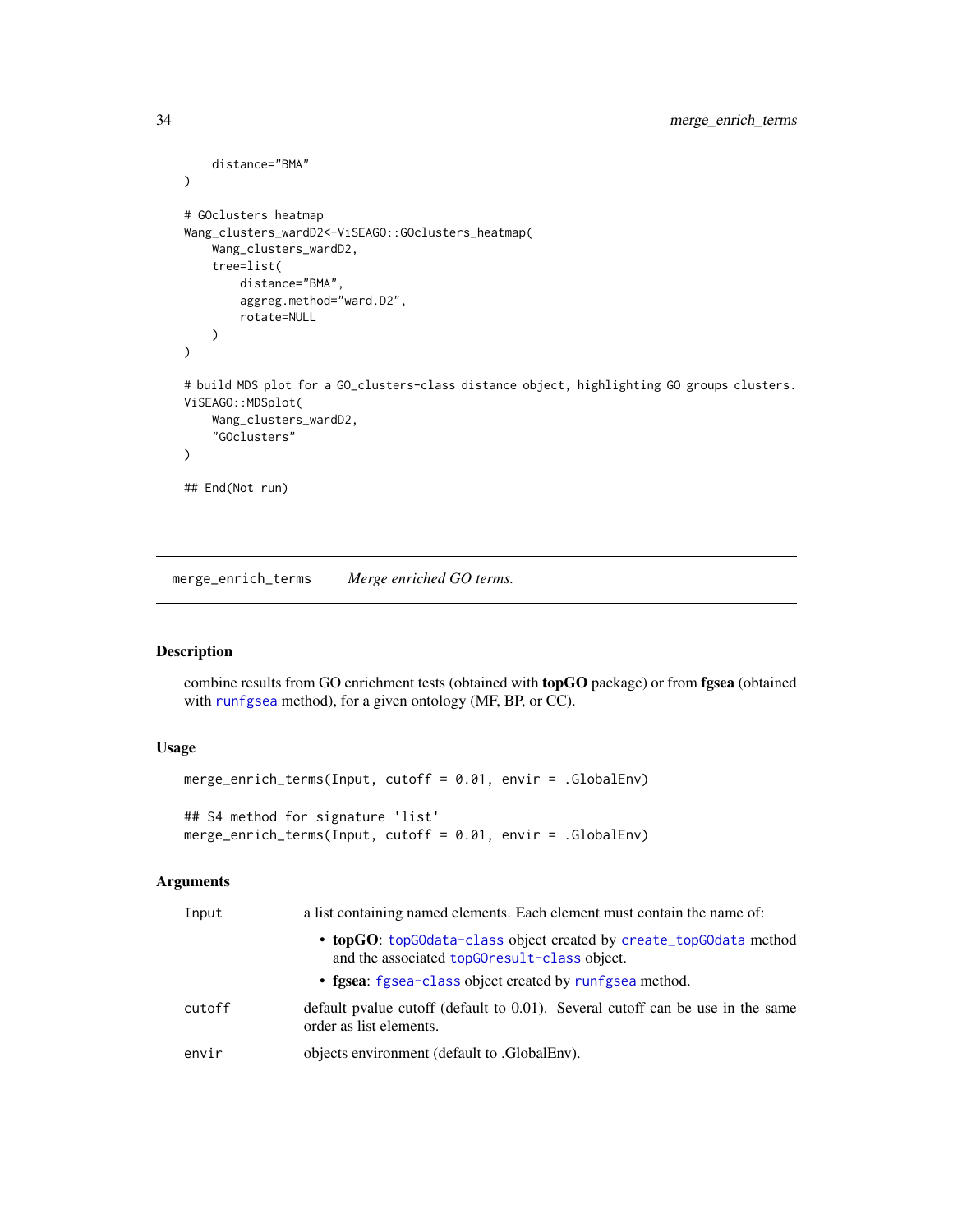# <span id="page-34-0"></span>Details

This method extracts for each result of GO enrichment test: informations about GO term (identifiant, name, and description), gene frequency (number of significant genes / Annotated genes), pvalue, -log10(pvalue), significant genes identifiants (GeneID, or Ensembl ID, or uniprot accession), and gene symbols. At the last, this method builds a merged data.table of enriched GO terms at least once and provides all mentionned columns.

# Value

an [enrich\\_GO\\_terms-class](#page-19-1) object.

# References

Matt Dowle and Arun Srinivasan (2017). data.table: Extension of data.frame. R package version 1.10.4. https://CRAN.R-project.org/package=data.table

Herve Pages, Marc Carlson, Seth Falcon and Nianhua Li (2017). AnnotationDbi: Annotation Database Interface. R package version 1.38.0.

## See Also

Other GO\_terms: [GOcount\(](#page-26-1)), [GOterms\\_heatmap\(](#page-27-1)), [annotate\(](#page-2-1)), [create\\_topGOdata\(](#page-16-1)), [gene2GO-class](#page-22-1), [runfgsea\(](#page-38-1))

```
## topGO terms enrichment
```

```
# load genes identifiants (GeneID,ENS...) universe/background (Expressed genes)
background_L<-scan(
   system.file(
        "extdata/data/input",
        "background_L.txt",
        package = "ViSEAGO"
   ),
    quiet=TRUE,
   what=""
)
# load Differentialy Expressed (DE) gene identifiants from files
PregnantvslactateDE<-scan(
    system.file(
        "extdata/data/input",
        "pregnantvslactateDE.txt",
        package = "ViSEAGO"
    ),
    quiet=TRUE,
    what=""
)
VirginvslactateDE<-scan(
    system.file(
```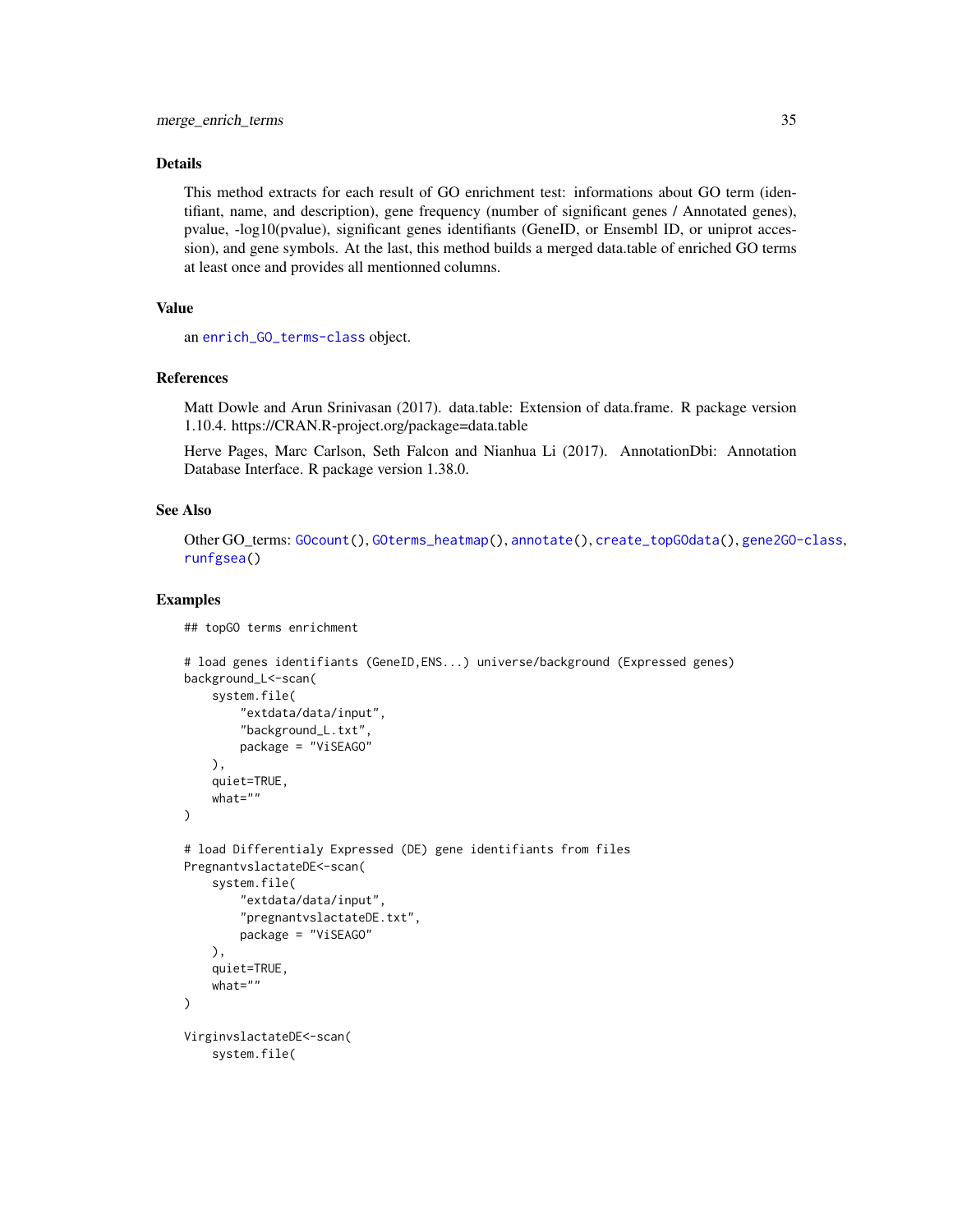```
"extdata/data/input",
        "virginvslactateDE.txt",
       package = "ViSEAGO"
   ),
    quiet=TRUE,
   what=""
)
VirginvspregnantDE<-scan(
    system.file(
        "extdata/data/input",
        "virginvspregnantDE.txt",
       package="ViSEAGO"
   ),
    quiet=TRUE,
   what=""
\mathcal{L}## Not run:
# connect to Bioconductor
Bioconductor<-ViSEAGO::Bioconductor2GO()
# load GO annotations from Bioconductor
myGENE2GO<-ViSEAGO::annotate(
    "org.Mm.eg.db",
   Bioconductor
)
# create topGOdata for BP for each list of DE genes
BP_Pregnantvslactate<-ViSEAGO::create_topGOdata(
   geneSel=PregnantvslactateDE,
   allGenes=background_L,
   gene2GO=myGENE2GO,
   ont="BP",
   nodeSize=5
)
BP_Virginvslactate<-ViSEAGO::create_topGOdata(
    geneSel=VirginvslactateDE,
   allGenes=background_L,
   gene2GO=myGENE2GO,
   ont="BP",
   nodeSize=5
)
BP_Virginvspregnant<-ViSEAGO::create_topGOdata(
    geneSel=VirginvspregnantDE,
   allGenes=background_L,
   gene2GO=myGENE2GO,
   ont="BP",
   nodeSize=5
)
```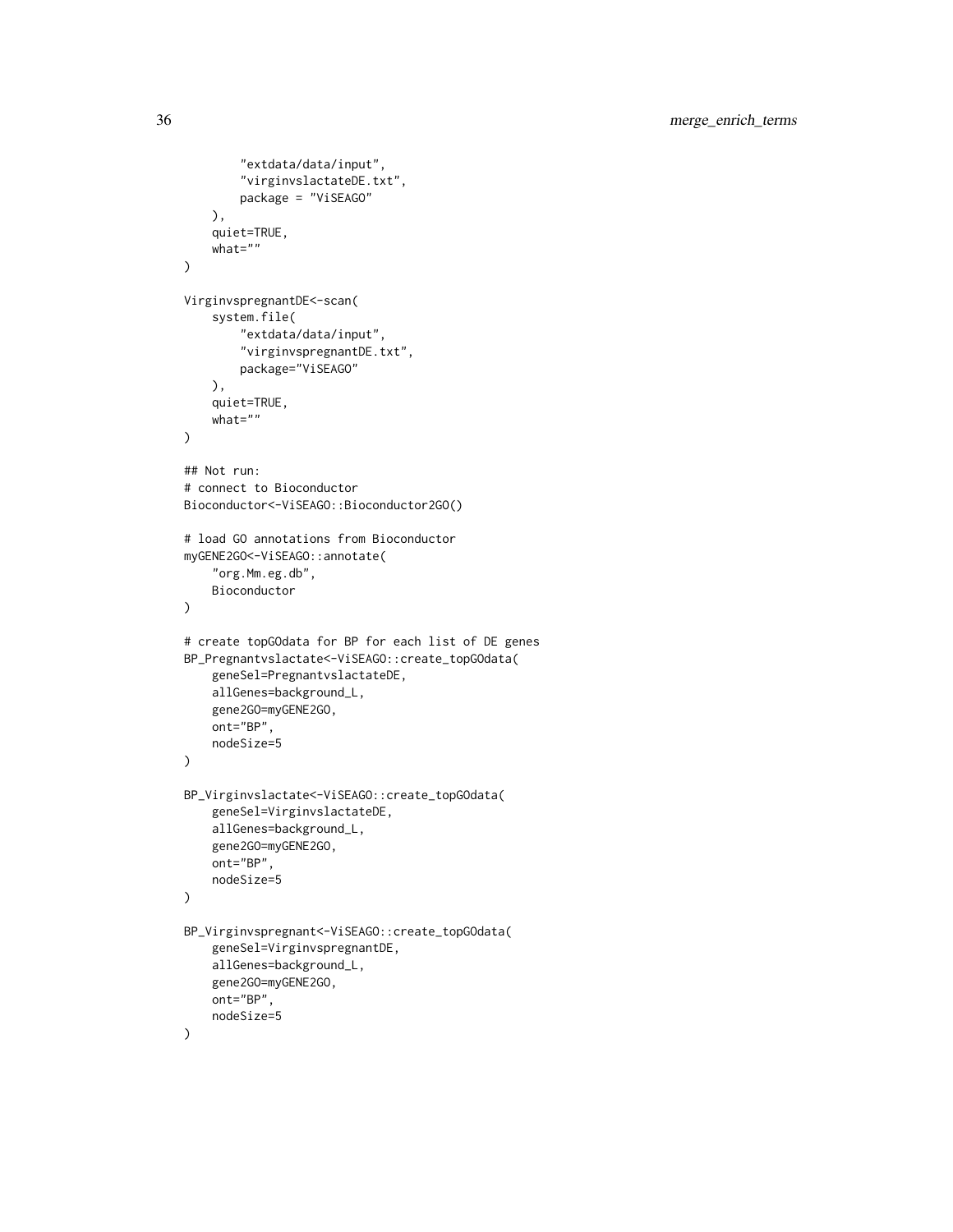```
# perform TopGO tests
elim_BP_Pregnantvslactate<-topGO::runTest(
    BP_L_pregnantvslactate,
    algorithm ="elim",
    statistic = "fisher"
\lambdaelim_BP_Virginvslactate<-topGO::runTest(
    BP_L_virginvslactate,
    algorithm ="elim",
    statistic = "fisher"
\mathcal{L}elim_BP_Virginvspregnant<-topGO::runTest(
    BP_L_virginvspregnant,
    algorithm ="elim",
    statistic = "fisher"
\mathcal{L}# merge topGO results
BP_sResults<-ViSEAGO::merge_enrich_terms(
    Input=list(
        Pregnantvslactate=c("BP_Pregnantvslactate","elim_BP_Pregnantvslactate"),
        Virginvslactate=c("BP_Virginvslactate","elim_BP_Virginvslactate"),
        Virginvspregnant=c("BP_Virginvspregnant","elim_BP_Virginvspregnant")
    )
)
## End(Not run)
## fgsea analysis
# load gene identifiants and padj test results from Differential Analysis complete tables
PregnantvsLactate<-data.table::fread(
    system.file(
        "extdata/data/input",
        "pregnantvslactate.complete.txt",
        package = "ViSEAGO"
    ),
    select = c("Id", "padj")\mathcal{L}VirginvsLactate<-data.table::fread(
    system.file(
        "extdata/data/input",
        "virginvslactate.complete.txt",
        package = "ViSEAGO"
  ),
   select = c("Id","padj")
\lambdaVirginvsPregnant<-data.table::fread(
    system.file(
```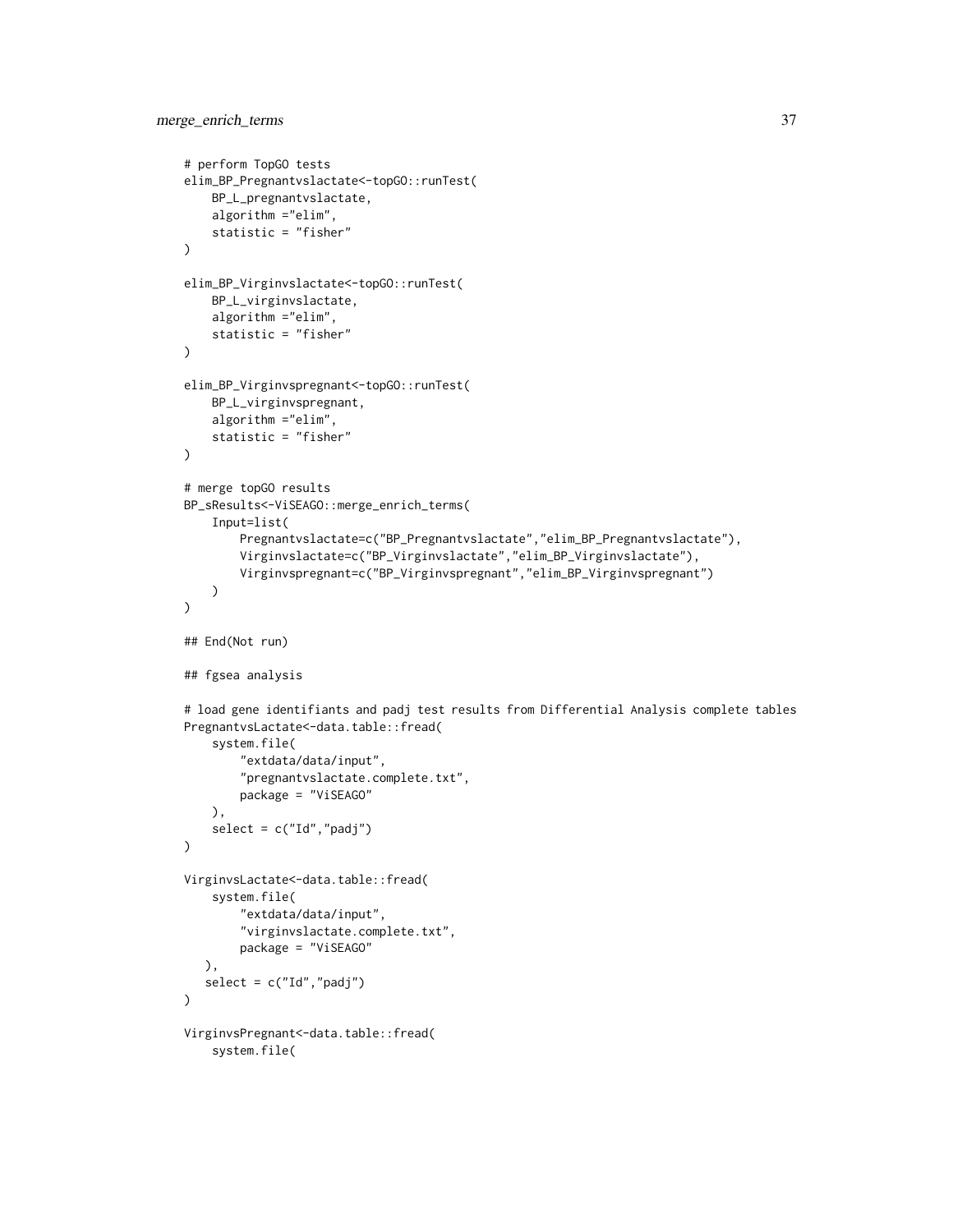```
"extdata/data/input",
       "virginvspregnant.complete.txt",
        package = "ViSEAGO"
    ),
    select = c("Id", "padj"))
# rank Id based on statistical value (padj)
PregnantvsLactate<-data.table::setorder(PregnantvsLactate,padj)
VirginvsLactate<-data.table::setorder(VirginvsLactate,padj)
VirginvsPregnant<-data.table::setorder(VirginvsPregnant,padj)
## Not run:
# connect to Bioconductor
Bioconductor<-ViSEAGO::Bioconductor2GO()
# load GO annotations from Bioconductor
myGENE2GO<-ViSEAGO::annotate(
    "org.Mm.eg.db",
    Bioconductor
\mathcal{L}# perform fgseaMultilevel tests
BP_PregnantvsLactate<-runfgsea(
    geneSel=PregnantvsLactate,
    gene2GO=myGENE2GO,
    ont="BP",
    params = list(
        scoreType = "pos",
        minSize=5
    \lambda\mathcal{L}BP_VirginvsLactate<-runfgsea(
    geneSel=VirginvsLactate,
    gene2GO=myGENE2GO,
    ont="BP",
    params = list(
        scoreType = "pos",
        minSize=5
    )
\mathcal{L}BP_VirginvsPregnant<-runfgsea(
    geneSel=VirginvsPregnant,
    gene2GO=myGENE2GO,
    ont="BP",
    params = list(
        scoreType = "pos",
        minSize=5
    \lambda
```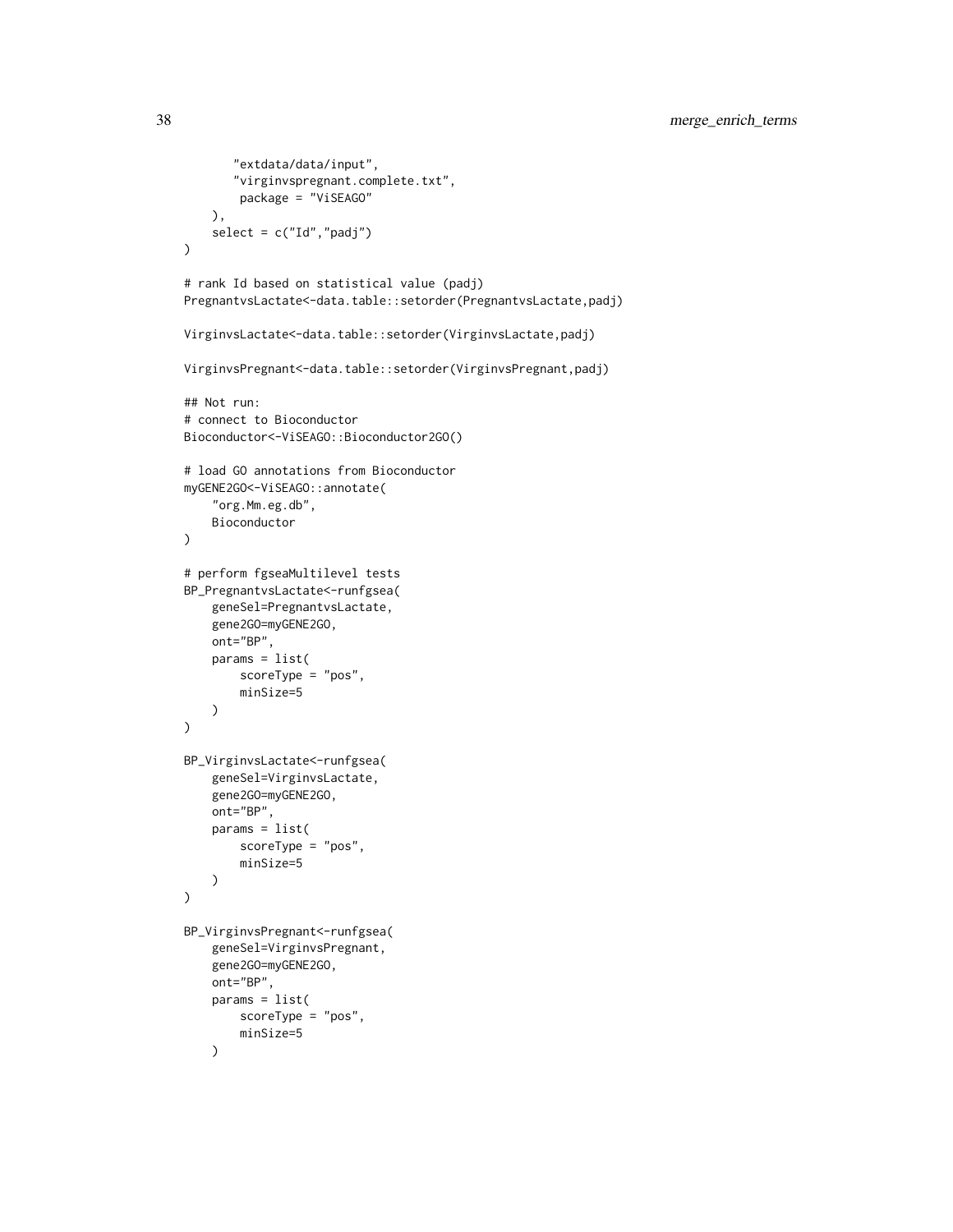<span id="page-38-0"></span> $\mu$ myGOs 39

```
)
# merge fgsea results
BP_sResults<-merge_enrich_terms(
   cutoff=0.01,
   Input=list(
        PregnantvsLactate="BP_PregnantvsLactate",
        VirginvsLactate="BP_VirginvsLactate",
        VirginvsPregnant="BP_VirginvsPregnant"
   )
)
```

```
## End(Not run)
```
myGOs *myGOs dataset*

# Description

an example of object returned by [build\\_GO\\_SS](#page-7-1) method from mouse functional analysis of mouse mammary gland RNA-Seq (2\_mouse\_bioconductor vignette)

# Usage

data(myGOs,package="ViSEAGO")

#### Format

An object of class [GO\\_SS-class](#page-31-1).

<span id="page-38-1"></span>runfgsea *perform multilevel preranked gene set enrichment analysis.*

#### Description

This method perform fast gene set enrichment analysis (GSEA) using fgsea package.

#### Usage

```
runfgsea(
  geneSel,
  gene2GO,
 ont,
 method = c("fgseaSimple", "fgseaMultilevel"),
 params = list(nperm = 10000, sampleSize = 101, minSize = 1, maxSize = Inf, eps = 0,
  scoreType = c("std", "pos", "neg"), nproc = 0, gseaParam = 1, BPPARAM = NULL, absEps
    = NULL)
```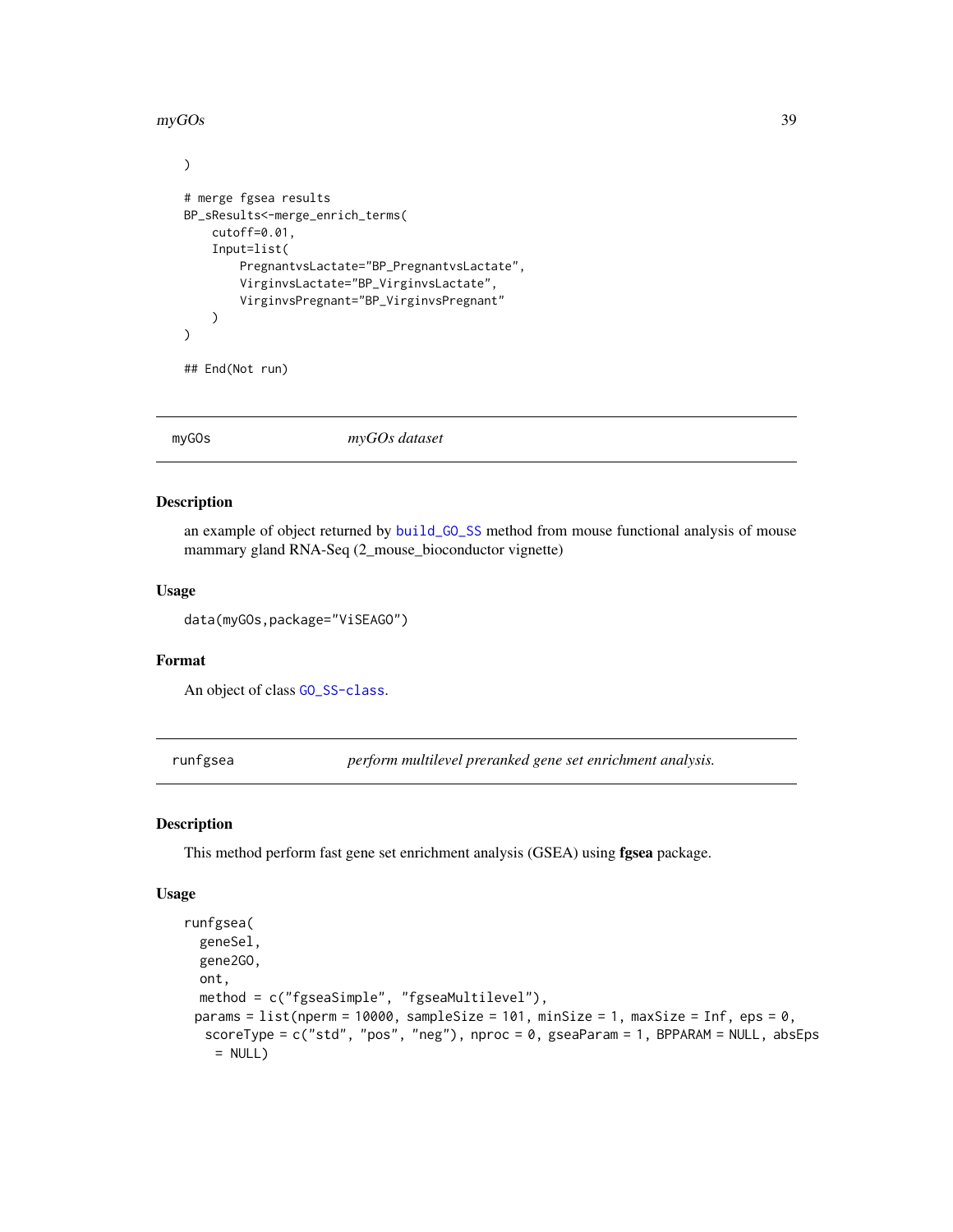```
## S4 method for signature 'ANY, gene2GO, character'
runfgsea(
  geneSel,
  gene2GO,
 ont,
 method = c("fgseaSimple", "fgseaMultilevel"),
 params = list(nperm = 10000, sampleSize = 101, minSize = 1, maxSize = Inf, eps = 0,
  scoreType = c("std", "pos", "neg"), nproc = 0, gseaParam = 1, BPPARAM = NULL, absEps= NULL))
```
#### Arguments

| geneSel | a 2 columns data.table with <b>preranked</b> gene identifiants (in first column)<br>based on the statistical values (second column). |
|---------|--------------------------------------------------------------------------------------------------------------------------------------|
| gene2GO | a gene2G0-class object created by annotate method.                                                                                   |
| ont     | the ontology used is "MF" (Molecuar Function), "BP" (Biological Process), or<br>"CC" (Cellular Component).                           |
| method  | fgsea method to use with fgseaSimple or fgseaMultilevel.                                                                             |
| params  | a list with fgseaSimple or fgseaMultilevel parameters.                                                                               |

#### Details

This method is a convenient wrapper using a given ontology category (ont argument) in order to perform gene set enrichment analysis using [fgseaSimple](#page-0-0) or [fgseaMultilevel](#page-0-0) algorithm from fgsea package.

The complete GO annotation is required (gene2GO argument), and also a 2 columns data.table with **preranked** gene identifiants (in first column) based on statistical values (second column).

Defaults fgseaSimple parameters were used for perform test with nperm set to 10,000. Defaults fgseaMultilevel parameters were used for perform test except the eps arg that was set to 0 for better pvalues estimation.

A gene frequency (%) of leadingEdge/size is added to output data.table.

# Value

a [fgsea-class](#page-22-2) object.

# References

Korotkevich G, Sukhov V, Sergushichev A (2019). "Fast gene set enrichment analysis." bioRxiv. doi: 10.1101/060012, http://biorxiv.org/content/early/2016/06/20/060012.

#### See Also

Other GO\_terms: [GOcount\(](#page-26-1)), [GOterms\\_heatmap\(](#page-27-1)), [annotate\(](#page-2-1)), [create\\_topGOdata\(](#page-16-1)), [gene2GO-class](#page-22-1), [merge\\_enrich\\_terms\(](#page-33-1))

<span id="page-39-0"></span>

)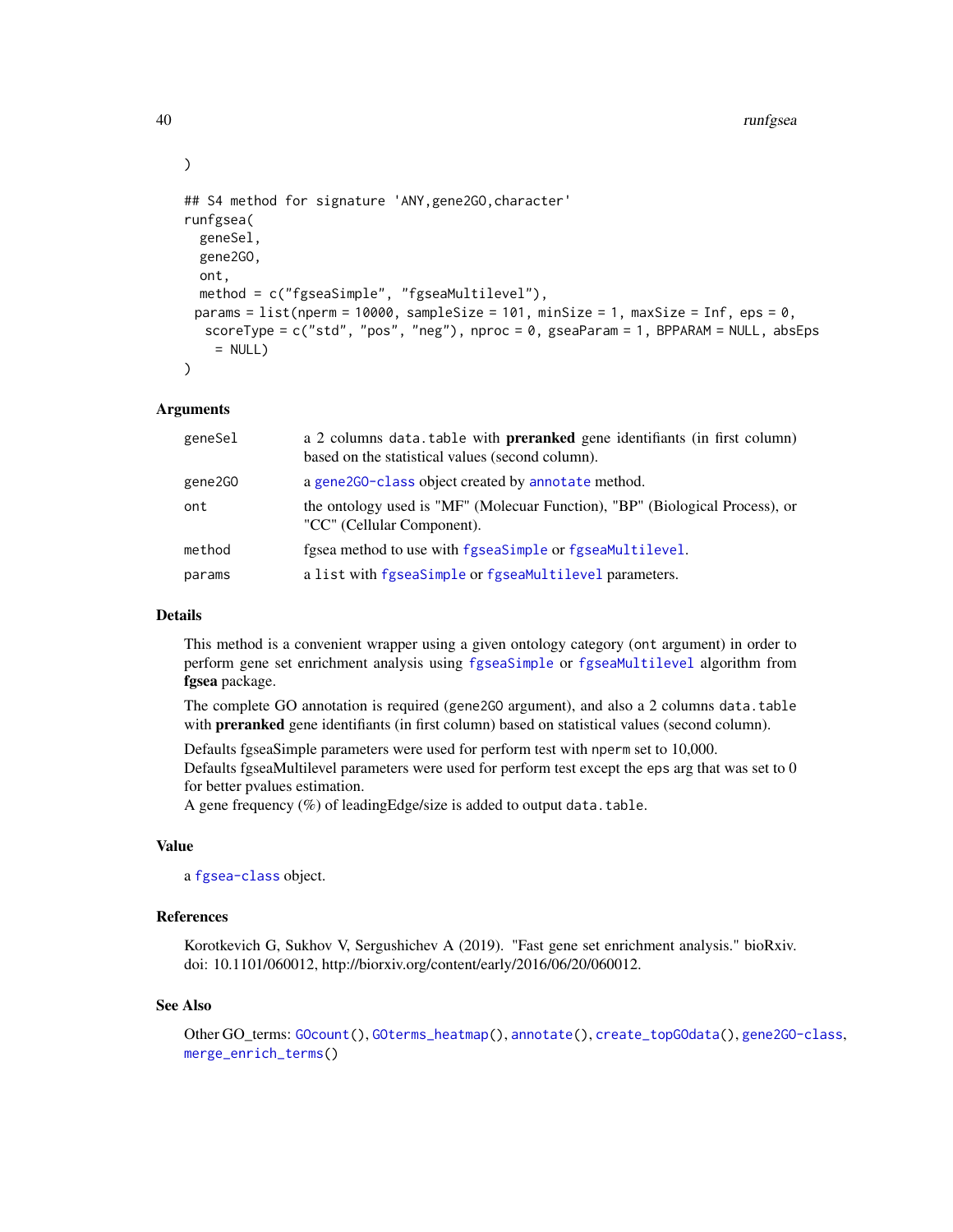# <span id="page-40-0"></span>show\_heatmap 41

#### Examples

```
# gene list
PregnantvsLactate<-data.table::fread(
    system.file(
        "extdata/data/input",
        "pregnantvslactate.complete.txt",
        package = "ViSEAGO"
    ),
    select = c("Id", "padj"))
# rank Id based on statistical value (padj here)
PregnantvsLactate<-data.table::setorder(PregnantvsLactate,padj)
## Not run:
# connect to Bioconductor
Bioconductor<-ViSEAGO::Bioconductor2GO()
myGENE2GO<-ViSEAGO::annotate(
   "org.Mm.eg.db",
   Bioconductor
)
# run fgseaMultilevel
pregnantvslactate<-ViSEAGO::runfgsea(
    geneSel=PregnantvsLactate,
    gene2GO=myGENE2GO,
    ont="BP",
   method="fgseaMultilevel",
    params=list(
        minSize=5,
        scoreType="pos"
   )
)
## End(Not run)
```
<span id="page-40-1"></span>show\_heatmap *Display an interactive or static heatmap.*

# Description

Display a heatmap in interactive or static mode.

#### Usage

```
show_heatmap(object, type, file = NULL, plotly_update = FALSE)
## S4 method for signature 'GO_clusters,character'
show_heatmap(object, type, file = NULL, plotly_update = FALSE)
```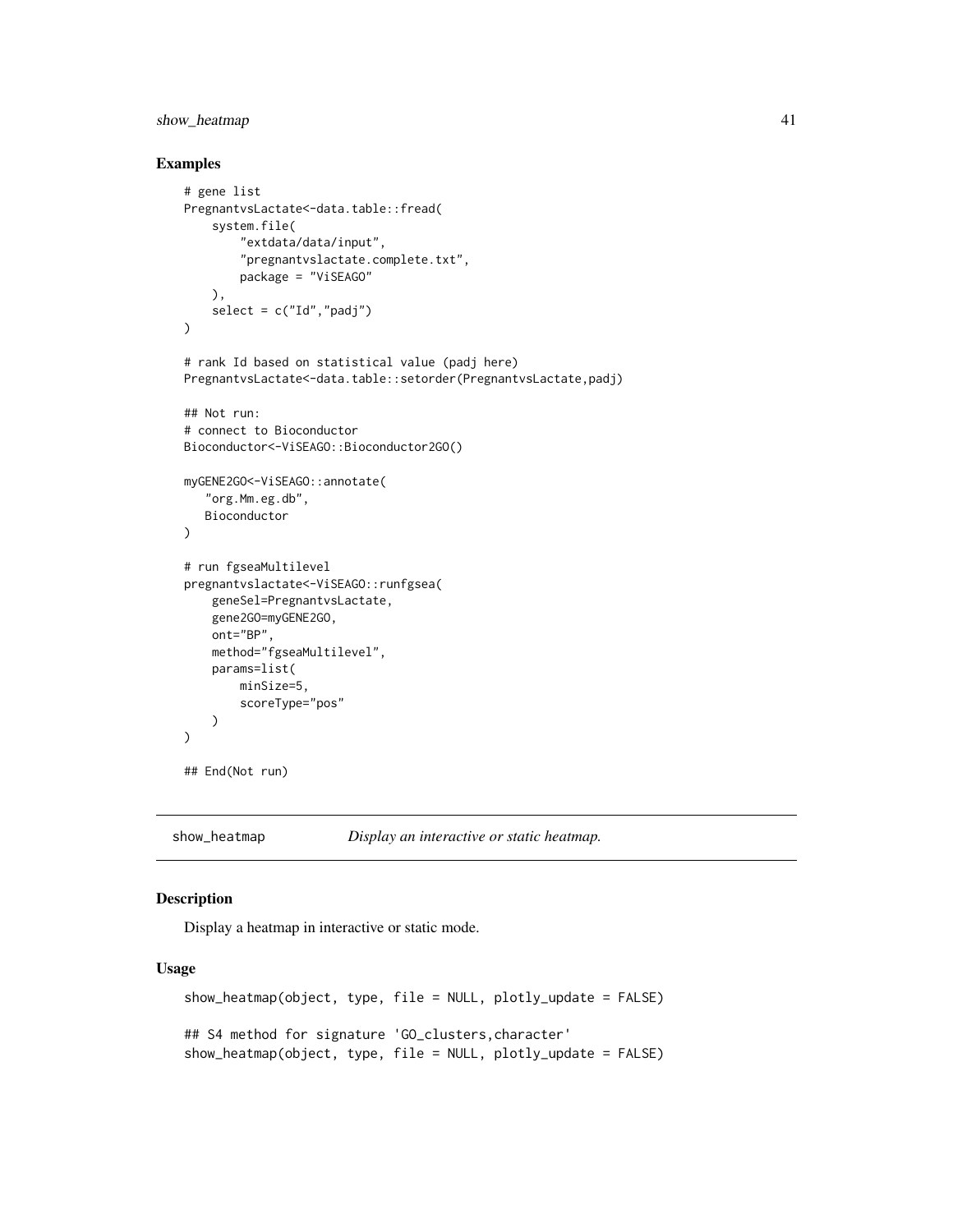#### <span id="page-41-0"></span>**Arguments**

| object        | a GO_clusters-class object from GOterms_heatmap or GOclusters_heatmap.                                          |
|---------------|-----------------------------------------------------------------------------------------------------------------|
| type          | could be "GO terms" to display GO terms clustering heatmap, or "GO clusters" to<br>display GO clusters heatmap. |
| file          | static image output file name (default to NULL).                                                                |
| plotly_update | update plotly html dependencies (default to FALSE).                                                             |

# Details

This method displays an interactive heatmap (if file=NULL) from [GO\\_clusters-class](#page-30-1) object for "GOterms" or "GOclusters" type.

A static png image could be printed by setting file argument.

Interactive heatmap cannot be displayed between two R versions. Then interactive view (build with previous R version) can be updated to new R version using plotly\_update argument setting to TRUE.

# Value

display or print heatmap.

# See Also

Other enrich\_GO\_terms: [Upset\(](#page-46-1)), [enrich\\_GO\\_terms-class](#page-19-1), [overLapper\(](#page-0-0)), [show\\_table\(](#page-43-1))

Other GO\_clusters: [GO\\_clusters-class](#page-30-1), [GOclusters\\_heatmap\(](#page-23-2)), [clusters\\_cor\(](#page-8-1)), [compare\\_clusters\(](#page-11-1)), [show\\_table\(](#page-43-1))

```
Other visualization: GOclusters_heatmap(), GOcount(), GOterms_heatmap(), Upset(), available_organisms(),
overLapper(), show_table()
```

```
# load data example
data(
    myGOs,
   package="ViSEAGO"
)
## Not run:
# compute GO terms Semantic Similarity distances
myGOs<-ViSEAGO::compute_SS_distances(
    myGOs,
    distance="Wang"
\mathcal{L}# build MDS plot for a GO_SS-class distance object
ViSEAGO::MDSplot(myGOs)
# GOtermsHeatmap with default parameters
Wang_clusters_wardD2<-ViSEAGO::GOterms_heatmap(
    myGOs,
    showIC=TRUE,
```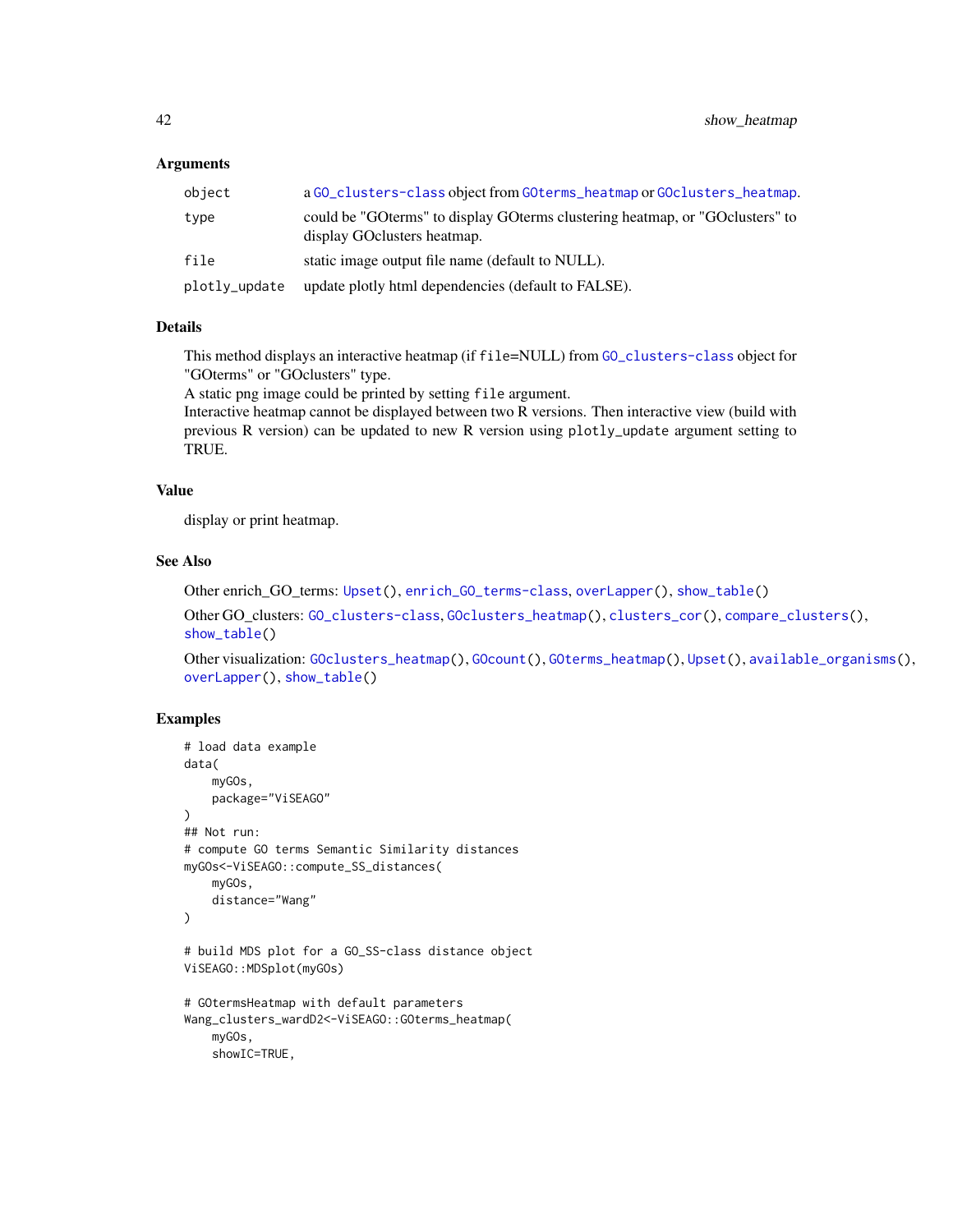```
showGOlabels=TRUE,
    GO.tree=list(
        tree=list(
            distance="Wang",
            aggreg.method="ward.D2",
            rotate=NULL
        ),
        cut=list(
            dynamic=list(
                 pamStage=TRUE,
                 pamRespectsDendro=TRUE,
                 deepSplit=2,
                 minClusterSize =2
            )
        )
    ),
    samples.tree=NULL
\mathcal{L}# Display GO terms heatmap
ViSEAGO::show_heatmap(
    Wang_clusters_wardD2,
    "GOterms"
)
# Print GO terms heatmap
ViSEAGO::show_heatmap(
    Wang_clusters_wardD2,
    "GOterms",
    "GOterms_heatmap.png"
\mathcal{L}# compute clusters of GO terms Semantic Similarity distances
Wang_clusters_wardD2<-ViSEAGO::compute_SS_distances(
    Wang_clusters_wardD2,
    distance="BMA"
\lambda# GOclusters heatmap
Wang_clusters_wardD2<-ViSEAGO::GOclusters_heatmap(
    Wang_clusters_wardD2,
    tree=list(
        distance="BMA",
        aggreg.method="ward.D2",
        rotate=NULL
    )
\mathcal{L}# Display GO clusters heatmap
ViSEAGO::show_heatmap(
    Wang_clusters_wardD2,
    "GOclusters"
\mathcal{L}
```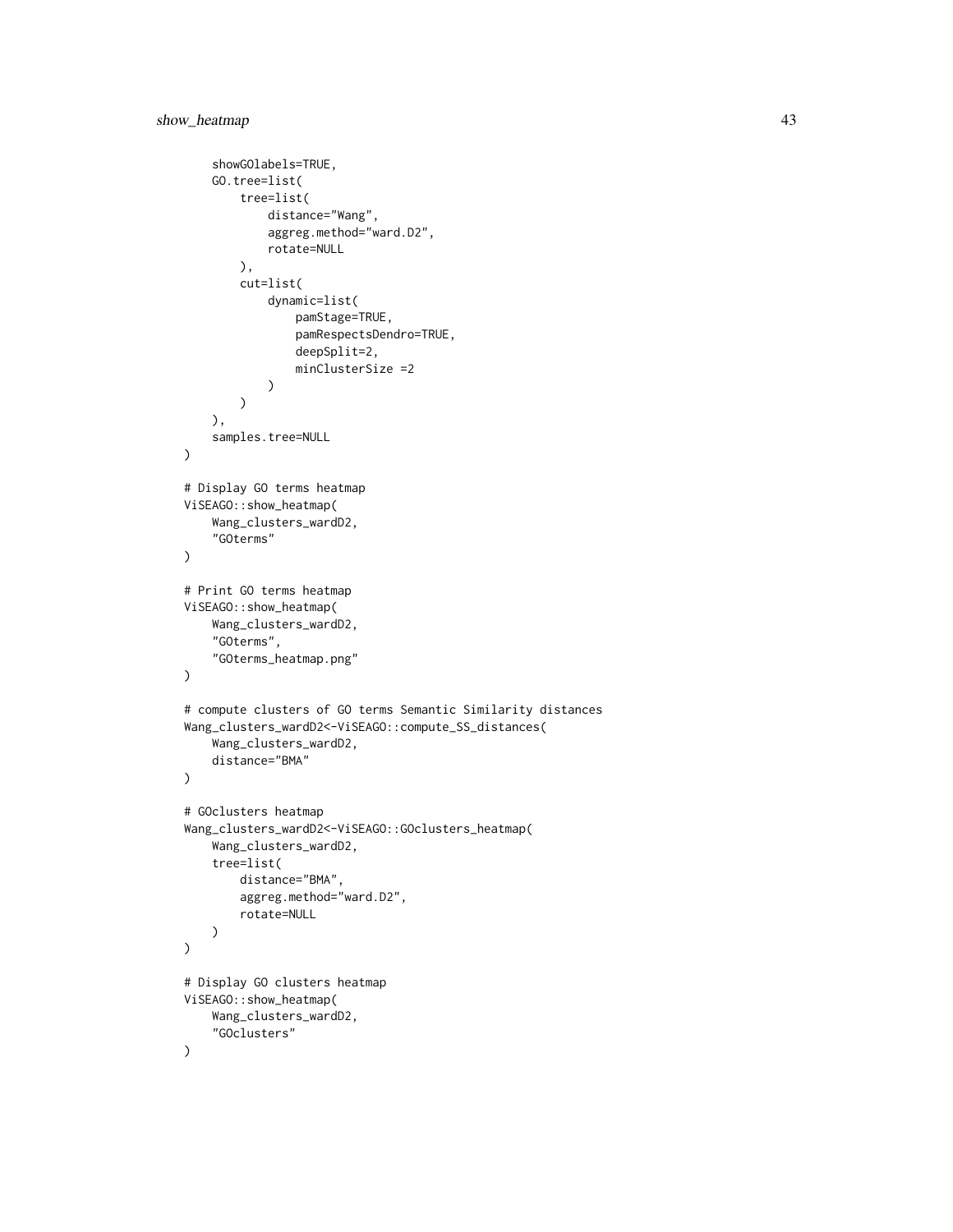```
# Print GO clusters heatmap
ViSEAGO::show_heatmap(
   Wang_clusters_wardD2,
    "GOclusters",
    "GOclusters_heatmap.png"
)
```
## End(Not run)

<span id="page-43-1"></span>

show\_table *Display an interactive or static table.*

# Description

This method is used to display or print the table for [enrich\\_GO\\_terms-class](#page-19-1) or [GO\\_clusters-class](#page-30-1) objects.

### Usage

show\_table(object, file = NULL)

## S4 method for signature 'ANY' show\_table(object, file = NULL)

#### Arguments

| object | an enrich_GO_terms-class object from merge_enrich_terms, or GO_clusters-class |
|--------|-------------------------------------------------------------------------------|
|        | object from GOterms_heatmap.                                                  |
| file   | table output file name (default to NULL).                                     |

# Details

This method displays an interactive table (if file=NULL) from [enrich\\_GO\\_terms-class](#page-19-1) or [GO\\_clusters-class](#page-30-1) objects.

The table could be printed by setting file argument.

# Value

display or print table

# References

Yihui Xie (2016). DT: A Wrapper of the JavaScript Library 'DataTables'. R package version 0.2. https://CRAN.R-project.org/package=DT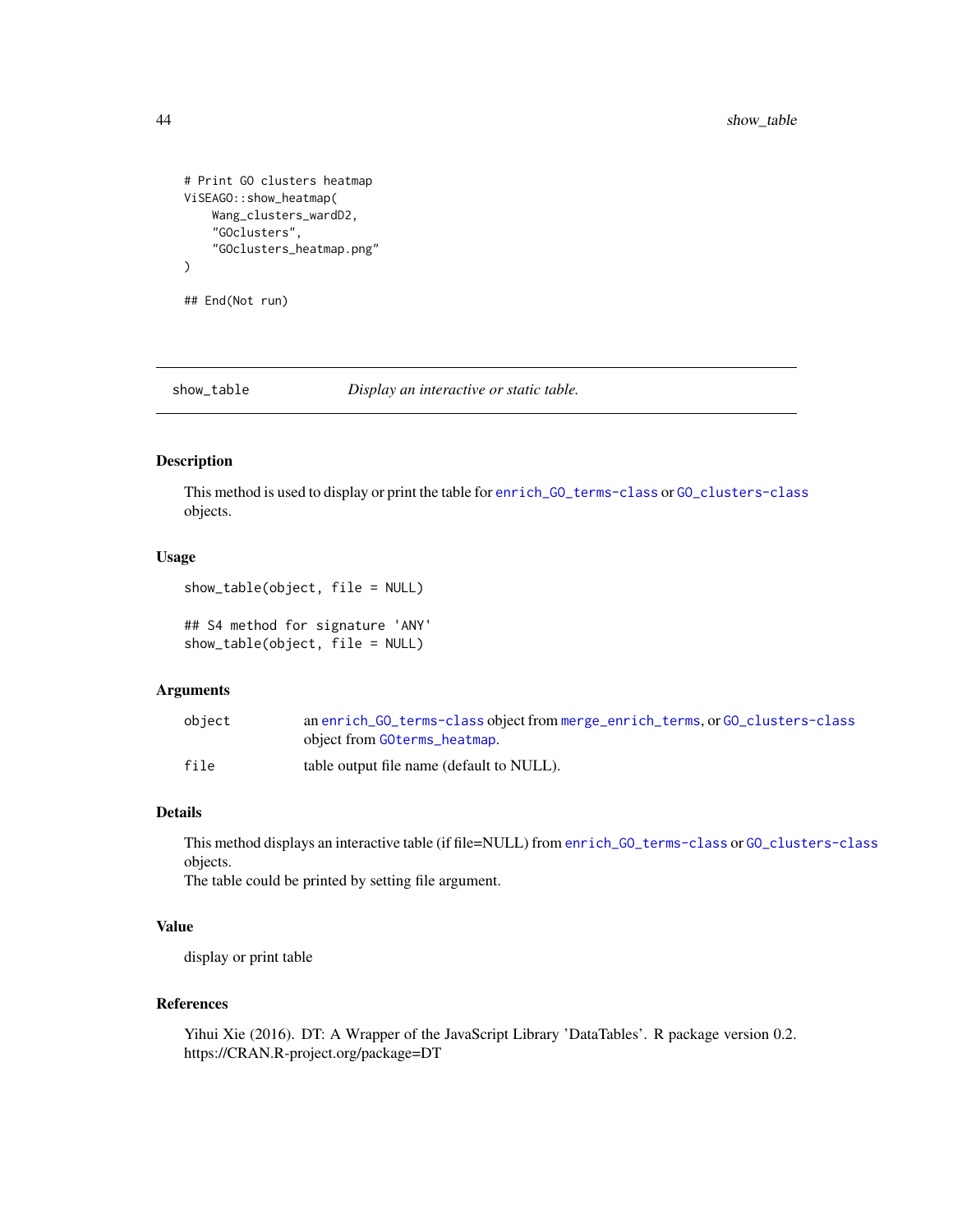# <span id="page-44-0"></span>show\_table 45

# See Also

Other enrich\_GO\_terms: [Upset\(](#page-46-1)), [enrich\\_GO\\_terms-class](#page-19-1), [overLapper\(](#page-0-0)), [show\\_heatmap\(](#page-40-1))

```
Other GO_clusters: GO_clusters-class, GOclusters_heatmap(), clusters_cor(), compare_clusters(),
show_heatmap()
```

```
Other visualization: GOclusters_heatmap(), GOcount(), GOterms_heatmap(), Upset(), available_organisms(),
overLapper(), show_heatmap()
```

```
# load example object
data(
    myGOs,
    package="ViSEAGO"
\lambda# display merge_enrich_terms output
ViSEAGO::show_table(myGOs)
# print merge_enrich_terms output
ViSEAGO::show_table(
    myGOs,
    "myGOs.txt"
)
## Not run:
# compute GO terms Semantic Similarity distances
myGOs<-ViSEAGO::compute_SS_distances(
    distance="Wang"
\mathcal{L}# GOtermsHeatmap with default parameters
Wang_clusters_wardD2<-ViSEAGO::GOterms_heatmap(
    myGOs,
    showIC=TRUE,
    showGOlabels=TRUE,
    GO.tree=list(
        tree=list(
            distance="Wang",
            aggreg.method="ward.D2",
            rotate=NULL
        ),
        cut=list(
            dynamic=list(
                pamStage=TRUE,
                pamRespectsDendro=TRUE,
                deepSplit=2,
                minClusterSize =2
            )
        )
    ),
    samples.tree=NULL
```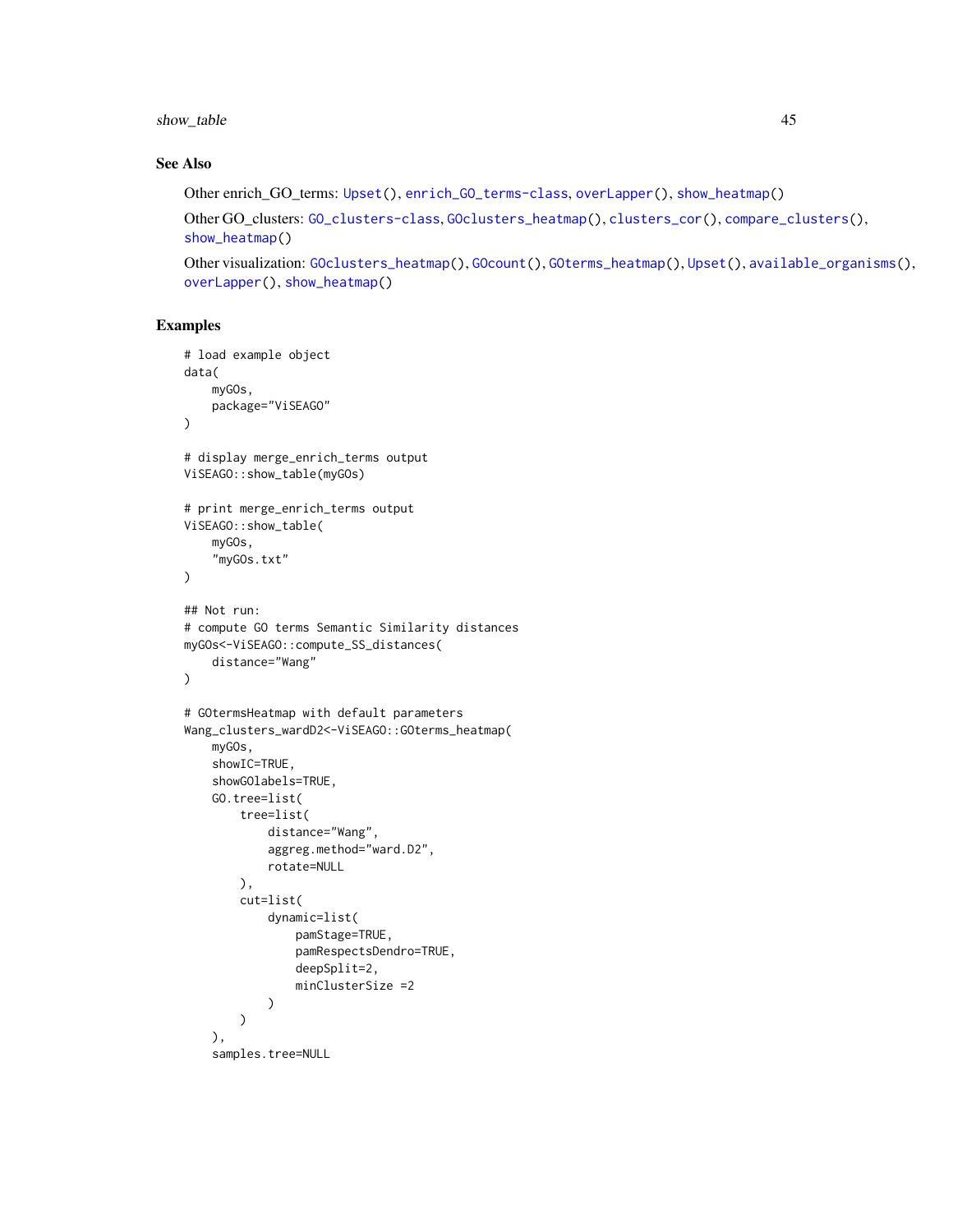```
)
# display table of GO_clusters-class object
ViSEAGO::show_table(Wang_clusters_wardD2)
# print table of GO_clusters-class object
ViSEAGO::show_table(
   Wang_clusters_wardD2,
    "Wang_clusters_wardD2.txt"
)
## End(Not run)
```
<span id="page-45-1"></span>Uniprot2GO *Check available organisms databases at Uniprot.*

# Description

Check the [Uniprot-GOA](http://www.ebi.ac.uk/GOA) available organisms.

#### Usage

Uniprot2GO()

#### Details

This function downloads the current\_release\_numbers file (ftp://ftp.ebi.ac.uk/pub/databases/GO/goa/current\_release\_number from [Uniprot-GOA](http://www.ebi.ac.uk/GOA) which contains available organisms.

# Value

a [genomic\\_ressource-class](#page-23-1) object required by [annotate](#page-2-1).

# **References**

Matt Dowle and Arun Srinivasan (2017). data.table: Extension of 'data.frame'. R package version 1.10.4. https://CRAN.R-project.org/package=data.table.

Huntley, RP, Sawford, T, Mutowo-Meullenet, P, Shypitsyna, A, Bonilla, C, Martin, MJ, O'Donovan, C (2015). The GOA database: gene Ontology annotation updates for 2015. Nucleic Acids Res., 43, Database issue:D1057-63.

#### See Also

Other genomic\_ressource: [Bioconductor2GO\(](#page-6-1)), [Custom2GO\(](#page-18-1)), [Ensembl2GO\(](#page-20-1)), [EntrezGene2GO\(](#page-21-1)), [annotate\(](#page-2-1)), [available\\_organisms\(](#page-4-1)), [genomic\\_ressource-class](#page-23-1), [taxonomy\(](#page-0-0))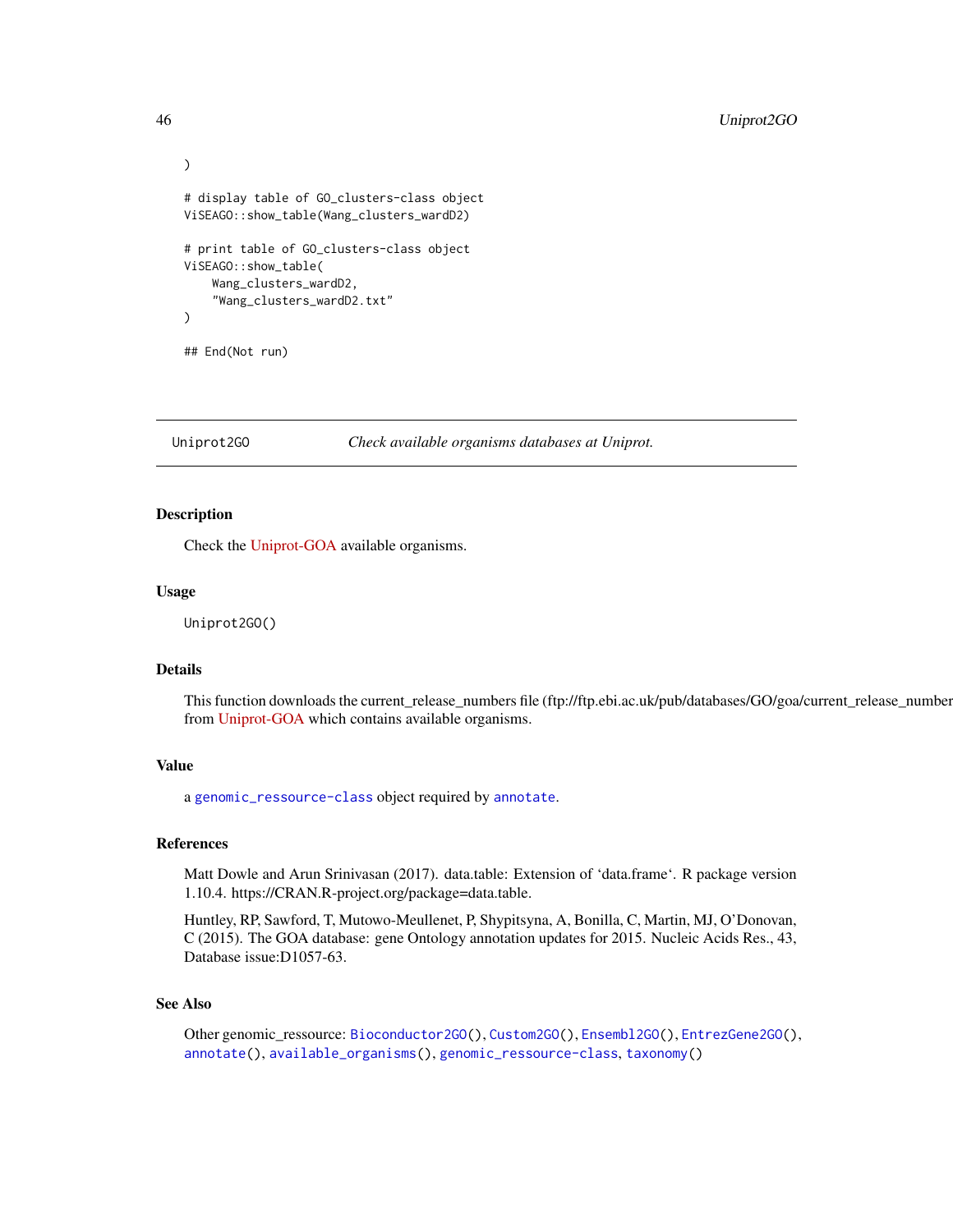#### <span id="page-46-0"></span>Upset 47

#### Examples

```
## Not run:
# List Uniprot-GOA available organisms
Uniprot<-ViSEAGO::Uniprot2GO()
```
## End(Not run)

<span id="page-46-1"></span>Upset *Enriched GO terms intersections plot.*

# Description

This method allows to visualize GO terms intersections between results of enrichment tests.

#### Usage

```
Upset(object, file = "./upset.xls")
```

```
## S4 method for signature 'ANY'
Upset(object, file = "./upset.xls")
```
#### Arguments

| object | an enrich_GO_terms-class or GO_clusters-class objects. |
|--------|--------------------------------------------------------|
| file   | output file name (default to "./upset.xls")            |

# Details

This function displays and print the intersections of enriched GO terms (p<0.01) between all results provided by [enrich\\_GO\\_terms-class](#page-19-1) or [GO\\_clusters-class](#page-30-1) objects. The intersections are shown in an upset plot and printed in a table.

# Value

print table and upset.

# See Also

Other enrich\_GO\_terms: [enrich\\_GO\\_terms-class](#page-19-1), [overLapper\(](#page-0-0)), [show\\_heatmap\(](#page-40-1)), [show\\_table\(](#page-43-1))

Other visualization: [GOclusters\\_heatmap\(](#page-23-2)), [GOcount\(](#page-26-1)), [GOterms\\_heatmap\(](#page-27-1)), [available\\_organisms\(](#page-4-1)), [overLapper\(](#page-0-0)), [show\\_heatmap\(](#page-40-1)), [show\\_table\(](#page-43-1))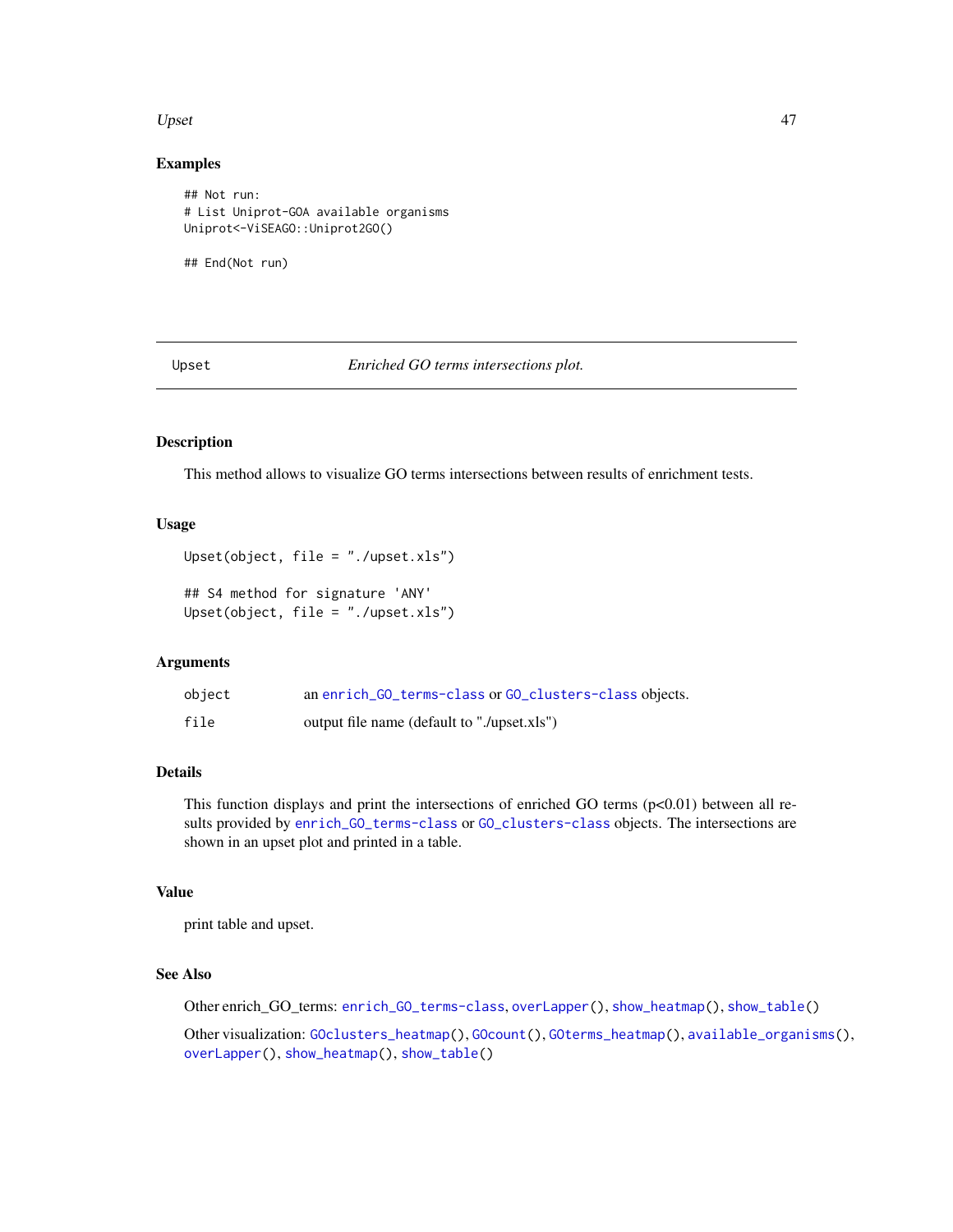### Examples

```
# load example object
data(
    myGOs,
    package="ViSEAGO"
)
# print upset
ViSEAGO::Upset(myGOs)
```
ViSEAGO *ViSEAGO package*

# Description

Easier data mining of biological functions organized into clusters using Gene Ontology and semantic.

#### Details

The main objective of ViSEAGO workflow is to carry out a data mining of biological functions and establish links between genes involved in the study. We developed ViSEAGO in R to facilitate functional Gene Ontology (GO) analysis of complex experimental design with multiple comparisons of interest.

It allows to study large-scale datasets together and visualize GO profiles to capture biological knowledge. The acronym stands for three major concepts of the analysis: Visualization, Semantic similarity and Enrichment Analysis of Gene Ontology ([pkgdiagram](#page-0-0)).

It provides access to the last current GO annotations ([annotate](#page-2-1)), which are retrieved from one of NCBI EntrezGene ([Bioconductor2GO](#page-6-1), [EntrezGene2GO](#page-21-1)), Ensembl ([Ensembl2GO](#page-20-1)) or Uniprot ([Uniprot2GO](#page-45-1)) databases for available species ([available\\_organisms](#page-4-1)).

ViSEAGO extends classical functional GO analysis ([create\\_topGOdata](#page-16-1)) to focus on functional coherence by aggregating closely related biological themes while studying multiple datasets at once ([merge\\_enrich\\_terms](#page-33-1)).

It provides both a synthetic and detailed view using interactive functionalities respecting the GO graph structure ([MDSplot](#page-31-2), [GOterms\\_heatmap](#page-27-1), [GOclusters\\_heatmap](#page-23-2)), and ensuring functional coherence supplied by semantic similarity ([build\\_GO\\_SS](#page-7-1), [compute\\_SS\\_distances](#page-14-1)).

ViSEAGO has been successfully applied on several datasets from different species with a variety of biological questions. Results can be easily shared between bioinformaticians and biologists, enhancing reporting capabilities while maintaining reproducibility.

<span id="page-47-0"></span>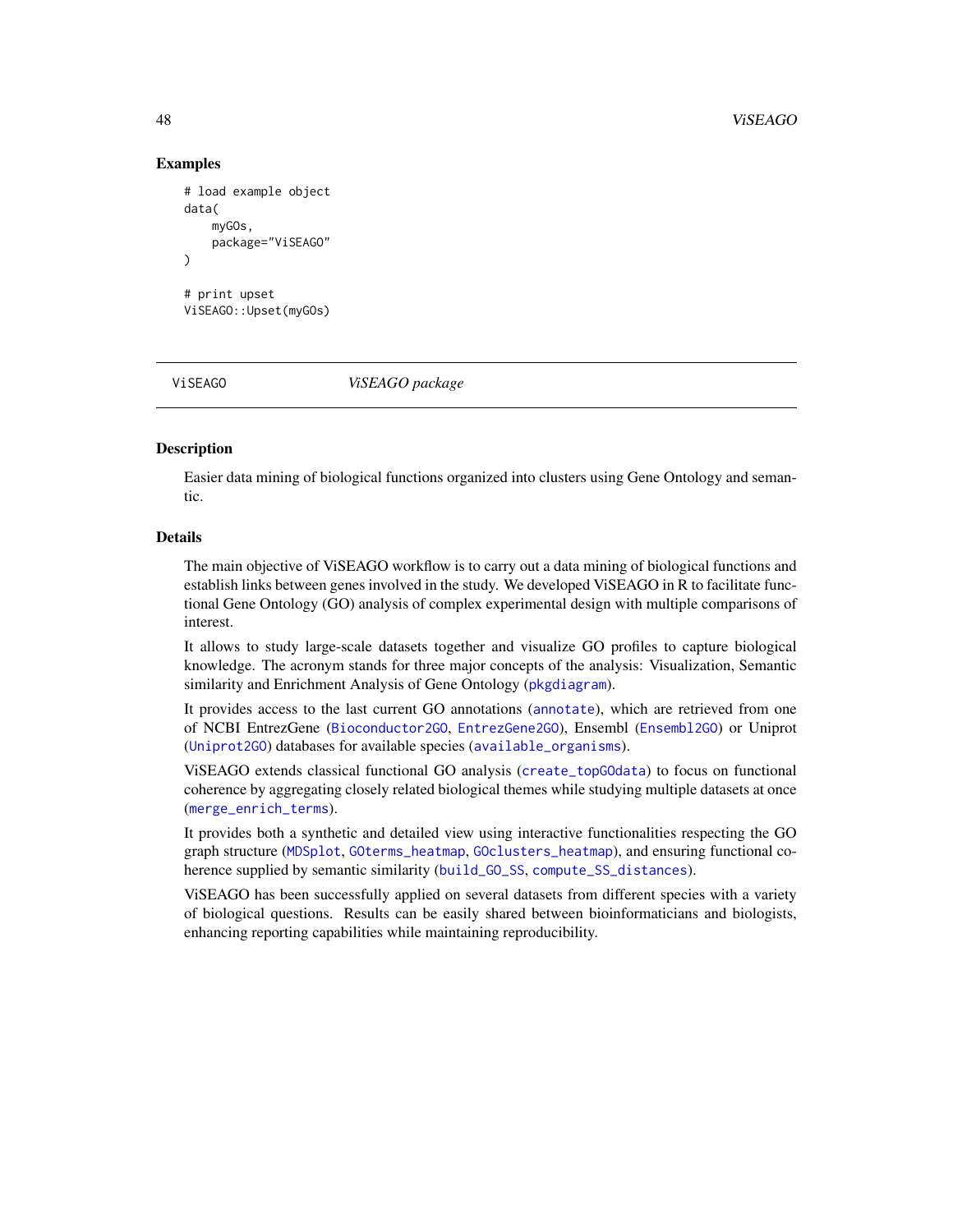# <span id="page-48-0"></span>**Index**

∗ GO\_clusters clusters\_cor, [9](#page-8-0) compare\_clusters, [12](#page-11-0) GO\_clusters-class, [31](#page-30-0) GOclusters\_heatmap, [24](#page-23-0) show\_heatmap, [41](#page-40-0) show\_table, [44](#page-43-0) ∗ GO\_semantic\_similarity build\_GO\_SS, [8](#page-7-0) compute\_SS\_distances, [15](#page-14-0) GO\_SS-class, [32](#page-31-0) ∗ GO\_terms GO\_clusters semantic\_similarity visualization MDSplot, [32](#page-31-0) ∗ GO\_terms annotate, [3](#page-2-0) create\_topGOdata, [17](#page-16-0) gene2GO-class, [23](#page-22-0) GOcount, [27](#page-26-0) GOterms\_heatmap, [28](#page-27-0) merge\_enrich\_terms, [34](#page-33-0) runfgsea, [39](#page-38-0) ∗ datasets myGOs, [39](#page-38-0) ∗ enrich\_GO\_terms enrich\_GO\_terms-class, [20](#page-19-0) show\_heatmap, [41](#page-40-0) show\_table, [44](#page-43-0) Upset, [47](#page-46-0) ∗ genomic\_ressource annotate, [3](#page-2-0) available\_organisms, [5](#page-4-0) Bioconductor2GO, [7](#page-6-0) Custom2GO, [19](#page-18-0) Ensembl2GO, [21](#page-20-0) EntrezGene2GO, [22](#page-21-0) genomic\_ressource-class, [24](#page-23-0) Uniprot2GO, [46](#page-45-0) ∗ semantic\_similiarity

GOclusters\_heatmap, [24](#page-23-0) GOterms\_heatmap, [28](#page-27-0) ∗ visualization available\_organisms, [5](#page-4-0) GOclusters\_heatmap, [24](#page-23-0) GOcount, [27](#page-26-0) GOterms\_heatmap, [28](#page-27-0) show\_heatmap, [41](#page-40-0) show\_table, [44](#page-43-0) Upset, [47](#page-46-0) annotate, [3,](#page-2-0) *[6](#page-5-0)[–8](#page-7-0)*, *[18](#page-17-0)*, *[20](#page-19-0)[–24](#page-23-0)*, *[27](#page-26-0)*, *[30](#page-29-0)*, *[35](#page-34-0)*, *[40](#page-39-0)*, *[46](#page-45-0)*, *[48](#page-47-0)* annotate,character,genomic\_ressource-method *(*annotate*)*, [3](#page-2-0) available\_organisms, *[3,](#page-2-0) [4](#page-3-0)*, [5,](#page-4-0) *[7](#page-6-0)*, *[20,](#page-19-0) [21](#page-20-0)*, *[23](#page-22-0)[–25](#page-24-0)*, *[27](#page-26-0)*, *[30](#page-29-0)*, *[42](#page-41-0)*, *[45](#page-44-0)[–48](#page-47-0)* available\_organisms,genomic\_ressource-method *(*available\_organisms*)*, [5](#page-4-0) Bioconductor2GO, *[3,](#page-2-0) [4](#page-3-0)*, *[6](#page-5-0)*, [7,](#page-6-0) *[20,](#page-19-0) [21](#page-20-0)*, *[23,](#page-22-0) [24](#page-23-0)*, *[46](#page-45-0)*, *[48](#page-47-0)* build\_GO\_SS, *[4](#page-3-0)*, [8,](#page-7-0) *[16](#page-15-0)*, *[32](#page-31-0)*, *[39](#page-38-0)*, *[48](#page-47-0)* build\_GO\_SS,gene2GO,enrich\_GO\_terms-method *(*build\_GO\_SS*)*, [8](#page-7-0) clusters\_cor, [9,](#page-8-0) *[13](#page-12-0)*, *[25](#page-24-0)*, *[31](#page-30-0)*, *[42](#page-41-0)*, *[45](#page-44-0)* clusters\_cor,list,character-method *(*clusters\_cor*)*, [9](#page-8-0) compare, *[9](#page-8-0)* compare\_clusters, *[9](#page-8-0)*, [12,](#page-11-0) *[25](#page-24-0)*, *[31](#page-30-0)*, *[42](#page-41-0)*, *[45](#page-44-0)* compare\_clusters,list-method *(*compare\_clusters*)*, [12](#page-11-0) compute\_SS\_distances, *[8](#page-7-0)*, [15,](#page-14-0) *[25](#page-24-0)*, *[28,](#page-27-0) [29](#page-28-0)*, *[32](#page-31-0)*, *[48](#page-47-0)* compute\_SS\_distances,ANY,character-method *(*compute\_SS\_distances*)*, [15](#page-14-0) create\_topGOdata, *[4](#page-3-0)*, [17,](#page-16-0) *[24](#page-23-0)*, *[27](#page-26-0)*, *[30](#page-29-0)*, *[34,](#page-33-0) [35](#page-34-0)*, *[40](#page-39-0)*, *[48](#page-47-0)*